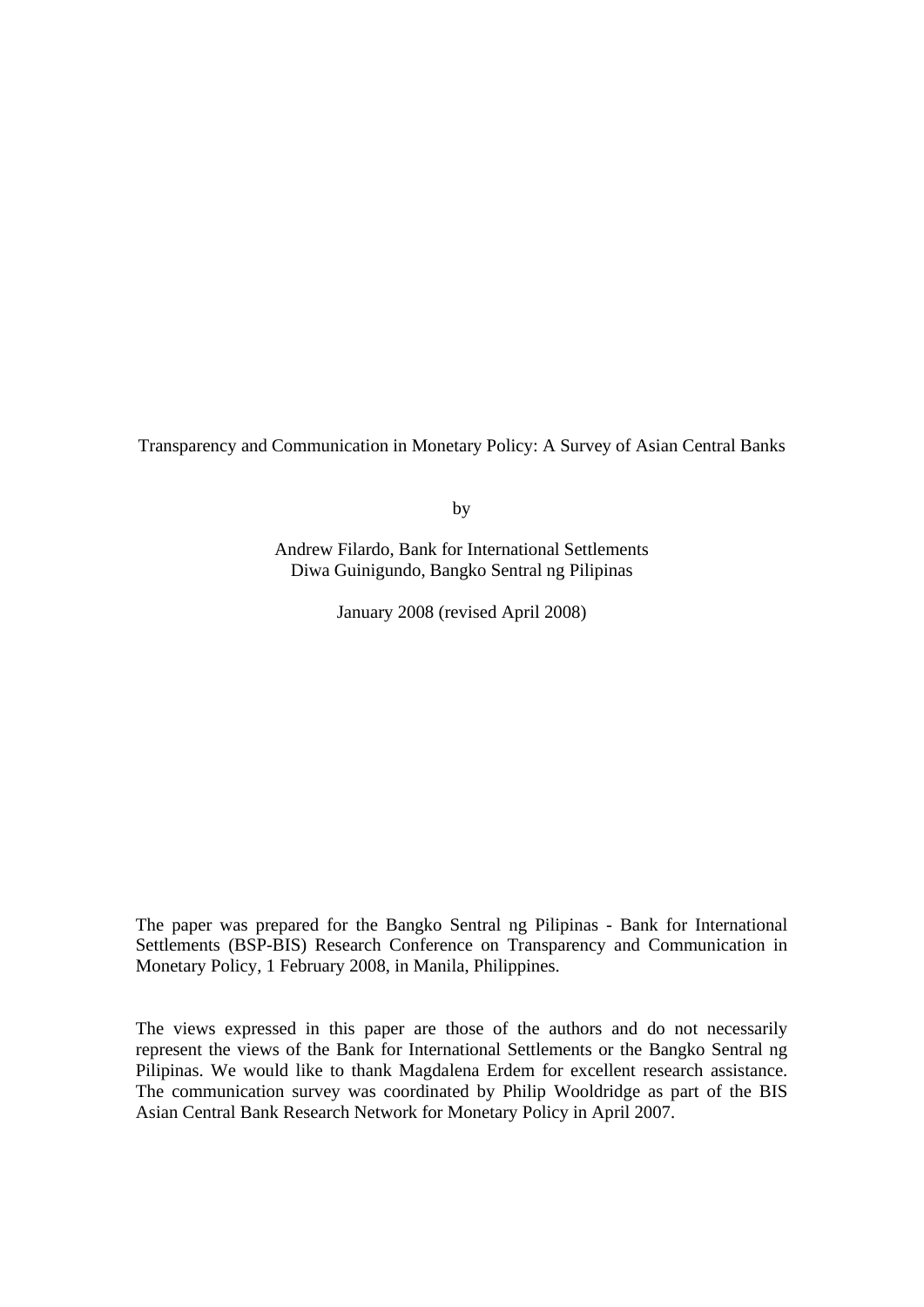## **I. Introduction**

Over the past decade or so, there has been increased emphasis on transparency and greater communication in the conduct of monetary policy among central banks in advanced industrial and emerging market economies alike. Indeed transparency and communication have increasingly taken on central roles in modern monetary policymaking, not least because they have been seen as integral parts of best practices in monetary policy. By all accounts, this transition to greater openness, from the days when secrecy was the norm rather than the exception to the publication of policy meeting minutes, is still a work in progress. Yet, by historical standards, considerable progress has already been made, and there is more room for improvement.

In many ways, the sea change in practices reflects the sea change in views about the strategic use of central bank communication in pursuit of monetary policy goals. Central banking has a long tradition of secrecy.<sup>1</sup> Central bankers around the world used to attach a certain "mystique" to their activities. They considered monetary policymaking an arcane and esoteric art that should be left entirely to the initiates; if not, as the consensus view held, public discussions would not only usurp the prerogatives of the insiders but would likewise undermine the effectiveness of monetary policy (Bernanke, 2004a).

During this earlier period, policy information was routinely employed to surprise the markets. Strategic disclosures were often confined to policy actions themselves, with little emphasis on explaining the reasoning that led to the decisions.

Guinigundo (2006) highlighted the following reasons for the trend toward greater transparency and better communication. First, the trend toward greater transparency and better communication was driven by monetary policymakers' increasing recognition that their policy actions would be more effective if the market understood them better. As Ehrmann and Fratzscher (2005) observed, "Central banks have direct control only over a single interest rate, usually the overnight rate, while their success in achieving their mandate requires that they are able to influence asset prices and interest rates at all maturities." Effective communication as much as credible policy actions is of fundamental importance for achieving central bank objectives.

Second, the emphasis on transparency and communication was also spurred by the growing interest in the greater accountability of central banks, as an increasing number of them were accorded independence from political authorities. The responsibility over money and banks by an unelected central bank could be established if it were to make its targets and policies better known to the general public.

Finally, the rising popularity of inflation targeting, with its emphasis on the transparency and accountability of the central bank, has also provided additional momentum towards improving the disclosure and openness of central banks. Inflation targeting as a framework attempts to establish an explicit link between monetary policy decisions and the central bank's assessment of future inflation, and thus places an emphasis on the release of timely information about the views of the central bank on the inflation outlook.<sup>2</sup> Recent converts to inflation targeting, including the Philippines, have also adopted disclosure and transparency mechanisms along these lines.

 $\frac{1}{1}$ See for example Goodfriend (1986) and Geraats (2007).

<sup>2</sup> As Fracasso, Genberg and Wyplosz (2003) argue, "merely announcing IT and publishing inflation forecasts is not enough: the benefits from IT only accrue to central banks that convince the public that their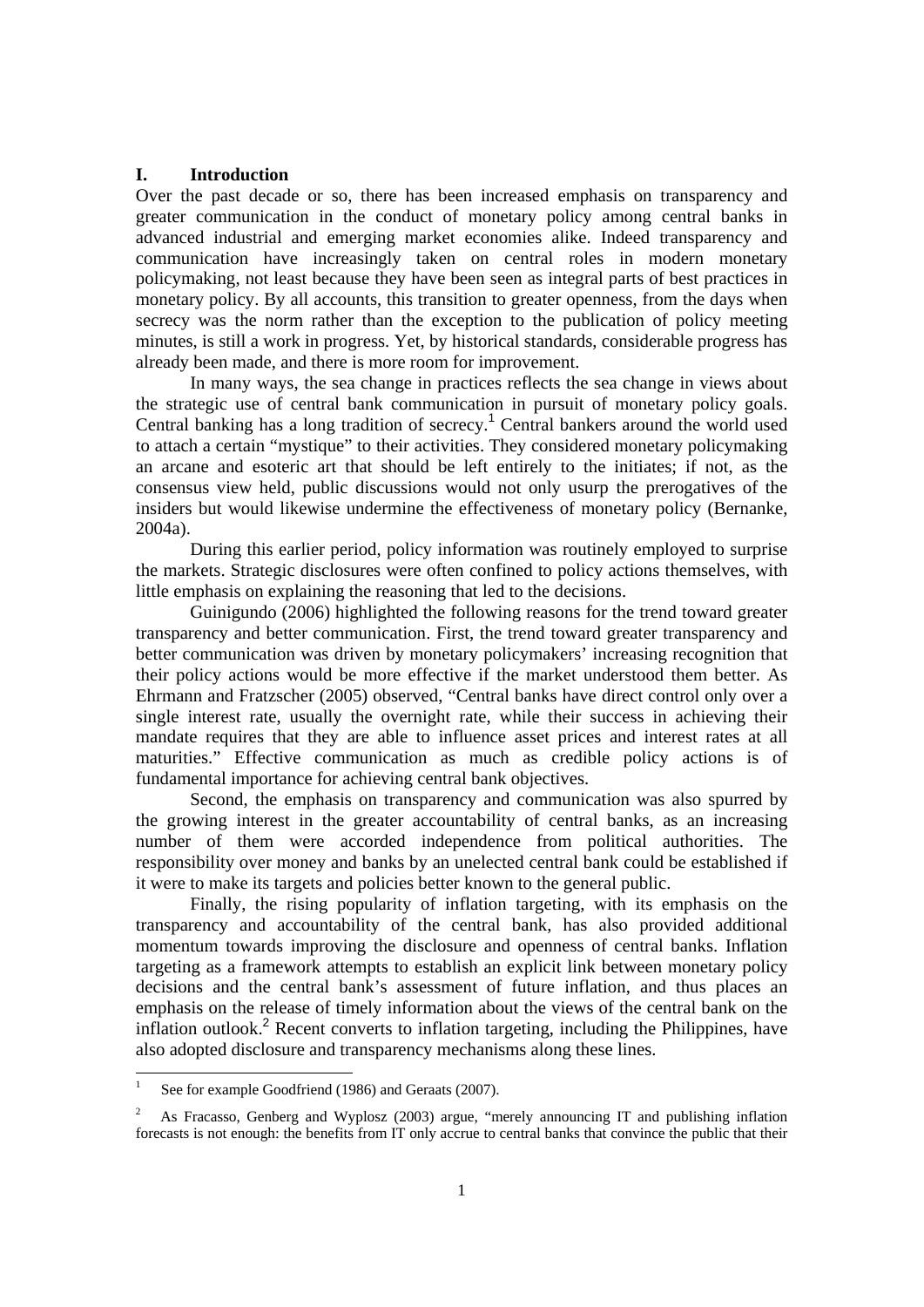This paper explores the nature of these developments in the context of Asian-Pacific central banks, reporting the results of a new qualitative self-assessment survey of communication practices in the region. In section II, we present a pedagogical framework of the communication process with which to interpret the responses of the survey. Section III reviews the survey responses and identifies several key themes. Section IV then examines how the more transparent monetary policy frameworks have acted to shape private sector expectations of inflation and economic activity. Sections V and VI review some policy implications and draw conclusions.

## **II. Communication and monetary policy**

Before reviewing the details of the survey responses, we sketch out a theoretical model of central bank communication. In addition to providing an interesting perspective on the communication process, it also serves as a means to organise and interpret the survey responses into a more digestible set of themes.

## *A model of central bank communication*

Conventional models of the monetary policy transmission mechanism (eg large-scale forecasting models, dynamic stochastic general equilibrium models) provide little guidance to central banks about their communication strategies. In large part, the information acquisition and transmission process is either non-existent or only obliquely tied to issues of credibility. The gulf between theory and practice does not necessarily reflect an oversight or a lack of appreciation but rather the conceptual difficulties in connecting theory to the real world of policymaking.

In practice, central banks devote considerable resources to sending the right signals at the right time to the various constituencies, such as other policymakers, government officials, financial markets and the general public. Anyone familiar with the public relations operations of a central bank knows that it is rather costly in terms of time and money. Moreover, it involves various complex tradeoffs that central bankers have to weigh. To highlight some of these complexities, we adapt a Shannon's (1948) simple model of signal transmission, originally proposed in the context of telecommunications, to the communication problem of central banks. In many ways, the desire to send useful and accurate information over a phone line is not too different conceptually from a central bank's aim to communicate clearly with the public.

#### *A model of information transmission*

While admittedly simple and pedagogical, the Shannon model sheds light on various aspects of the communication channel of monetary policy. In a nutshell, the central bank starts by taking stock of the information about monetary policy that it wants to share with the public (left-hand side of Graph 1, point A). This would include information about the policy framework, the decision making process, the policy decision, assessments of the economy, likely future actions and so on.

Given the huge volume of information, the central bank must then judiciously choose its communication strategy. First, it must decide what subset of information to

decisions are rooted in the relatively tight constraints imposed by a process that starts with forecasts, considers the optimal responses and ends with decisions which, year after year, appear as derived from the same logic."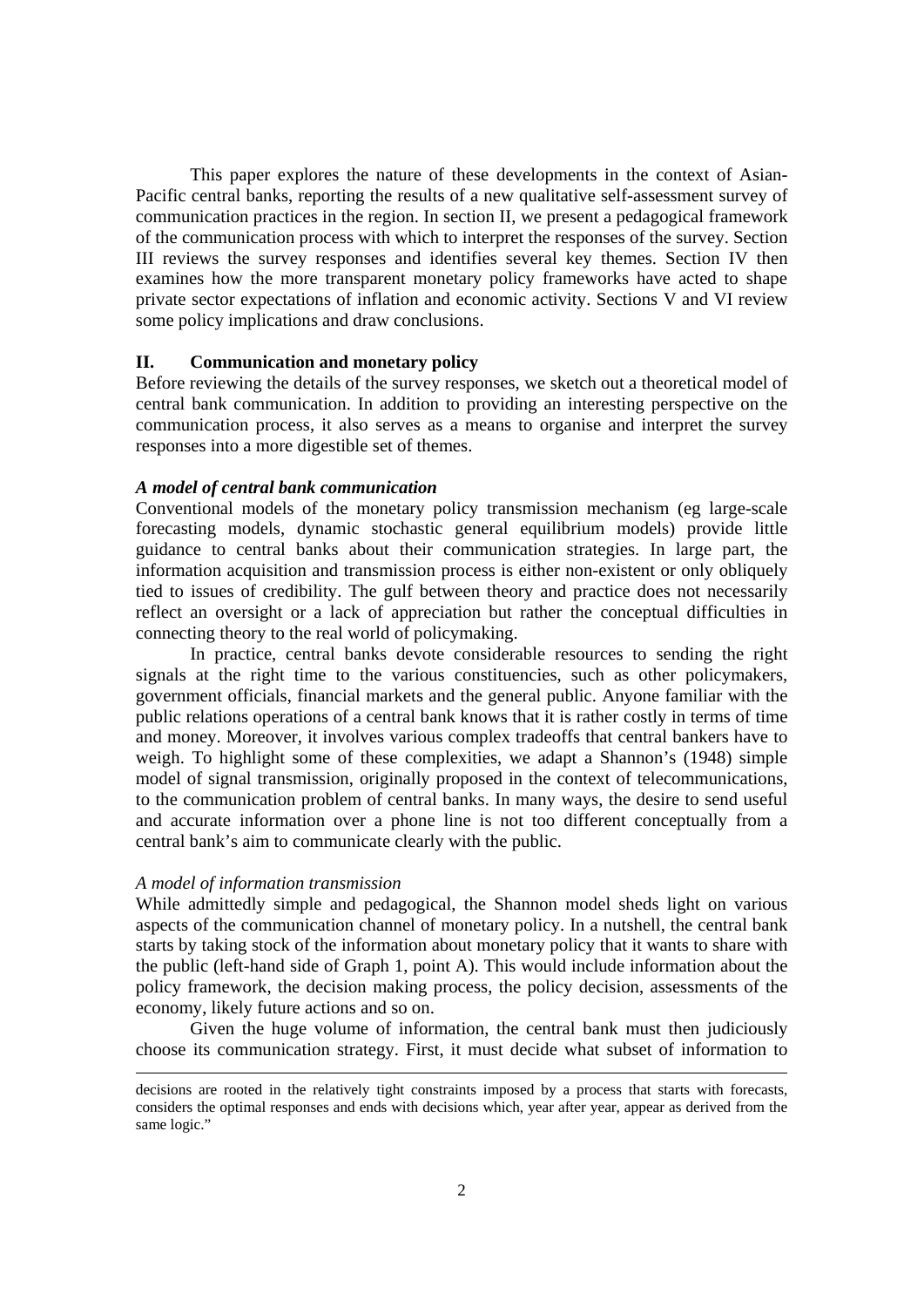disclose at each point in time (point B). More information does not always improve the clarity of the message the central bank wants to send. Indeed, releasing too much information (even if perfectly accurate) may so overwhelm the recipients that the public might become more confused about the intentions of the central bank than otherwise.

Second, it must decide how the message (point C) is transmitted. In many monetary policy theories, information is transmitted from the central bank to the public almost magically. In practice, the modalities of information disclosure are numerous, including press conferences, release of minutes, speeches, interviews, written statements, reports, background documents and research working papers.



The middle box of the communication strategy diagram (point D) emphasises the possibility that no matter how carefully a central bank has crafted its message with respect to substance, timing and modalities, there is the potential for miscommunication. It can arise from a number of causes, not least being misstatements, bad timing and miscalibration of messages to different audiences. The bottom line is that there are limits to transparency from a practical perspective and the end result can be a serious muddling of the signals from the central bank.

Finally, misinterpretation of the signals by the intended recipients (points E&F) is always possible, especially when different groups of recipients are seeking different types of information. Moreover, differences in their abilities to absorb and interpret information and different levels of interest in the details of the conduct of monetary policy reduce the effectiveness of a one-size-fits-all communication strategy. Further complicating the process is the possibility that the recipients of the messages are not all passive consumers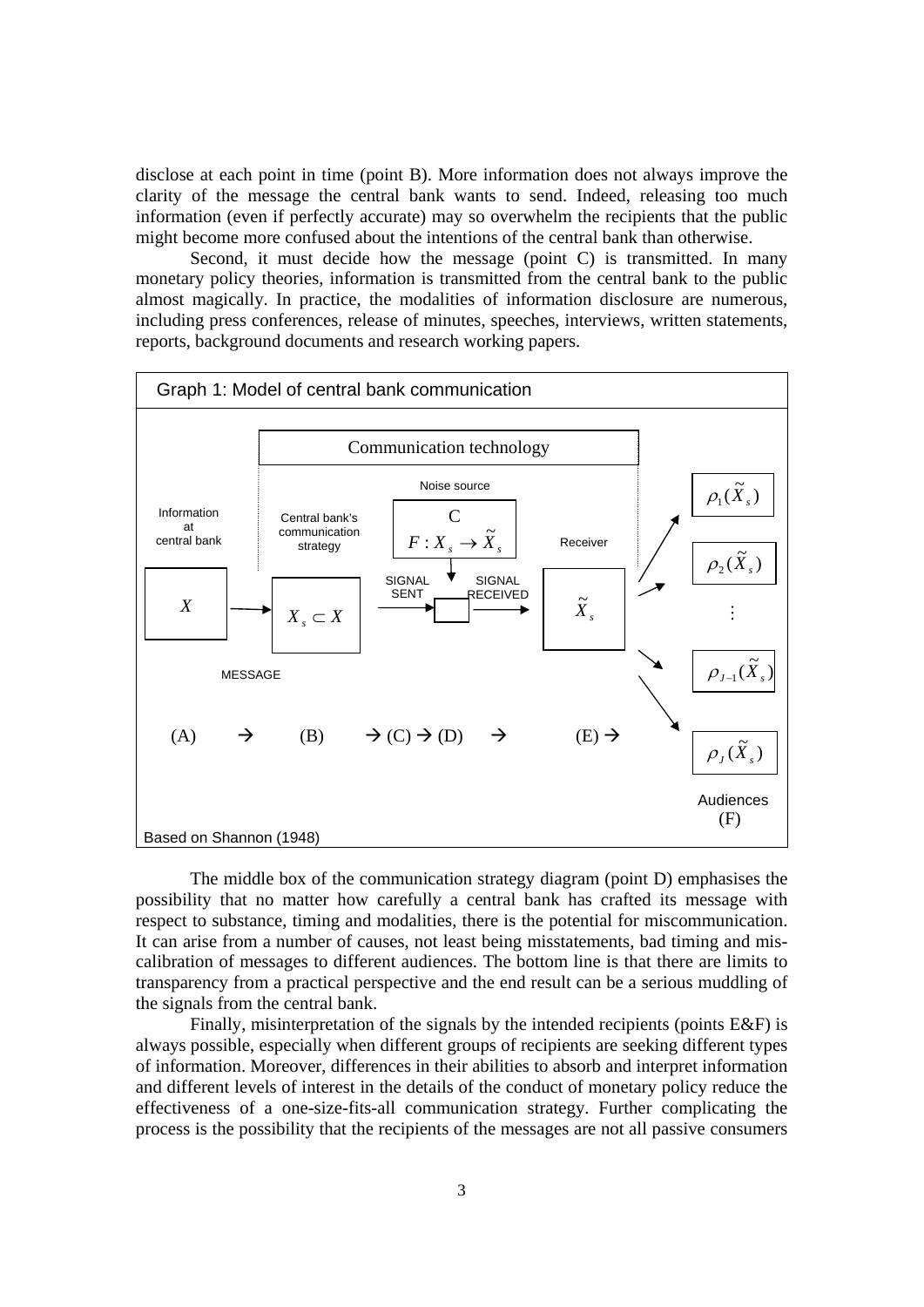and transmitters of information; some, such as the press, may have their own agenda when passing on the information to various audiences.

## *Organising thoughts about central bank communication challenges*

From the perspective of this communication model, we briefly turn to some of the communication challenges that naturally arise, as a preface to the discussion of the survey results.<sup>3</sup>

One of the biggest challenges for a central bank is determining *what information* to release about the policy process and decisions. One possible, though thoroughly uninformative, answer is *all* relevant information. But, what exactly is the relevant information and for whom is it relevant?

The answers to these questions depend on, among other things, the particular aspect of the policy process about which the central bank wants to inform the public and the specific informational needs of the recipients. With respect to policy frameworks, many central banks in Asia, as well as elsewhere, have adopted inflation targeting frameworks which included enhanced disclosure of policy information. The information has included detailed descriptions of, among other things, inflation goals over a given time horizon, policy instruments and how assessments of financial and economic variables could influence policy decisions and risks. This extent of openness of course is not limited to inflation targeting frameworks, as the Bank of Japan's innovations to its framework in 2006 illustrated.<sup>4</sup>

One of the biggest disclosure changes in recent years has been the emphasis on greater transparency at the time of policy decisions. Efforts over the past two decades have led central banks to provide significantly more information about the decision itself and the reasons behind the decision. Currently, many central banks are actively looking for opportunities to become even more open, such as issuing more articulated statements that accompany policy decisions and publishing follow-up reports to provide more analytical information.

Other recent efforts underscore the difficulties involved in precisely calibrating the amounts and types of information that should be disclosed about the various aspects of the policy process. Part of the difficulty arises from the different audiences with different abilities and levels of interest. Thus, besides the costs of collecting, collating, editing and disseminating information, central banks have to expend resources to assess and continuously track the informational needs of the multiple audiences (eg financial markets and the general public), especially as those needs evolve over time. Moreover, given the potency of their actions, central banks need to be wary of being seen to favour one group over another. This naturally influences disclosure rules and rules on access to senior officials. Fairness issues also affect the scale and scope of outreach efforts at central banks.

Central banks also face the challenge of choosing the best means – the *hows* – by which the information should be transmitted. The two primary ways central banks

<sup>3</sup> See Jordan and Rossi (2006) and Cruijsen and Eijffinger (2007) for recent reviews of the academic literature on communication and transparency in monetary policy.

<sup>4</sup> Bank of Japan (2006).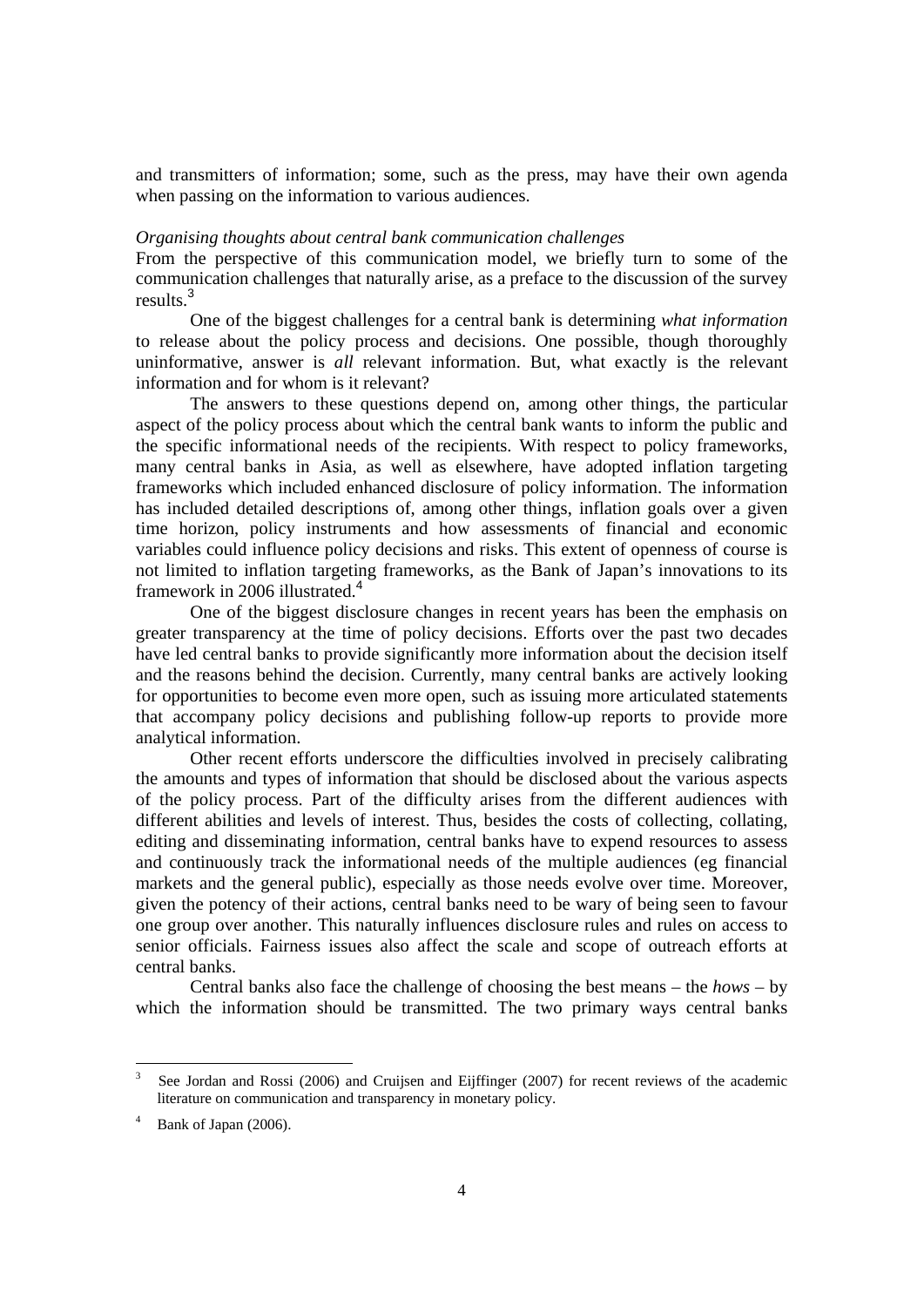communicate are *actions* and (written and spoken) *words*. 5 Sometimes actions are stronger than words in transmitting policy intentions. During the high inflation periods of the past, actions often spoke louder than words. However, as the inflation fighting credibility of central banks in the region, as well as elsewhere, has strengthened, words have taken on increasing significance. Indeed, the past couple of decades have illustrated just how mutually reinforcing words and deeds can be in establishing the credibility of the central banks regarding price stability. $6$  The record also indicates the importance of continuous review and innovation of communication strategies – refining practices as well as learning from the successes and mistakes of others.

With respect to how written and spoken words are presented, a central bank's communication strategy typically entails myriad decisions about various aspects of communicating with the general public. It includes choices of modalities such as press conferences, reporting of minutes and votes of policy meetings, periodically publishing inflation reports, choosing spokespersons for policy matters, speeches, press interviews, publishing forecasting models and forecasts, and on and on. A quick scan of the rich set of practices at central banks suggests that central bank communication strategies are very sophisticated and consume considerable resources.

This is particularly true at the time of policy meetings. At such times, information about decisions is news, and hence of high value: What was the decision? What was the reasoning? What do policymakers think about the future? Why? There is any number of questions of interest.

The challenge for central banks is to trade off the cost of detail that can be disclosed versus the cost of delay. There has been a trend in central banking over the past decade to reduce the time gap between policy decisions and the public disclosures of the decisions. As more emphasis has been put on detailed explanations for particular policy actions, central banks have been trying to find the right balance between the quantity of information and the time gap.

Central banks have generally become more open between policy meeting dates too, increasing the number of speeches and public appearances by senior central bankers and offering a greater range of public information. Often the information is meant to provide greater clarity about the monetary policy framework and evolving assessments by the central bank of ongoing economic and financial developments. While there is little controversy about the importance of an ongoing dialogue with the public, there still is no consensus about the right level of detail necessary to achieve clarity. Some suggest that a central bank should keep the messages simple and repeat them often to ensure there is little ambiguity across interested audiences about the central bank's motivations and intentions; ie transparency does not necessarily imply clarity. Others suggest that central banks should strive to provide even finer details about the policy process and justifications for action.<sup>7</sup>

 $\overline{a}$ 

<sup>5</sup> Blinder et al (2001) and Fracasso et al (2003) emphasise the importance of both.

<sup>6</sup> Blinder (1998, 2000) argues central banks primarily derive credibility by doing what they say they will do rather than by following preset rules as the literature on dynamic inconsistency suggests.

<sup>7</sup> For the former view, see Mishkin (2004); for the latter view, see Eusepi and Preston (2007) and Woodford (2005, 2008).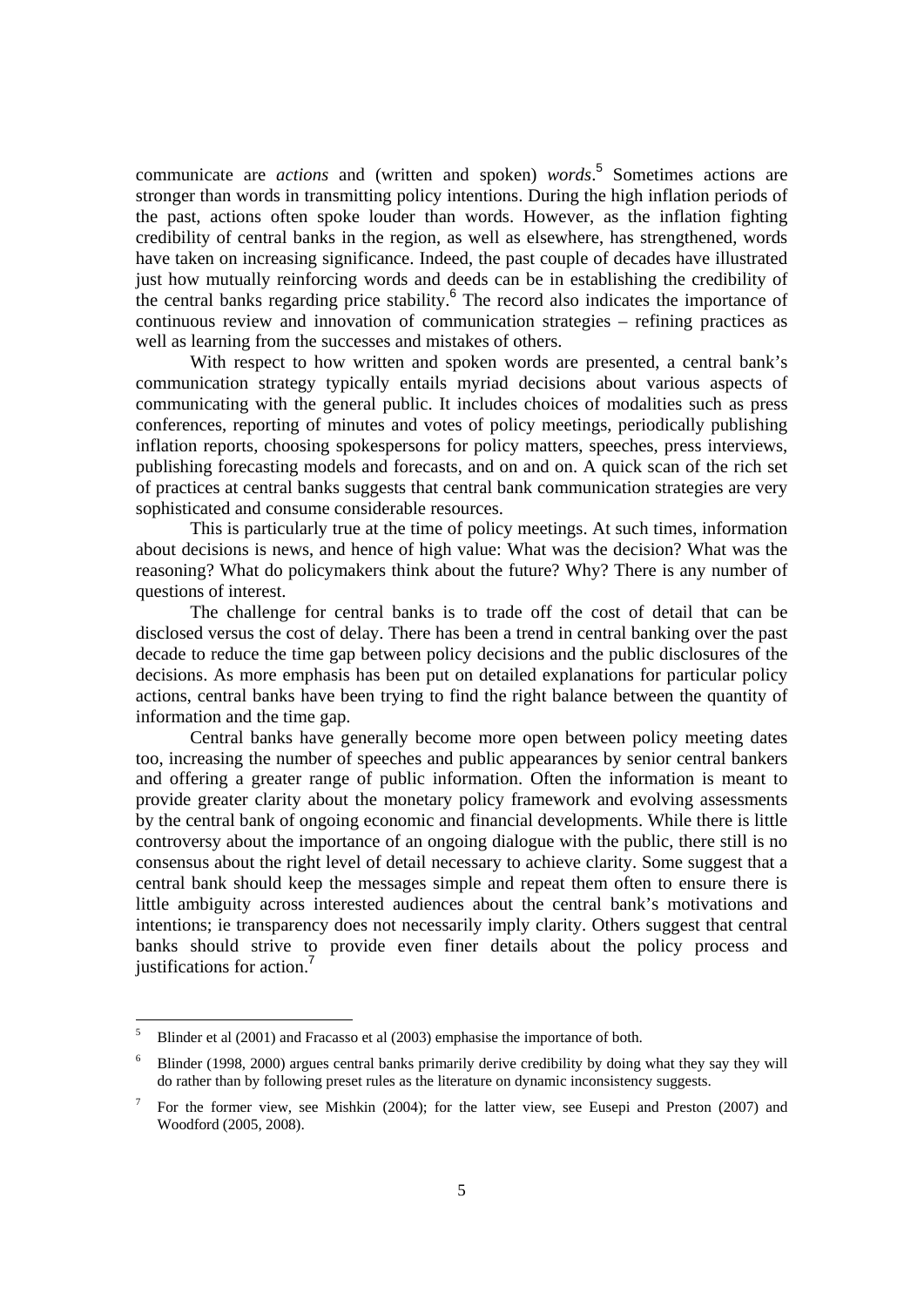Even the most carefully crafted and well-timed statements might be miscommunicated. In part, miscommunication is a function of the far-ranging interests of the various audiences and hence the effort it takes to parse information flowing from central banks. For example, financial markets typically focus on short-run policy rate implications in order to optimally hedge investments or to speculate. Consumers and investors tend to have a longer-term view and focus on protecting the real value of nominal assets and income flows. Other policymakers in the government may have policy objectives that may be at odds with those of the central bank and hence try to twist the messages to champion their own cause. As the world has become more globalised, audiences for central bank information are increasingly foreign – for many Asian central banks this has implications for issues such as translation of documents and the availability of staff to address inquiries from abroad.

Complicating the efforts of even the most credible central bank is the difficulty of keeping the attention of its various constituencies. Indeed, there may even be an information paradox that arises from the success of achieving price stability. The more successful a central bank, the lesser the reason for economic agents to devote resources to paying attention to the central bank, especially if "price stability is best thought of as an environment in which inflation is so low and stable over time that it does not materially enter into the decisions of households and firms."<sup>8</sup>

Further complicating the challenges is the fact that the press is hardly a passive conduit of information. While this conduit can be very effective in disseminating the messages of the central bank, it can also prove to be counter-productive at times, especially when journalists have more interest in provocative headlines than objective reporting of the facts. Of course, the press can act as an ally in the information transmission process as they have a comparative advantage in translating the sometimes arcane world of monetary policy into reality for many in the general public. The press can also serve as a sounding board for a central bank. It may be easier for the central bank to receive feedback from the press than from the general public. Central bank officials can look at press articles and editorials to assess whether the message is being received accurately.<sup>9</sup> In the best of times, the press helps to translate the actions and words of the central bank in a way that tailors the message to various groups. In the worst of times, the press tries to sensationalise differences in views among those in policy committees or between branches of the government.

Finally, communication strategies have become an increasingly important part of a central bank's tool box for managing expectations. The more open and credible a central bank, the greater leverage its dialogue with the public can have on achieving its policy goals. With respect to accountability, communication has been essential to clarifying what central banks intend to do and providing a public record with which their actions can be assessed. Clear, accountable central bank performance has reinforced the trend towards *de jure* and *de facto* central bank independence which, in turn, has bolstered credibility in a mutually reinforcing way. With respect to monetary policy decisions, communication has helped to shape the expectations of financial market participants and the general public, thereby fostering conditions that improve the

 $\overline{a}$ 

<sup>8</sup> See Greenspan (2002).

<sup>9</sup> Bernanke and Woodford (1997) highlight this feedback channel and the importance of transparency.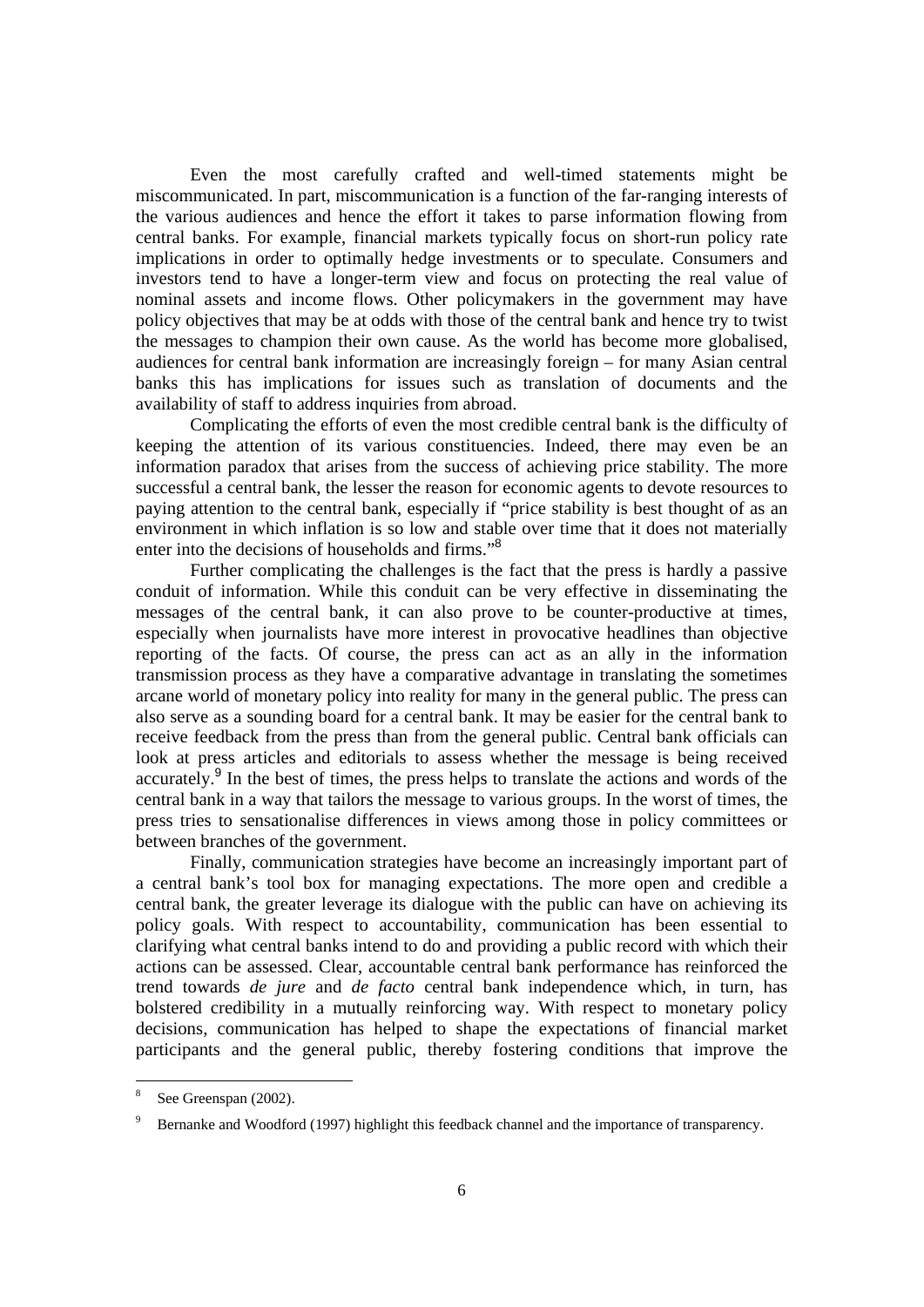allocation of consumption, saving, labour and capital. And, as the record of central banking over the past two decades generally attests, transparent and credible central banks are the cornerstones of price stability. Clear communication has been shown to enhance central bank independence and credibility in anchoring inflation expectations in many economies – both emerging market and advanced industrial economies.

# **III. Survey results of Asian-Pacific central banks on communication and monetary policy**

The survey of communication practices in the Asian-Pacific region was prepared in mid-2007, with feedback from each member central bank in the region, in response to a desire for a comparative study among the members of the BIS's Monetary Policy and Exchange Rate Research Network. The survey questions can be found in Appendix 5. For our purposes in this paper, the responses provide insights into four key issues of transparency and communication for monetary policy: (1) What information is communicated? (2) How is the information communicated? (3) Are there perceived limits to transparency? (4) What do central banks do to "manage" public expectations?

Previewing the results of our study, we find the following:

- The *whats* Asian-Pacific central banks provide a considerable amount of policy-relevant information, though there is diversity in what central banks disclose. Those having adopted inflation targeting frameworks tend to be more open in terms of the provision of information.
- The *hows* Asian-Pacific central banks rely on a mix of ways to communicate with financial markets and the general public.
- The *practical limitations* While the RBNZ has in many ways led the region on transparency, others in the region could be characterised as being in the process of opening up. The inertia may reflect institutional history as well as the outcome of cost-benefit analysis.
- *Managing expectations* Central banks have been putting considerable emphasis on not surprising markets but rather on guiding the markets in a more predictable way.

# *What information is communicated?*

The survey provides two primary types of information about monetary policy: intermediate targets and policy decisions.

*Information about intermediate targets*. It should be no surprise that most central banks in the region now provide explicit numerical targets for inflation (Graph 2). The region's six inflation targeting central banks have made announcements of their inflation targets the cornerstone of their policy frameworks. Moreover, this is not to say that the other central banks in the region have no inflation objectives, but rather that the policy frameworks may include implicit inflation objectives and incorporate multiple objectives. These other stated objectives include monetary aggregate growth rates and exchange rates as intermediate targets. For instance, Hong Kong pegs their bilateral exchange rate with the US dollar while Singapore provides a target band for their nominal effective exchange rate.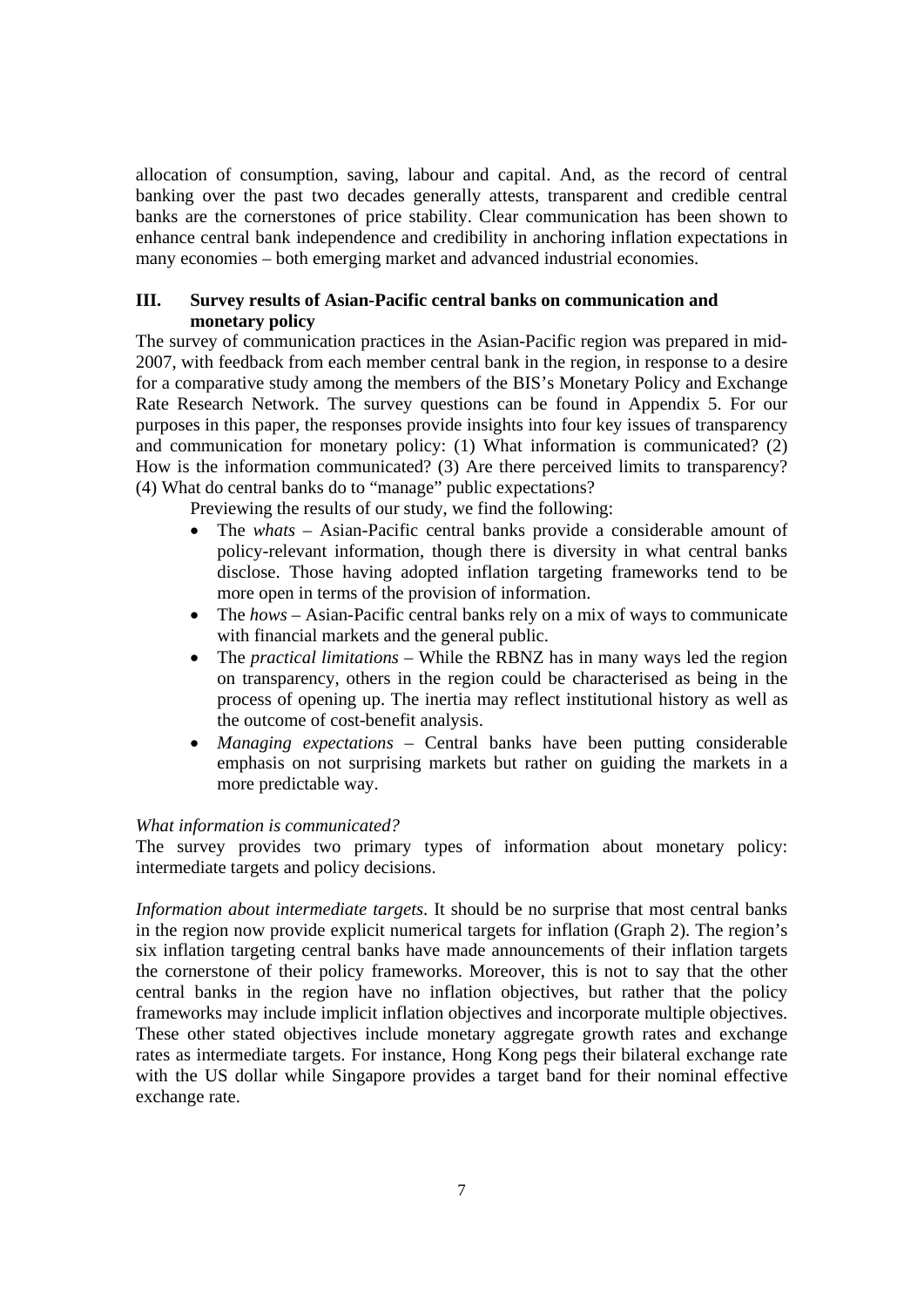As for the officials who define the objectives, there is much less uniformity. There is a mix of approaches to objective setting. Some objectives are set by the government; some by joint decisions between the central bank and government; some by the central bank itself.

The diversity of practices likely reflects, as in other parts of the central banking world, the tradeoffs between political accountability and issues associated with time consistency (ie the optimality of rules versus discretion in the pursuit of price stability). In theory, independent central banks would have the strongest incentives to stand up to political expediency in setting policy rates. But, being more removed from the direct control of the electorate (or their representatives) raises issues of accountability. The range of practices in the region, however, appears not particularly different from the range elsewhere. This likely reflects a lack of compelling evidence suggesting that one approach obviously dominates all others. In other words, the level of discipline with respect to the nominal anchor can come in various shapes and is likely to depend on the institutional, political and cultural traditions of each country.



*Disclosures at the time of policy decisions*. While the emphasis on price stability in central banking is an important part of Asian-Pacific monetary policy frameworks, disclosure practices for different types of monetary policy information at the time of policy decisions differ widely (Graphs 3 and 4). This illustrates that there is more than one way to skin a cat, ie in the central banking context to achieve the goal of price stability. Moreover, the choice among the options generally reflects differences in views about the importance of disclosing various important types of information, such as the stance of monetary policy, the assessment of the state of the economy and description of the decision making process.

Assessing the reasons for the differences is complicated by the fact that many central banks in the region are still in the transition process to more transparent policy frameworks. Changes in transparency policies are typically slow. The gradualism may arise for various reasons.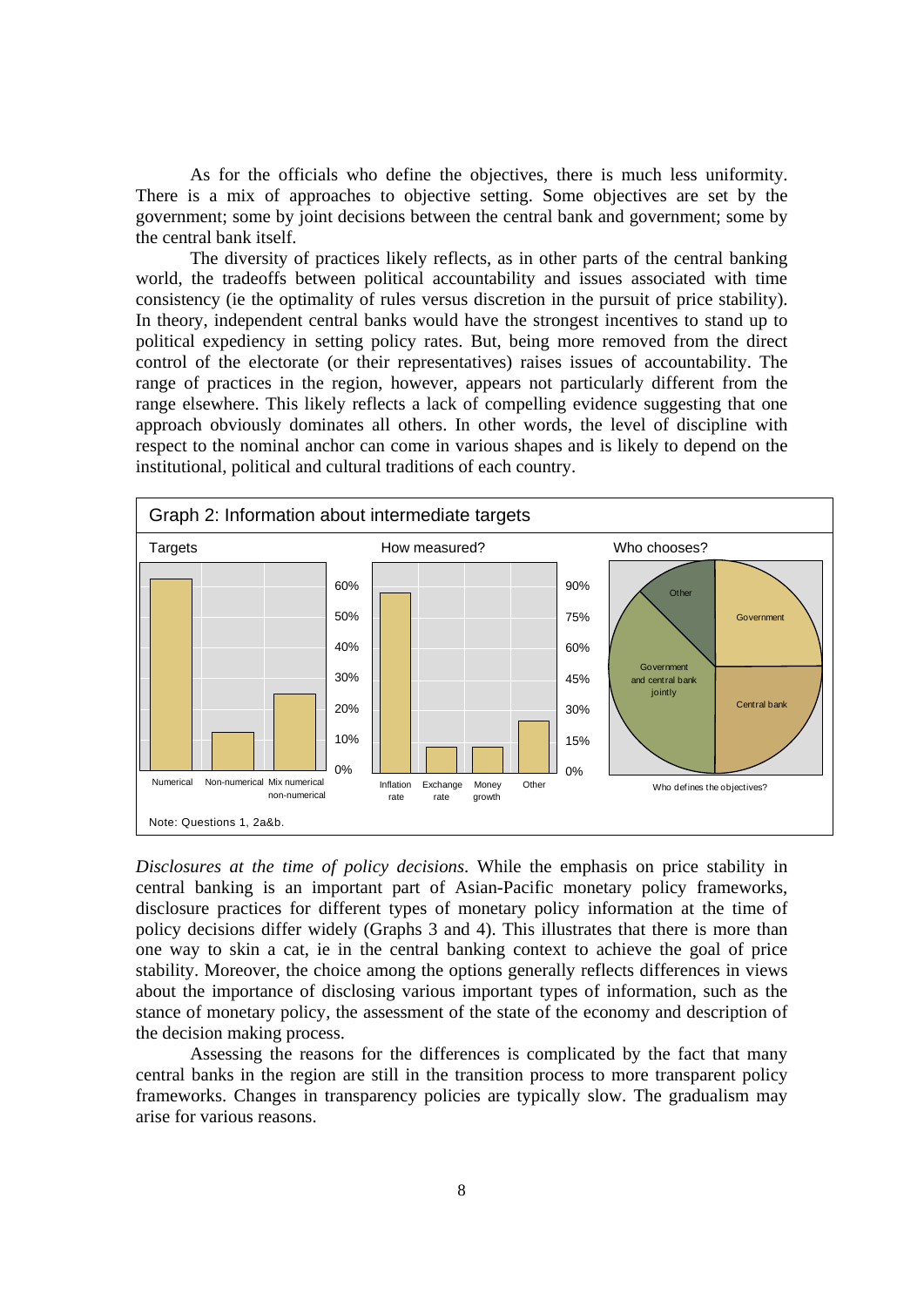First, as noted above, the communication process is quite complicated and multifaceted. There is a need to build up a clear understanding by all parties involved, ie by the central bank, financial markets and the general public, about the nature and objective of the change before the best results can be achieved.

Second, perverse reactions during the transition could set back efforts to build central bank credibility, even if the misunderstanding was the fault of the general public or financial markets. As a consequence of the learning process being adaptive, the pragmatic approach taken by most central banks seems reasonable.

Third, the preference for gradualism may also stem from concern that once certain types of information have been released it may be difficult to stop doing so even though a narrow cost-benefit analysis might justify stopping. Notable examples of this type of situation in the past include the use of hard to understand monetary conditions indexes and detailed analysis of the high frequency variation in the monetary aggregates.



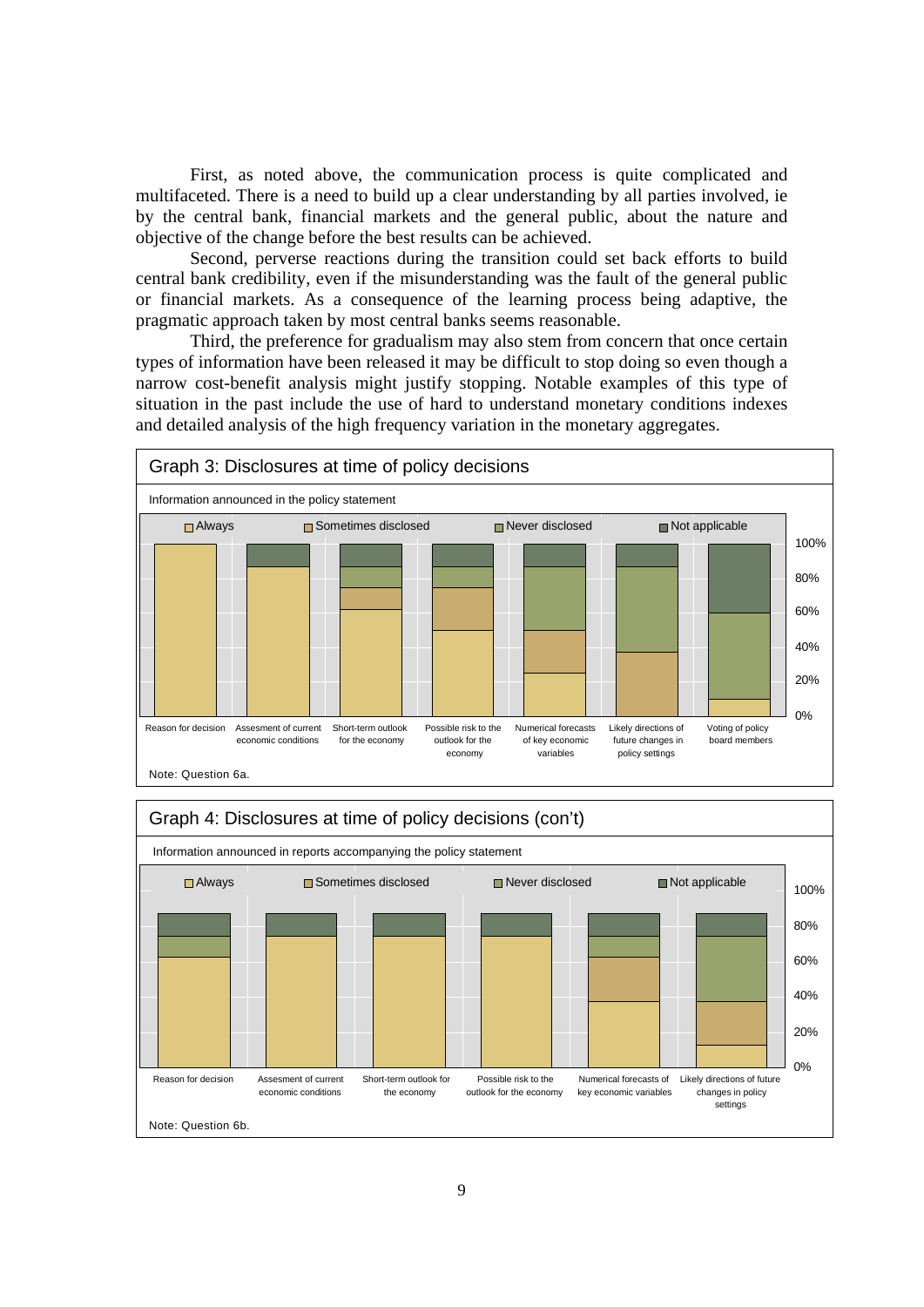Turning to the specific information released in the policy statements at the time of monetary policy decisions noted in Graph 3, we see that all central banks now provide explanations for the actions, usually against the backdrop of an assessment of current economic and financial conditions. While this may now seem an obvious approach, it is not so long ago that central banks would take actions without any explanation, and sometimes without informing the public that actions had been taken at all. The change points to an evolution in thinking about the role of secrecy in central banking. Namely, central banking practices have evolved in a manner consistent with the view that more is to be gained by explicitly managing the expectation process through an open dialogue than by routinely resorting to surprises.

Despite the greater willingness among central banks in the region to elaborate on forecasts which condition the policy decision, the survey shows that full forecast disclosure is not the norm. This difference may be one of the most controversial in light of growing support among academic policy economists that such disclosures should be the cornerstone of forward-looking monetary policy frameworks. We explore this issue in more detail below.

 The differences in Graphs 3 and 4 indicate that central banks are somewhat more likely to elaborate on the outlook and the risks to the outlook in documents that accompany the policy statement, rather than the statement itself. On the one hand, this may reflect the desire to keep the statement focused on a small set of details in order to keep the main message clear. On the other hand, the accompanying documents may reflect the reality that such information was not drafted at the policy meeting but rather before the meeting.

These graphs also illustrate that while there has been a trend toward greater transparency in explaining decisions, there appears to be reluctance by Asian-Pacific central banks to disclose what goes on at policy meetings. One example of this is the decision not to generally disclose the vote by policymakers either at the time of the policy decision or at a later date. A clear exception to this practice in the region has been the Bank of Japan.

In the case of the Philippines, for example, although the decisions of the Monetary Board concerning monetary policy are determined by a majority vote, neither the press statement released after each policy meeting nor the more detailed highlights of the meeting (published four weeks later) disclose the views and votes of individual members of the Monetary Board of the BSP. Instead the emphasis in both documents is on portraying the policy decision as the result of a consensus among the members. Nonattribution of votes thus emphasises the collegial, consensus-based nature of the decision making process – that is also expected to be more open and frank.

 Moreover, central banks in the region still exhibit a reluctance to publish the detailed minutes of the policy board's discussions (Graph 5). Reporting on the exact line of reasoning during policy meetings might provide useful information to the public about the preferences of board members and the weights that each member assigns to various macroeconomic and financial indicators when assessing the state of the economy and the appropriate monetary policy stance. Minutes would provide a record from which the central bank could be evaluated about its accountability. More transparency along these lines might represent the logical next step.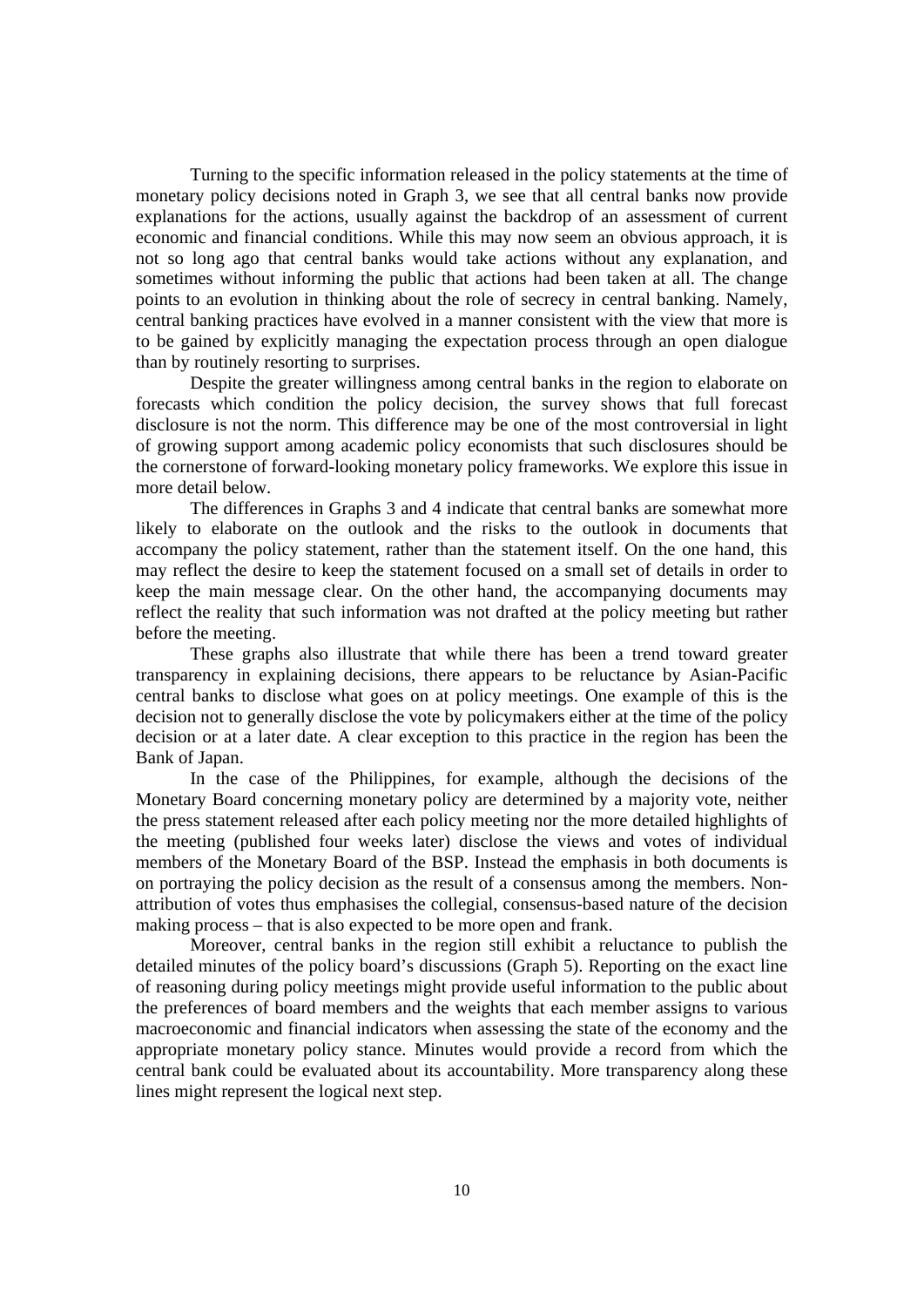The general reluctance inside and outside the region to publish minutes, especially verbatim ones, may show a deeper set of concerns that too much openness might indeed stifle the frank exchange of views during a meeting. Greater openness along this dimension of the policy process, which has in the past included the option of televising the proceedings, could naturally lead to more formal statements during meetings and more confidential but off-the-record discussions outside the meeting room. There are also concerns that the release of confidential materials might have a chilling effect on the willingness of the private sector contacts to provide a flow of anecdotal information. Finally, there may also be concerns about the ability of the public to appreciate fully the process through which monetary policy decisions are made. Raw transcripts of the giveand-take of a policy meeting could be taken out of context and blur the message of the central bank. This in turn could compromise the credibility of the central bank – underscoring the possibility that, just as in the case of the proverbial sausage maker, the process may generate more consternation than is warranted by the final product.



However, Asian-Pacific central banks have become more forthright about publishing policy benchmarks, such as internal measures of the output gap, NAIRU, neutral policy rates and others (Graph 6). All this information is useful for financial markets and the general public not only when assessing the state of the economy but also when forming expectations about the future.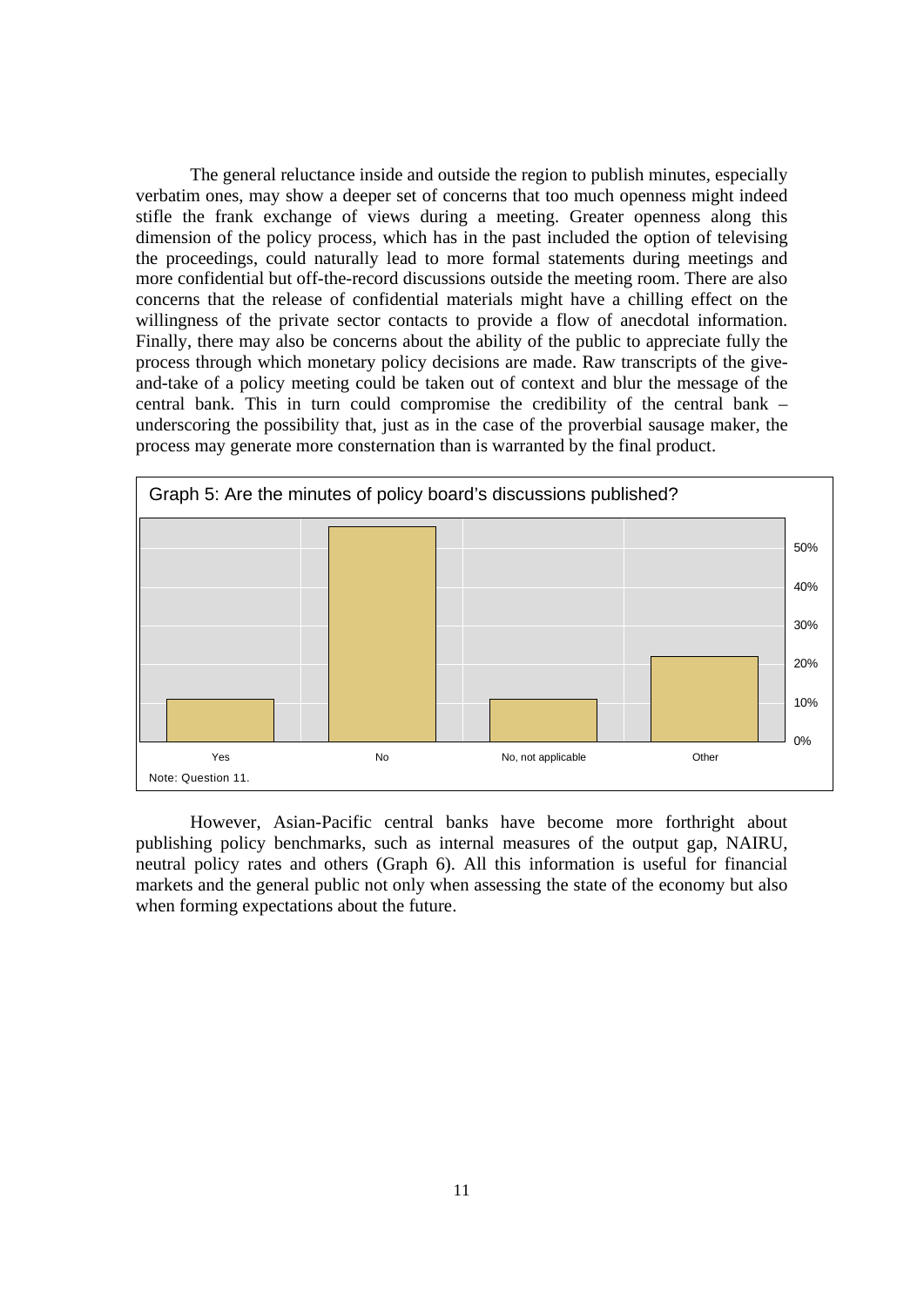

*Forecast disclosures*. Recent transparency debates have focused on whether central banks should be more forthcoming about internal forecasts and the assumptions behind them. Three basic options are pursued by central banks in the region, as described in Graph 7. Some central banks report private sector consensus forecasts about key policy variables such as economic growth and inflation. This is a very attractive option for a central bank which may not have an internal forecasting model that is "ready for prime time" and finds the consensus forecast to be fairly close to its own thinking. Some central banks report staff forecasts, which do not necessarily represent the views of the Governor or the policy board members. This leaves open the question of the relevance of the staff forecast to the thinking of the policymakers. The majority of the central banks in the region report the official central bank forecasts. Most of the forecasts are econometric model-based forecasts, and are reported quantitatively as point forecasts, interval forecasts and, in many cases, fan charts. The policy horizon tends to be two years or less.

 In the case of the Philippines, the BSP announces inflation forecasts monthly and on an annual basis. This has been done since 2006. In addition, the central forecast path is presented to the public in graphical form, via a "fan chart" in the quarterly Inflation Report, whose publication is accompanied by a briefing for analysts and the media. The forecasts represent the Monetary Board's view of the outlook for inflation, and external monetary policy communications through speeches, publications and other means, draw in large part on these central bank forecasts.

The main rationale for not publishing forecasts was to make it clear that policy decisions were not based solely on inflation forecasts, even though they carried a significant weight in the decision making. The Monetary Board generally took into account a wide range of information in formulating stance of monetary policy, such as output and financial market conditions. Given an appreciation of this aspect of the policy process by the public, there were reduced the risks of miscommunication via disclosures of fan charts.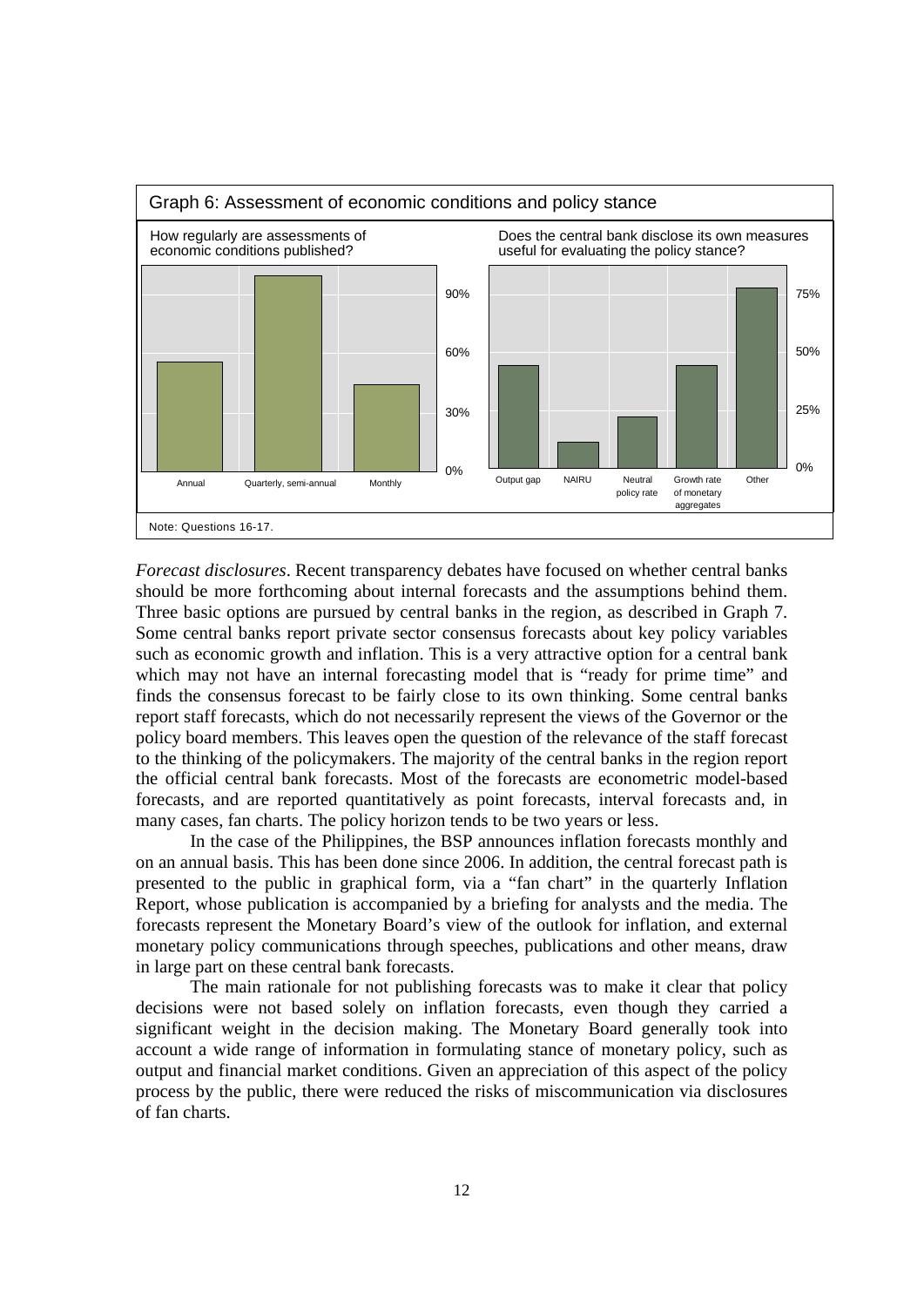

## 13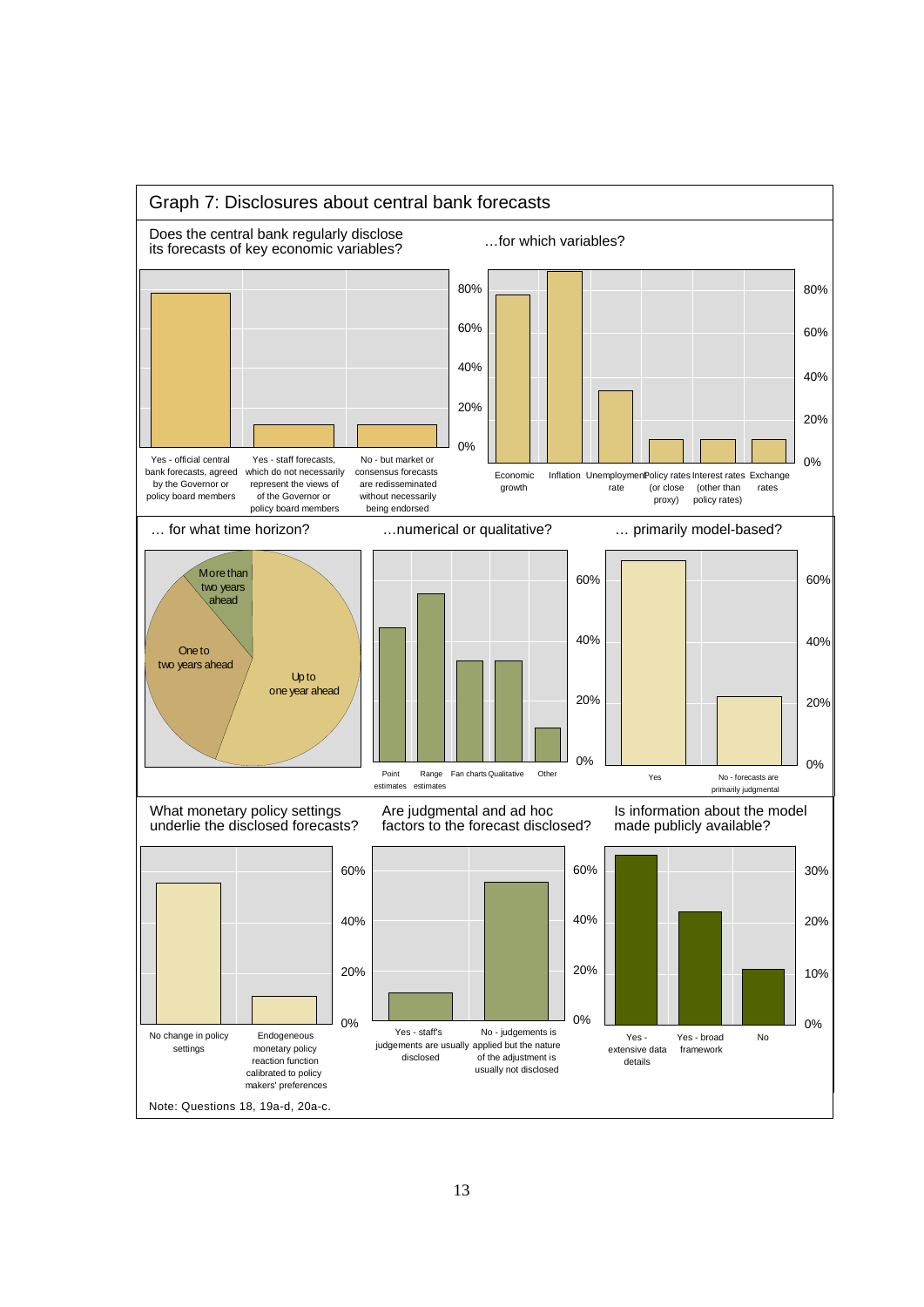At this point, most central banks in the region refrain from detailed descriptions of policy forecasting models. For example, there is not much effort to describe the judgment built into the policy models. This naturally limits the ability of the more sophisticated central bank watchers to understand fully, and possibly synchronise, their models with that of the central bank.

From the central banks' point of view, the paucity of disclosed information may reflect the technical complexity of the current state of modelling and the costs in terms of time and other resources of informing the public. In some cases, it may reflect the fact that the central banks' models play only a minor role in the policy process, especially in economies with poor quality data sources and subject to economic developments that are difficult to model with a reasonable level of confidence. Optimistic signs can be seen as forecasting initiatives appear to be attracting more attention. DSGE modelling is being pursued by most central banks in the region. Moreover, in recent years, several central banks in the region have commissioned external reviews of their forecasting process. However, central banks have generally been reluctant to publish the findings.<sup>10</sup>

Another potential drawback of the disclosure rules for forecasts is that central banks in the region generally report policy simulations under the somewhat unrealistic assumption of an unchanged policy setting over the forecast horizon. This is not a unique practice in the central banking world by any means. But it is at odds with the cutting edge of academic monetary theory, which has focused on this issue of disclosing endogenous policy rate paths. Some central banks inside and outside the region have been grappling with this issue. On the one hand, such policy paths would be fully consistent with recommendations from monetary policy theorists to improve the effectiveness of monetary policy. On the other hand, the highly contingent nature of the path could be a source of practical concern. If the public were to perceive the path as a promise rather than simply being indicative of the likely direction, any deviation of the path could disappoint the public and, in turn, adversely affect credibility of the central bank.

Of course, there are limitations to the usefulness of endogenous policy rate paths. An endogenous policy rate path, while ideal in theory, would only be as accurate as the underlying model of the economy. While the newest frontiers in DSGE modelling hold out some hope, these models are still quite complex and would entail very technical and arcane discussions with the public about how the model works and about the links between the model and the forecast. Further efforts in the region to develop DSGE models may promote greater understanding and may allay such concerns in the future.

## *How is the information communicated?*

In addition to grappling with the issue of what information to communicate, central banks have the difficult task of coordinating how best to communicate it, and to whom. In contrast to conventional models of monetary policy where more information is always preferred to less, central banks face considerable costs and benefits in providing information. Gathering, collating and disseminating information is, of course, not without costs. It can require surveys, data analysis, printing and IT costs, etc. The back office costs alone can be quite high. Moreover, the marginal value of such statistics and reports

<sup>&</sup>lt;sup>10</sup> Question 20d asks whether an external review was commissioned and published.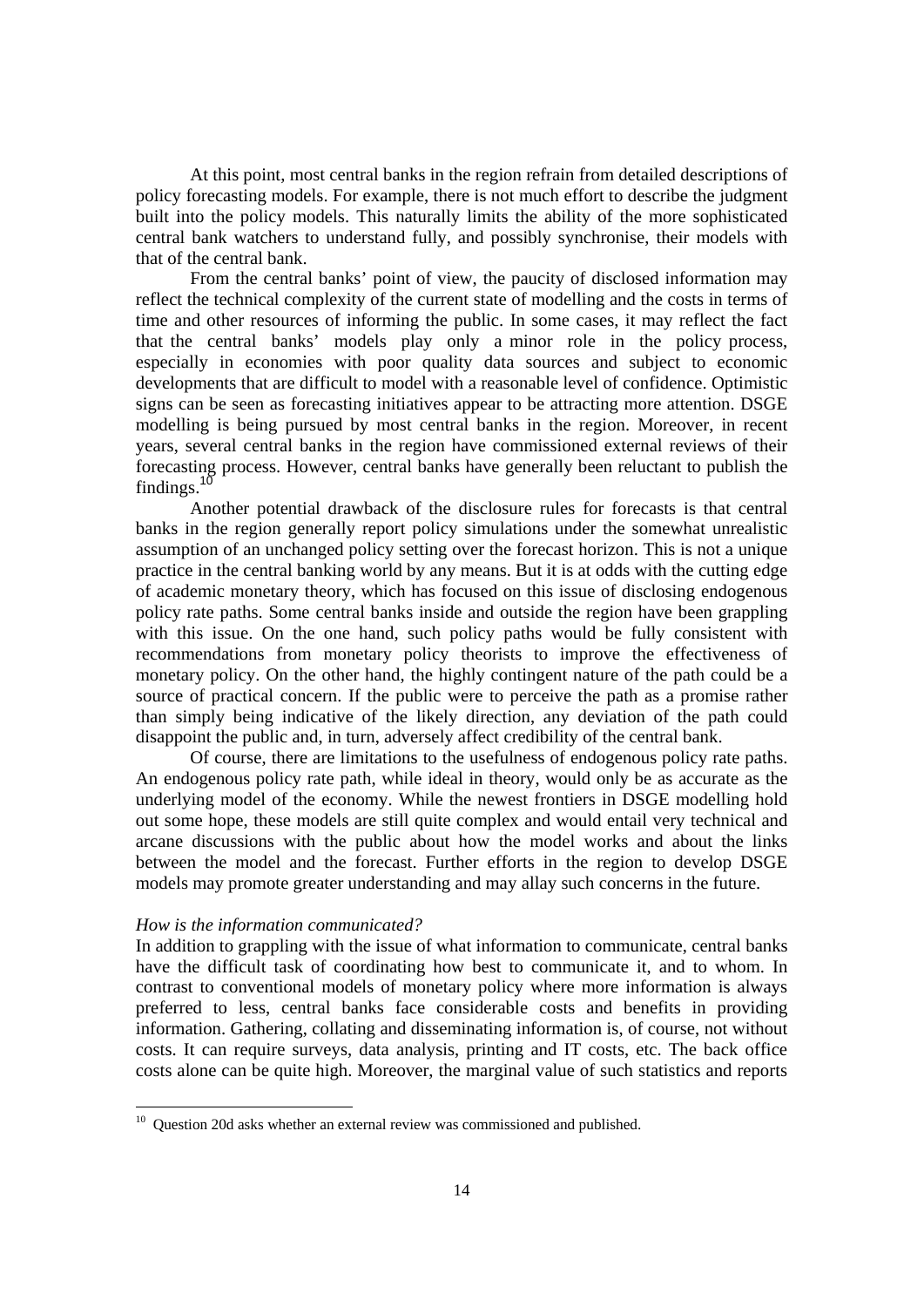may be questionable, especially if the public has only limited interest and a limited ability to understand the basis of the policy decisions and the process that led to particular actions. Further complicating the cost-benefit calculations of central banks are the concerns associated with fairness and accountability. Central banks have to communicate with several different constituencies, or audiences. With these issues in mind, we look at the responses from Asian-Pacific central banks to questions about the timing and types of communication modalities with the public.

First, we consider the timing of policy meetings. Meeting too infrequently raises the risk that a central bank will fall too far behind the curve, thereby requiring large corrective movements in policy settings. Meeting too often raises the risk that the public will grow weary of non-informative public announcements. The optimal number trades off these risks. Moreover, as the survey shows, central banks in the region have a strong preference for decisions to be made on pre-announced dates (Graph 8). This reflects the perceived benefits of being predictable. The pre-announcements are generally one month or more ahead of time. However, central banks still value the option to "surprise" the markets by taking decisions on non-pre-announced dates – which underscores the fact that periods of economic and financial flux may dictate a more rapid response than during more quiescent periods. Recent policy actions by the Federal Reserve are a case in point.



Regarding the frequency of policy statements at the time of meetings, there appears to be a preference for announcements even in the case when there is no change in the policy setting (Graph 9). The recent decision of the Reserve Bank of Australia to adopt this practice suggests that markets and the public prefer assessments for actions and "non-actions". In addition, announcements tend to be of a quantitative nature, where policy rate changes are ordinarily in standard-sized increments.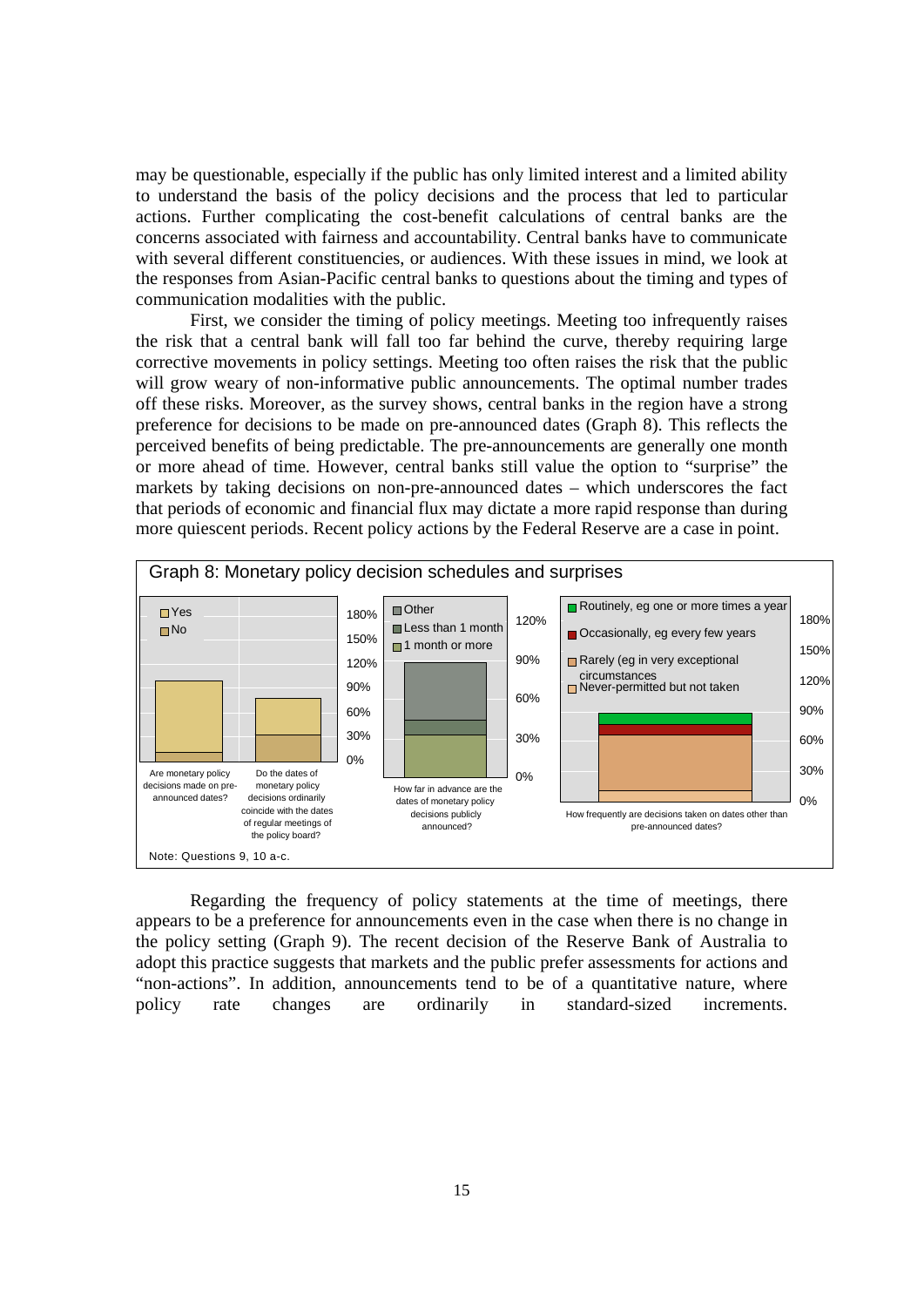

In recent years, the timing of the announcements after meetings and the choice of media outlets for the announcements have been big issues. Graph 10 indicates that the timing is not uniform. Some central banks prefer to announce near the conclusion of the policy meeting, others prefer to wait until implementation of the policy decision. As for the public announcements, central banks have, and do use, a wide set of options. The predominant approach is to make the announcement by newswire or press release. This disclosure procedure appears to ensure a level playing field for those who are most likely affected, ie those who might benefit or lose in the financial markets.

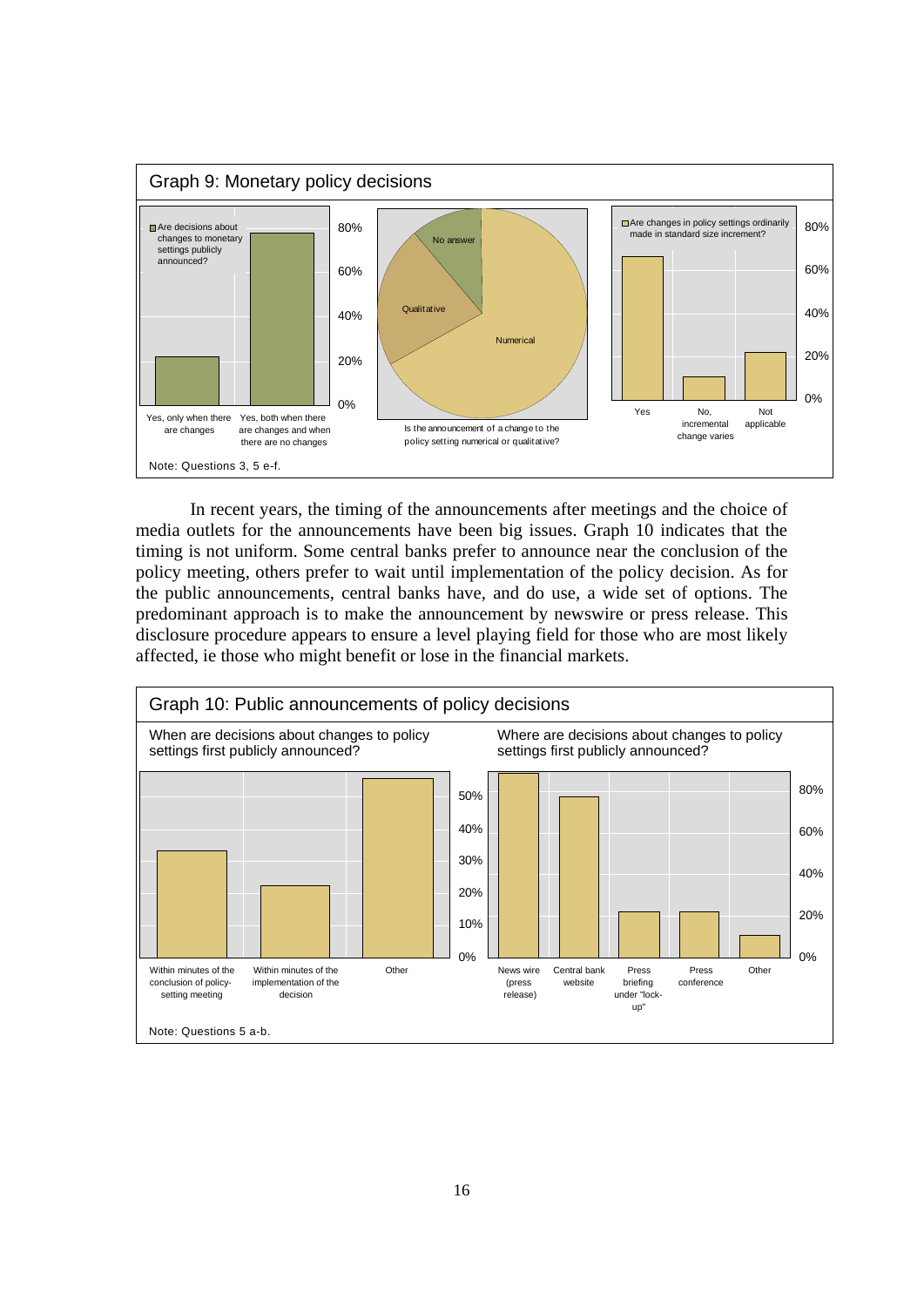Press conferences have also become important for many central banks in the region. As is evident in Graph 11, press conferences are often held regardless of the policy decision – to change or not to change the policy stance. The official speaking for the central bank is either the Governor or a senior central banker. The event is usually held live or soon after the public announcement of the policy action. And, while it usually includes a question-and-answer session, verbatim transcripts are rarely published.



 The policy statements that accompany the policy decisions are usually short, in part to reflect the brief time delay between the policy decision and the release of the statement (Graph 12). The majority keep the statement to fewer than 2 pages with the changes from one statement to another varying, depending on the changing conditions and reasons for the policy decision. However, by their very nature, the statements do have a similar structure from one meeting to another.

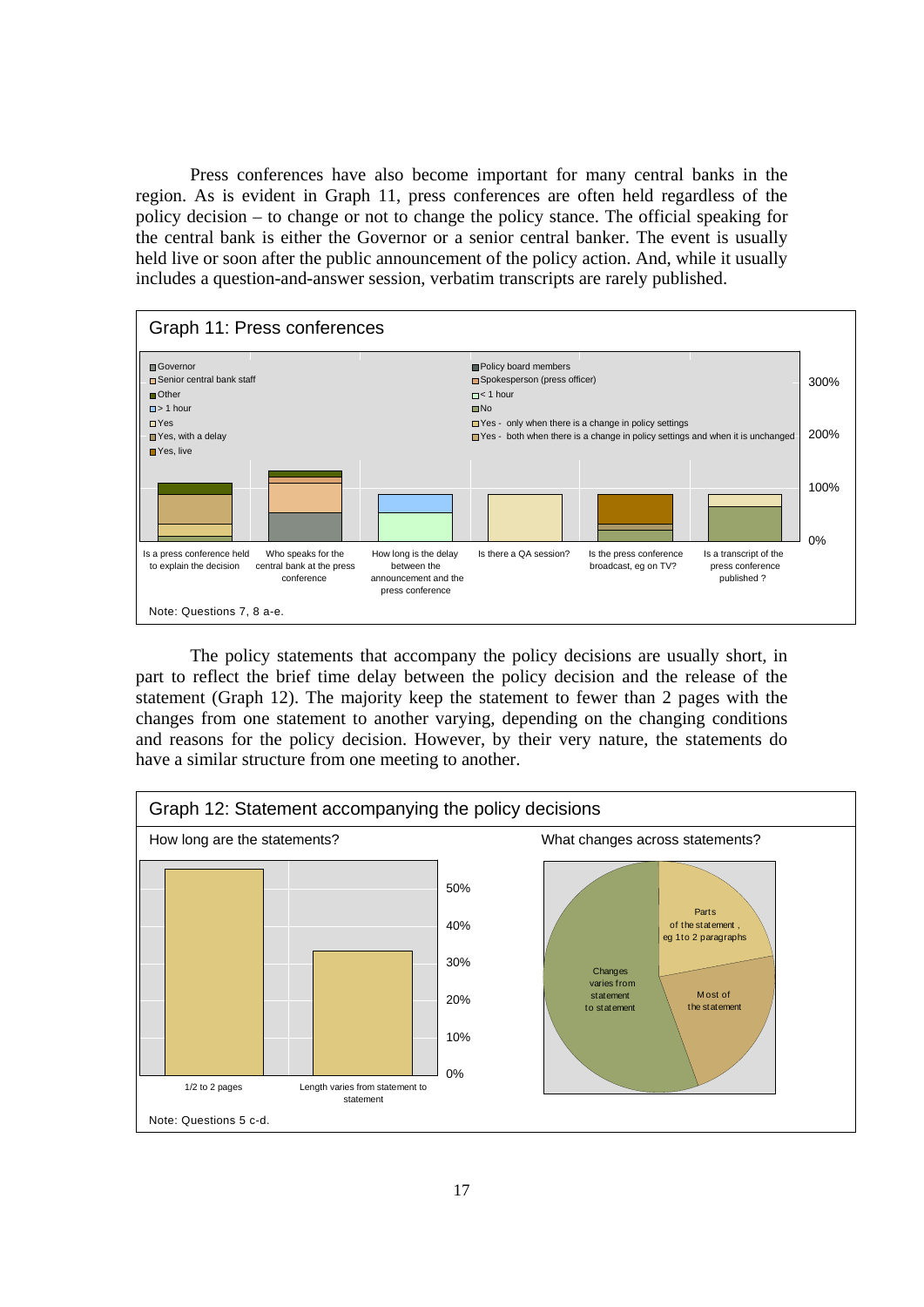Along with the decision and discussions at policy meetings, other relevant information is provided to the public in the form of official commentaries, assessments of the state of the economy and the stance of monetary policy (Graph 13). The days of relative central bank silence are long gone as senior policy officials regularly contribute to the flow of information. As well, staff at central banks publish assessments of economic and financial conditions, mostly on a quarterly basis but may also do so monthly and annually depending on the institution. All this goes a long way to inform the public about monetary policy in the interim periods between meetings.



#### *Are there perceived limits to transparency?*

To investigate the nature of the limits to transparency in central banking, the survey offers qualitative responses that shed some light on such concerns. Graph 14 enumerates the reasons for increasing transparency; Graph 15 the reasons for decreasing it.

 In most cases, the reasons for increasing transparency are multifaceted. Nearly all central banks rank the various enumerated reasons as being either important or very important. These include issues of accountability, public and financial market awareness of policy objectives, clarity about the policy decision process and the desire to manage the expectation channel.

The reasons for limiting disclosure elicited a wider range of responses. The least relevant reason was concern about having to undo transparency reforms. The most important reason appears to arise from the desire to present a consensus view of policy board members.

 Some of the concerns about forging a consensus view among the policy board members include the politicising of the monetary policy process. Opportunistic journalists and politicians might use reasonable disagreements among board members to their own advantage. In doing so, the public and market participants may find it more difficult to infer the stance of monetary policy, the state of the economy or the likely direction of policy in the future. In such an environment, one can imagine that central bank credibility could be adversely affected.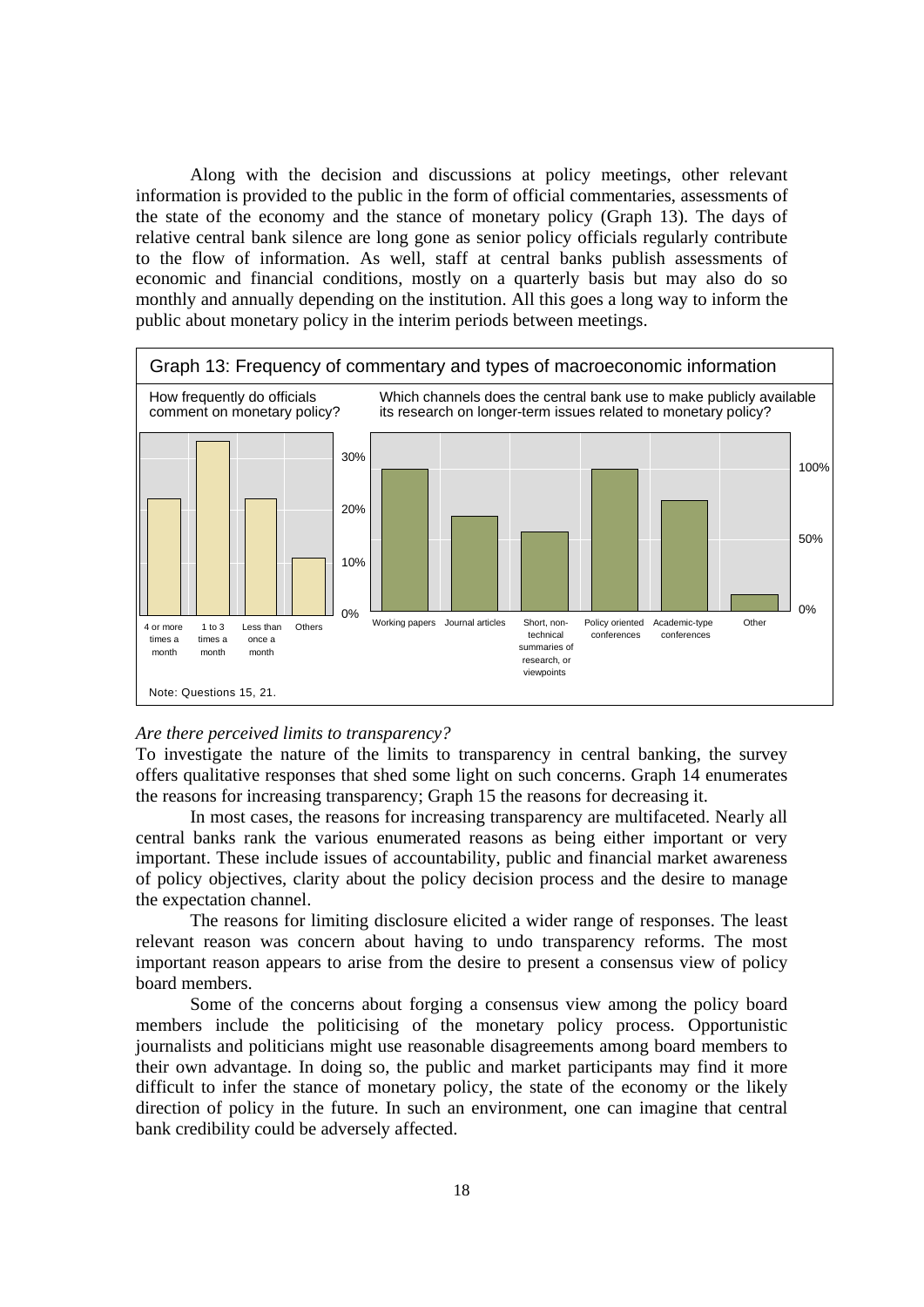



One way to control the expectation process is for the central bank to provide a clear communication channel. As in the case of the Philippines, an important reason for restricting officials' comments on monetary policy is to ensure signal clarity, ie to avoid sending mixed signals to market participants and the public. Having the decision-making body speak with one voice (ie the Governor's) ensures that economic agents will not have divergent interpretations of policymakers' intentions. Graph 16 indicates who may speak for policymakers and restrictions about when they may do so. There is a tendency for more restrictions on speeches just prior to policy announcements than afterwards.

 There are deeper questions about why the restrictions are in place. If there is a divergence of views, it might seem important to disclose such differences. Voting records can provide insights about the strength of a policy board's consensus. Disagreements might also signal the likely direction of policy rates.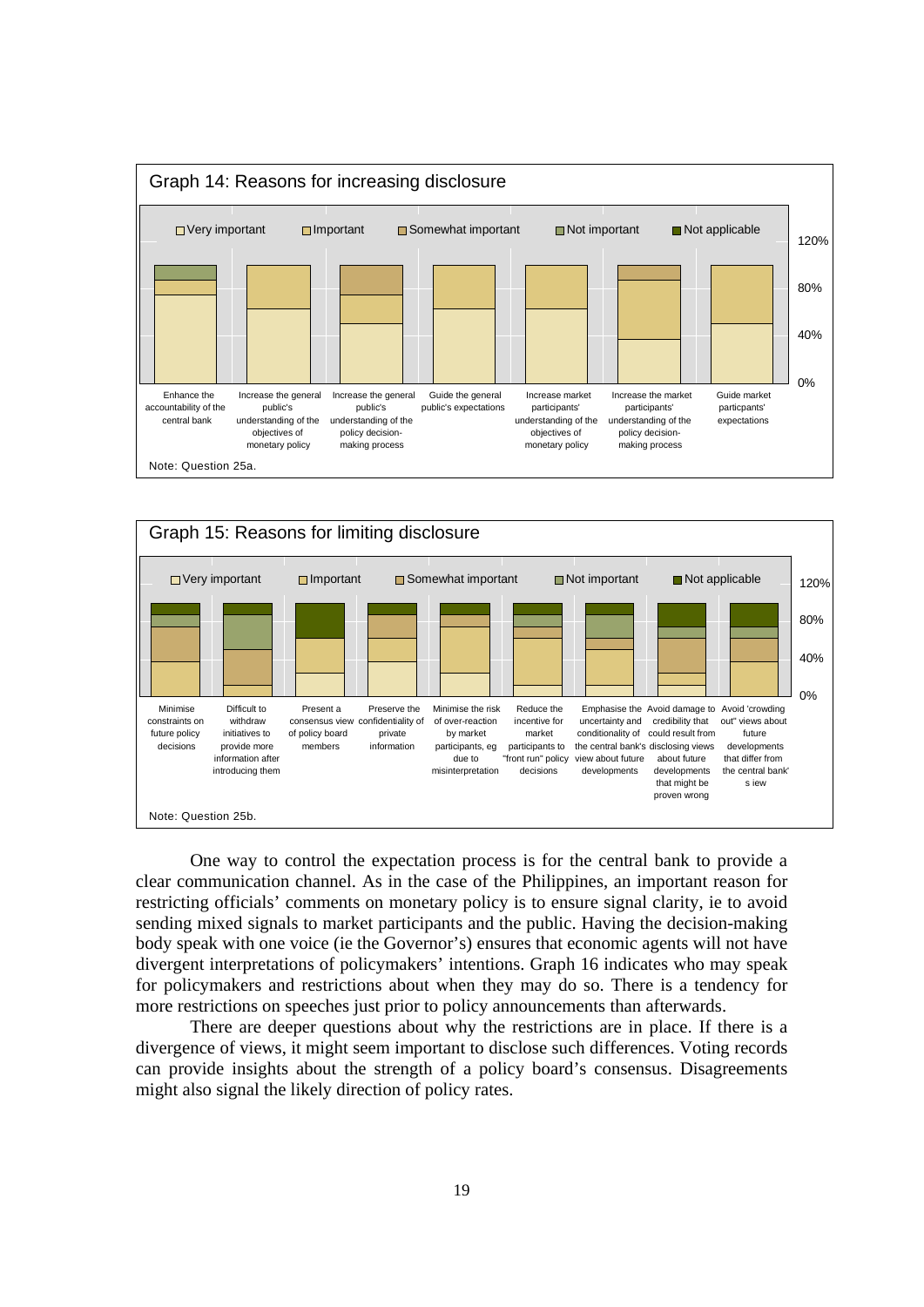

# *What do central banks do to "manage" public expectations?*

In large part, communication strategies are used to manage public expectations – whether those of the general public or market participants. The survey suggests that managing the expectations channel is a multifaceted challenge. As there are many ways in which the central bank communicates with the public, there are several ways to shape expectations. The most important ways include the information provided at the time of policy decisions, such as press releases, press conferences, minutes of the policy board's discussions and related reports on the macroeconomy and financial markets. One can add speeches, interviews, op-ed articles, research papers and conferences. Graphs 17 and 18 highlight the relative value of these various factors to the central banks in the region. There is surprisingly little difference in central bank responses about the general public and market participants.

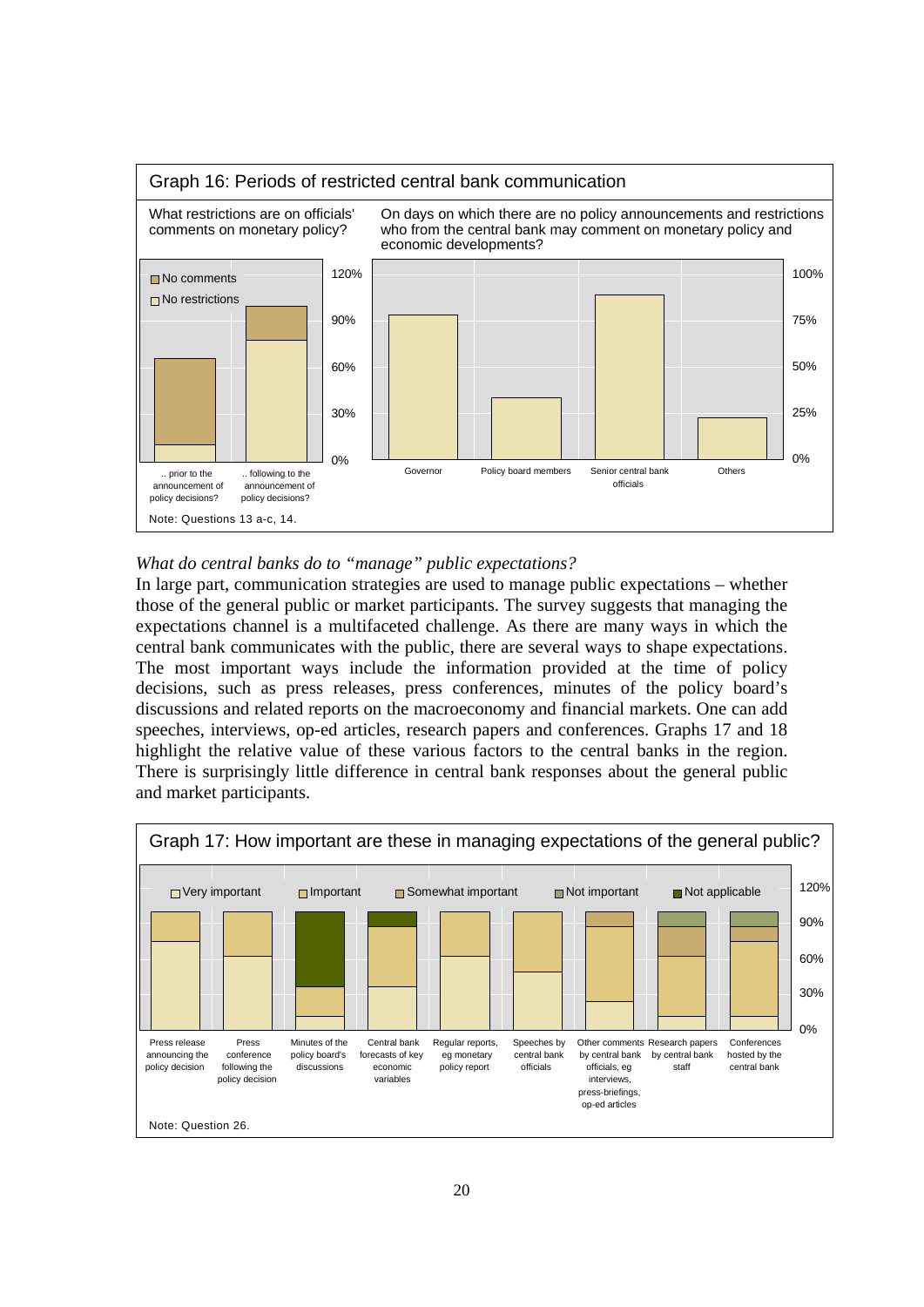

Finally, the survey provides some detail about the ability of central banks to manage expectations without having to resort to surprise moves. Most central banks perceive themselves as being very predictable. Graph 19 shows that market participants are seen to generally anticipate the magnitude and direction of policy moves. Moreover, central banks now feel that it is important not to surprise the markets. In part, the concern is most commonly felt with respect to minimising financial market volatility on interest rates and exchange rates; the impact on asset prices appears to be seen as less of a concern (Graph 20).

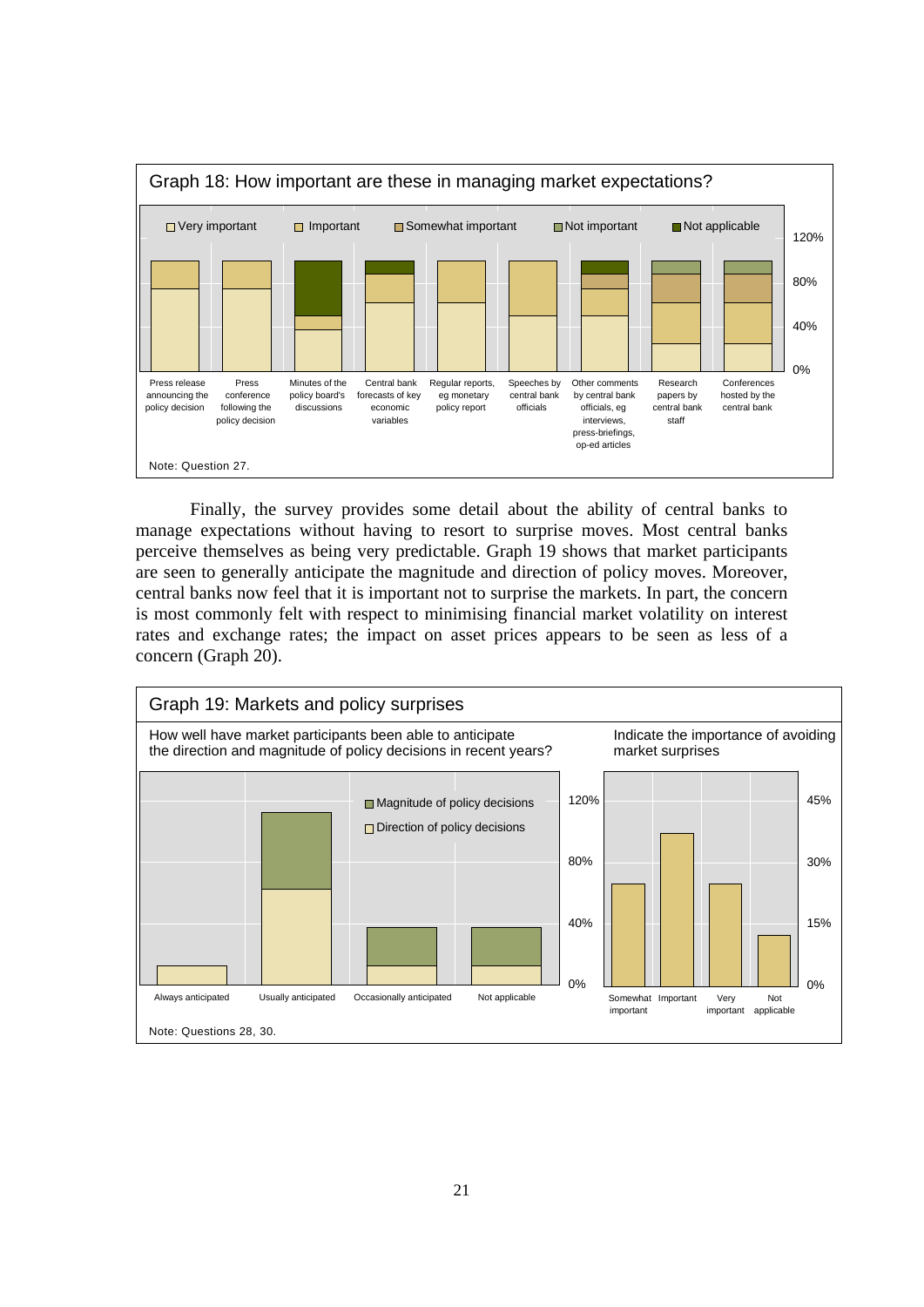

 Central banks prefer not to surprise markets but this does not mean that central banks slavishly follow markets. Communication is truly a two-way street. Clear communication from the central bank helps to condition public expectations. At the same time, the central bank receives feedback from the public. In the best case scenario, the central bank assesses the state of the economy and chooses the stance of monetary policy that is appropriate. To accomplish this level of consistency, central banks need to assess the expectations of the public. Graph 21 indicates that central banks value various sources of information about public expectations, such as surveys, anecdotal evidence and research studies.

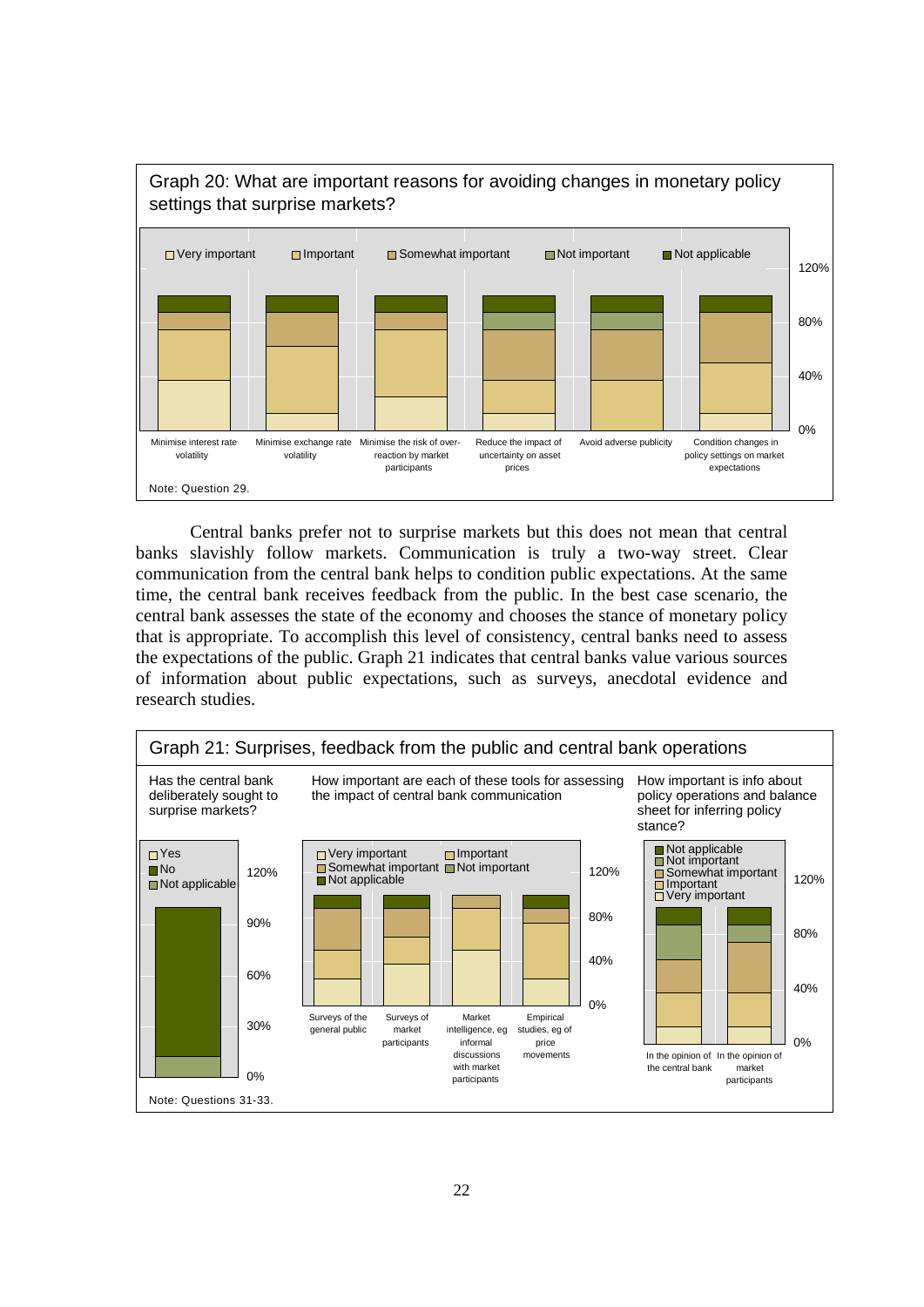## **IV. Evidence on evolving inflation and output expectations**

The survey of Asian central banks reveals a fairly sophisticated set of communication strategies in the region. To be sure, there are differences, and opportunities to become more transparent. But compared to communication strategies two decades ago, there is little doubt that central banks in the region have become more transparent and credible. In this section, we explore the consequences of the more transparent monetary policy for price stability – exploiting time-series and cross-sectional perspectives.

A conventional way to measure price stability trends is to observe the time-series behaviour of inflation, economy by economy. In this respect, the evidence is clear. Inflation in the region has fallen and has become more stable over time, especially since the Asian crisis in 1997-8 (Table 1). The decline in the mean inflation is no surprise for the countries adopting inflation targeting regimes. Inflation rates have generally gravitated toward the stated inflation targets, though with some notable short-term deviations over the past few years (Appendix 2). The exceptions were typically associated with large price surprises due to food and energy prices.

A less conventional way to measure price stability is to observe the crosssectional distribution of inflation expectations at a given point in time. One readily available and consistent dataset for the region comes from Consensus Economics. Since at least the mid-1990s, Consensus Economics has published monthly forecasts from professional forecasters. One would expect that, all else the same, greater central bank transparency would lead to less disagreement (increased sharpness) over time about inflation among forecasters, in part because the inflation intentions of the policymakers would become clearer.

|                      |       | Mean  |       |         |       | Time-series standard deviation |       |       |       | Cross-sectional    |  |
|----------------------|-------|-------|-------|---------|-------|--------------------------------|-------|-------|-------|--------------------|--|
|                      |       |       |       |         |       |                                |       |       |       | standard deviation |  |
| Country              | 80's  | 90-95 | 96-00 | 00-07   | 80's  | 90-95                          | 96-00 | 00-07 | 96-00 | 00-07              |  |
| Australia            | 8.42  | 3.31  | 1.93  | 3.10    | 2.21  | 2.27                           | 1.75  | 0.98  | 0.49  | 0.28               |  |
| China                | 14.93 | 11.47 | 1.83  | 1.53    | 8.39  | 8.23                           | 3.72  | 1.70  | 1.50  | 0.83               |  |
| Hong Kong            | 7.77  | 9.62  | 1.47  | $-0.57$ | 3.24  | 1.12                           | 4.73  | 1.99  | 0.94  | 0.69               |  |
| Indonesia            | 9.66  | 8.74  | 20.00 | 9.62    | 4.10  | 1.53                           | 24.99 | 3.82  | 3.31  | 1.14               |  |
| India                | 9.18  | 10.24 | 7.65  | 4.45    | 2.60  | 2.83                           | 4.20  | 1.24  | 1.11  | 0.86               |  |
| Japan                | 2.53  | 1.65  | 0.31  | $-0.30$ | 2.27  | 1.31                           | 1.04  | 0.48  | 0.36  | 0.26               |  |
| Korea                | 8.44  | 6.62  | 3.99  | 3.07    | 8.97  | 2.02                           | 2.48  | 0.83  | 0.82  | 0.43               |  |
| Malaysia             | 3.66  | 3.74  | 3.14  | 2.05    | 2.96  | 0.81                           | 1.36  | 1.01  | 0.91  | 0.46               |  |
| New Zealand          | 11.89 | 2.77  | 1.45  | 2.62    | 5.08  | 1.95                           | 1.12  | 0.65  | 0.46  | 0.34               |  |
| Philippines          | 15.03 | 10.52 | 6.25  | 5.24    | 14.68 | 4.25                           | 3.85  | 2.07  |       |                    |  |
| Singapore            | 2.80  | 2.71  | 0.90  | 0.73    | 3.43  | 0.80                           | 1.06  | 0.82  | 0.49  | 0.39               |  |
| Thailand             | 5.84  | 5.00  | 4.29  | 2.60    | 5.80  | 1.19                           | 3.26  | 1.67  | 1.25  | 0.54               |  |
|                      |       |       |       |         |       |                                |       |       |       |                    |  |
| Average              | 8.35  | 6.37  | 4.43  | 2.84    | 5.31  | 2.36                           | 4.46  | 1.44  | 1.06  | 0.57               |  |
| Weighted             | 9.60  | 7.60  | 5.23  | 2.89    | 5.60  | 4.03                           | 6.65  | 1.68  | 1.42  | 0.69               |  |
| average <sup>1</sup> |       |       |       |         |       |                                |       |       |       |                    |  |

Table 1: CPI inflation trends in the Asia-Pacific region

1 2000 PPP GDP weights.

Sources: Consensus Economics, national data, BIS calculations.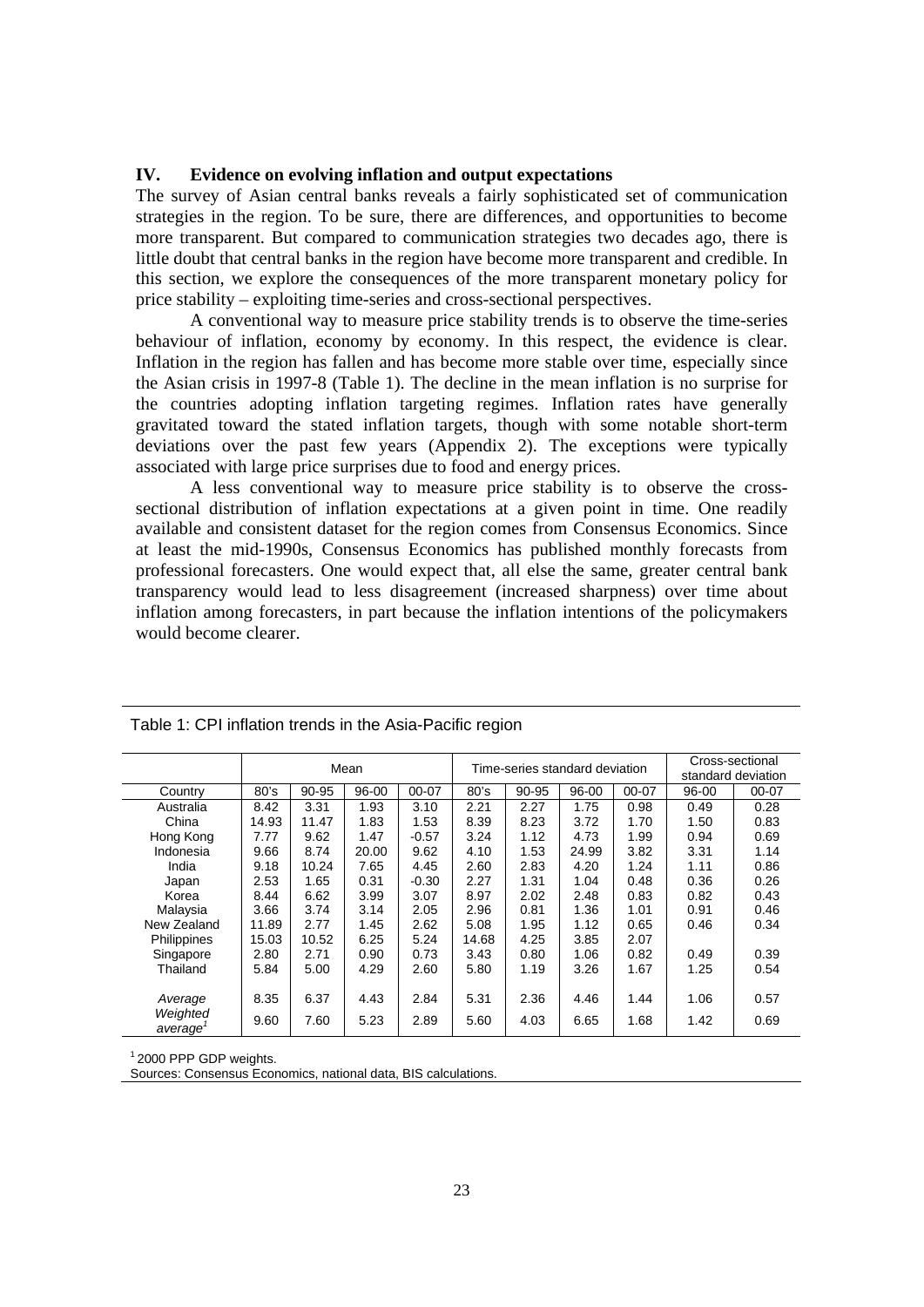We find a general tendency for this to be true. Graph 22 illustrates that nearly all central banks in the region have seen a shift as well as a considerable narrowing of the cross-sectional dispersion of inflation expectations. During the Asian crisis in the late 1990s, some countries experienced setbacks. But over the past seven years, inflation has generally been low and stable, even when compared to the mid-1990s.<sup>11</sup>

The paper utilizes the *Kullback-Leibler (K-L) divergence* statistic to analyse in more detail the changes in the sharpness of distribution, in order to infer the consequences of greater central bank transparency. The choice of this statistic is attractive owing to the fact that the K-L divergence is a useful way to economise on the information contained in the large dataset of cross-sectional distributions of inflation forecasts, both over time and across countries. This allows us to convert the graphical shapes in Graph 22 into this summary statistic and to use this information in a panel regression analysis.

To preview the main findings, we find a consistent increase in the average values of the K-L statistic for inflation targeters, which reflect a general sharpening of inflation views by professional private sector forecasters. We find some more modest improvements for the non-inflation targeters. This may suggest that while there has been a greater focus on price stability in the region as a whole, progress on the inflation front for these central banks may take longer precisely because inflation is not the predominant policy variable of interest. These findings bolster the case supporting the view that central banks in the region have tried to increase their effectiveness in communicating with the public, and they have at least been successful in influencing private sector expectations.

Technically, the K-L divergence, as described in Appendix 3, measures the change in the sharpness of a distribution relative to a benchmark distribution which, in this paper, is taken to be a uniform distribution. An increase in the value of the K-L divergence means a greater difference between the uniform, or uninformative, distribution and the cross-sectional distribution of inflation expectations from Consensus Economics. Most of the data for the Asia-Pacific region is available only from 1995, which does present some limitations. But the time period covered is sufficiently long to allow us to examine how well inflation expectations have become anchored and, in particular, to examine whether greater putative transparency has translated into sharper views and whether those central banks that have adopted inflation targeting have performed better.

l

<sup>11</sup> The results are consistent with those of D'amico and Orphanides (2006) for the United States. They find that higher inflation is positively correlated with higher inflation uncertainty and greater disagreement about the inflation outlook. Chortareas, Stasavage and Sterne (2002) also find that higher inflation is correlated with less detail provided by central banks about published forecasts.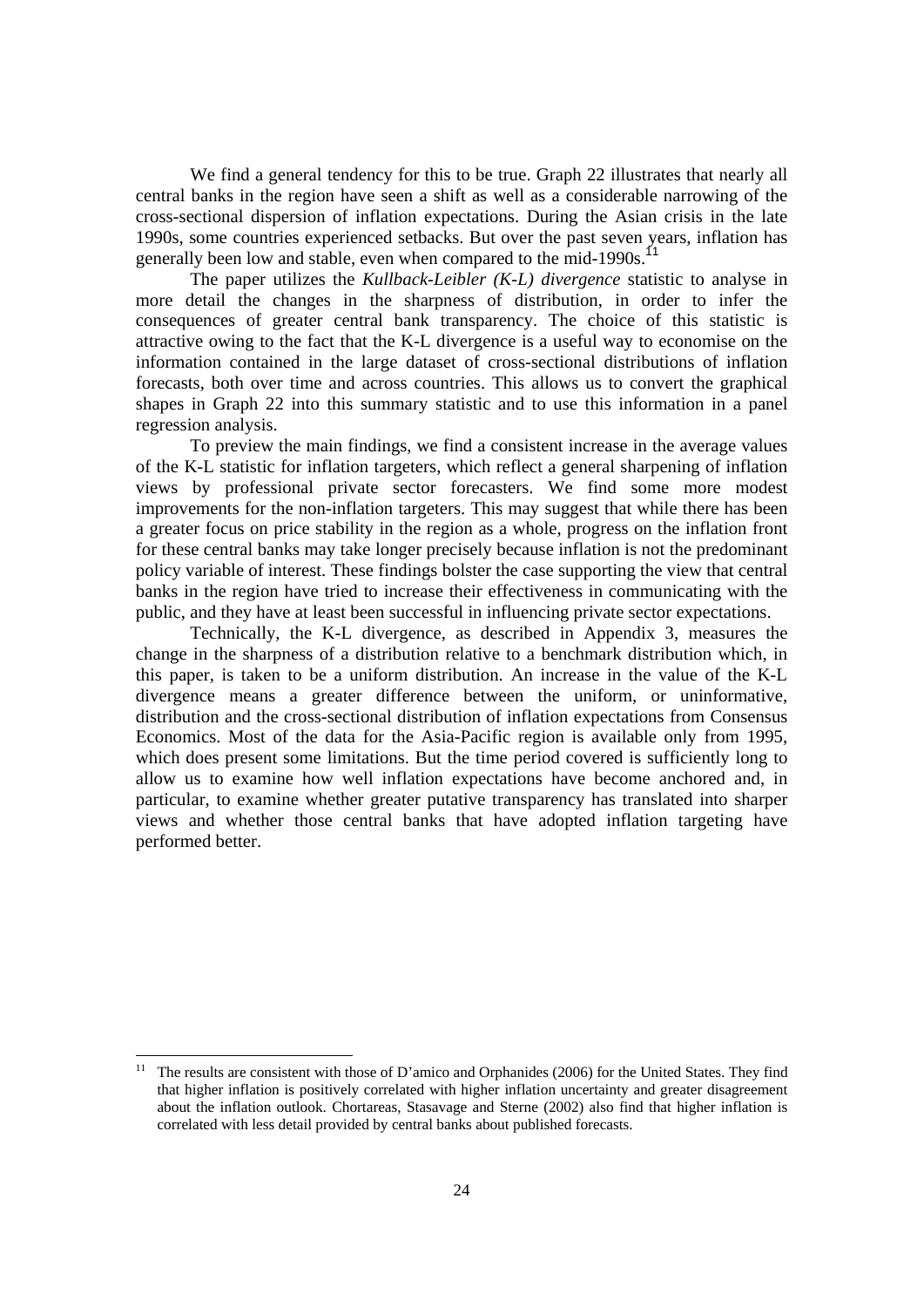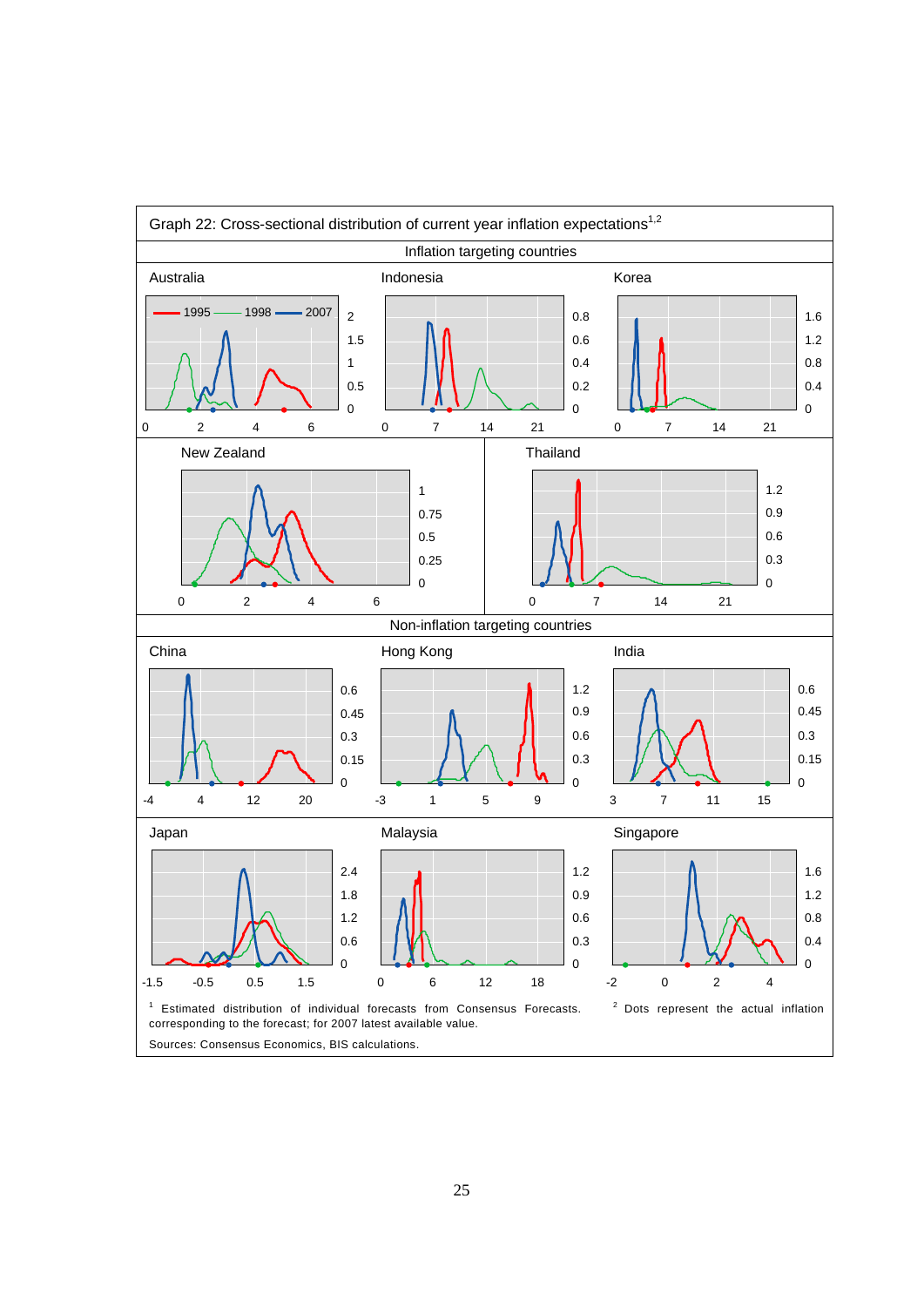Graph 23 illustrates the general tendency for improved sharpness of views in the region. For the inflation targeters, there has been a consistent increase in the average value of the K-L statistic. This reflects not only a general sharpening of views but also a more rapid convergence of inflation views over the year. This is all consistent with the motivations for adopting inflation targeting frameworks, namely to communicate more precisely how the central bank assesses the state of the economy and to be more transparent about the central bank's goals and likely actions to achieve those goals.

In the bottom of the graph, the K-L statistics are shown for the non-inflationtargeting central banks. In general, the improvement in performance since 2000 has not been as impressive. Nonetheless, there has been improvement. This suggests that in the region the movement toward greater transparency has led to less disagreement about the inflation outlook. Notably, central banks that have put more weight on exchange rate predictability have seen less progress on the inflation front. This, of course, does not suggest that one approach to nominal anchors is superior to another but does suggest that, in terms of communication, there is no free lunch. Theory would suggest that focusing on the stability of the exchange rate would naturally lead to a greater inflation uncertainty and hence greater potential disagreements about inflation prospects, all else the same.

 Graph 23 also reveals the potential drawbacks of the level of the K-L statistics alone to chart the progress of central bank communication. In the case of the 1990s, some countries appear to have achieved high K-L divergences, which subsequently fell off during the Asian crisis as uncertainty jumped upwards. Part of the story was the importance of administered prices in the region. In countries, such as Indonesia, with a substantial portion of consumer prices determined administratively, inflation expectations from year to year were determined by government fiat than by market developments. Reforms following the Asian crisis, however, appear to have led to a steady-state ratcheting down of K-L divergences. Another drawback is that the K-L divergence is only an ex ante assessment of the sharpness of the dispersion of inflation expectations. The credibility of central banks with respect to the nominal anchor also depends on the *ex post* accuracy of the inflation assessments.

#### *Panel estimation*

To explore some of the more subtle factors driving the K-L divergences, we use panel regression analysis (with fixed effects) to examine the relationship between information in the K-L divergence and the adoption of more transparent monetary frameworks oriented toward price stability.

The panel regression estimates corroborate the general view that greater emphasis by Asian-Pacific central banks on price stability has resulted in less dispersion of inflation expectations (Table 2). The estimated equation is

$$
KLN_i^i = C + \sum_{j=0}^3 \beta_j KLC_{i-j}^i + \gamma_I I_i^i + \gamma_A \sum_{n=1}^{11} I_i^n + e_i^i,
$$

where *KLN* is the K-L divergence statistic that applies to the "next year's" inflation forecasts (as of January of the current year), *KLC* is the similar statistic for the current year, *It* is a dummy variable for whether a country has adopted a formal inflation targeting regime at time *t*.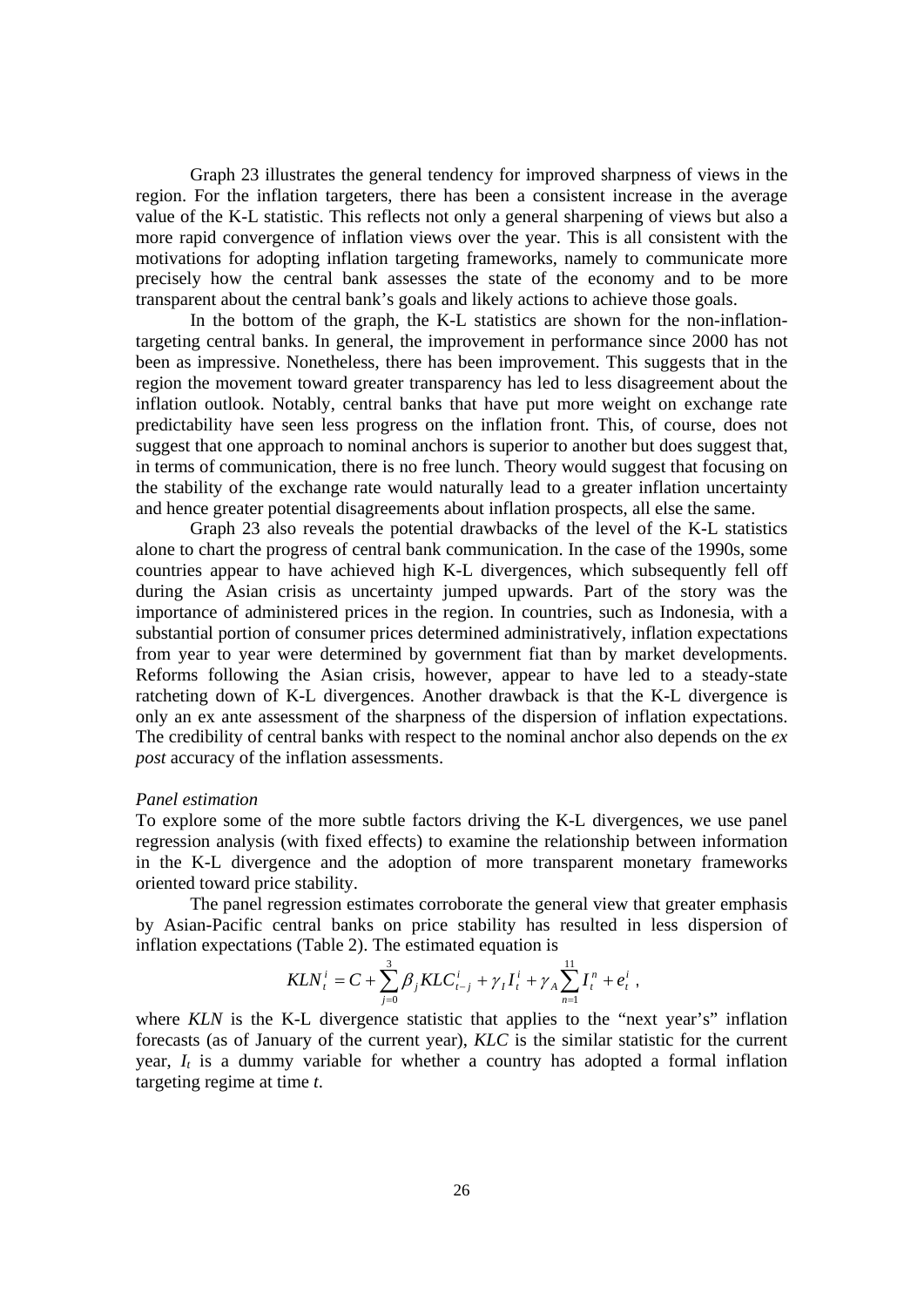

Sources: Consensus Economics, BIS calculations.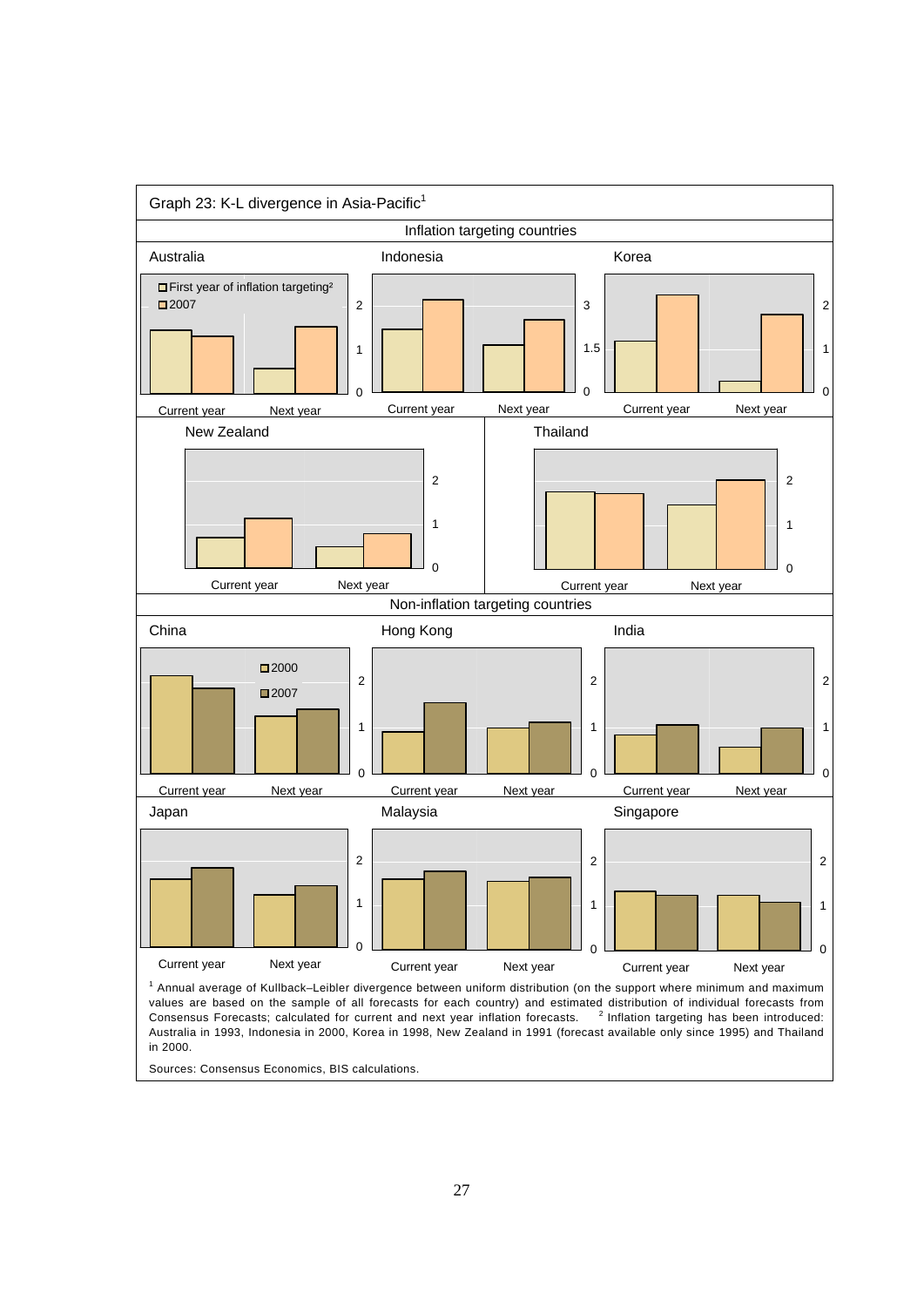Before interpreting the estimated coefficients, it is useful to note that *KLC* acts as a control variable which proxies for the changing macroeconomic environment over time. A more uncertain macroeconomic environment is likely to increase the dispersion of inflation forecasts in the current and following years. Controlling for the macroeconomic shocks in this way reduces the likelihood that the inflation targeting dummy variables are picking up spurious relationships in the panel dataset.

The coefficient estimates have the intuitively plausible signs, and standard statistical diagnostics indicate a good fit. The positive and statistically significant sign on *KLC* suggests that the more predictable the current year inflation rate, the more predictable the inflation rate one-year-ahead. This reflects the fact that uncertainty about the macroeconomic environment is fairly persistent from year to year.

The inflation targeting variables are also statistically significant. If a country is an inflation targeter (*I-Target*), one-year-ahead inflation expectations are, on average, distributed with less dispersion, as might be expected.

Possibly more interesting is the evidence that the cumulative number of inflation targeters in the region (*All I-Target*) is also of the correct sign and statistically significant. Indeed, in alternative specifications of this panel regression (not shown), the statistical significance of the *All I-Target* variable was more robust than that of the *I-Target* variable. This might suggest that inflation targeting credibility has been shared by central banks in the region, at least in the eyes of the professional forecasters who contribute to the Consensus Economics survey.

This finding may help to extend the basic results of Ball and Sheridan (2003), who found improved monetary policy outcomes in OECD economies, to the Asian Pacific context. Their conclusion was generally consistent with greater emphasis on price stability, but not the adoption of inflation targeting per se.<sup>12</sup> Results in the table suggest that greater attention to price stability is important, whether it is explicit or implicit. Moreover, this evidence is consistent with the view that the resolve within the central bank community to establish an effective nominal anchor can help individual central banks convince the private sector of its commitment.

While the use of dummy variables has its inherent limitations, the panel results appear sufficiently strong to underscore the basic point that central banks in the region have been effective in getting out their message about price stability, and in the process have had an important impact on private sector expectations. In turn, private sector expectations arguably have been supportive of the central banks' price stability goals. Further research is needed to establish more subtle and possibly intricate inter-linkages among changing central bank communication strategies, private sector expectations and macroeconomic stability. This might include using information in the central bank survey to explore which methods of communication appear to be more effective than others.

l

 $12$  Also see Bernanke (2003). Moreover, such evidence is also consistent with the findings of Eijffinger and Geraats (2006) that remarkable enhancements of public communication during the period of 1998- 2002 among central banks from advanced industrial economies were achieved without significant changes in formal disclosure policies in central bank legislation.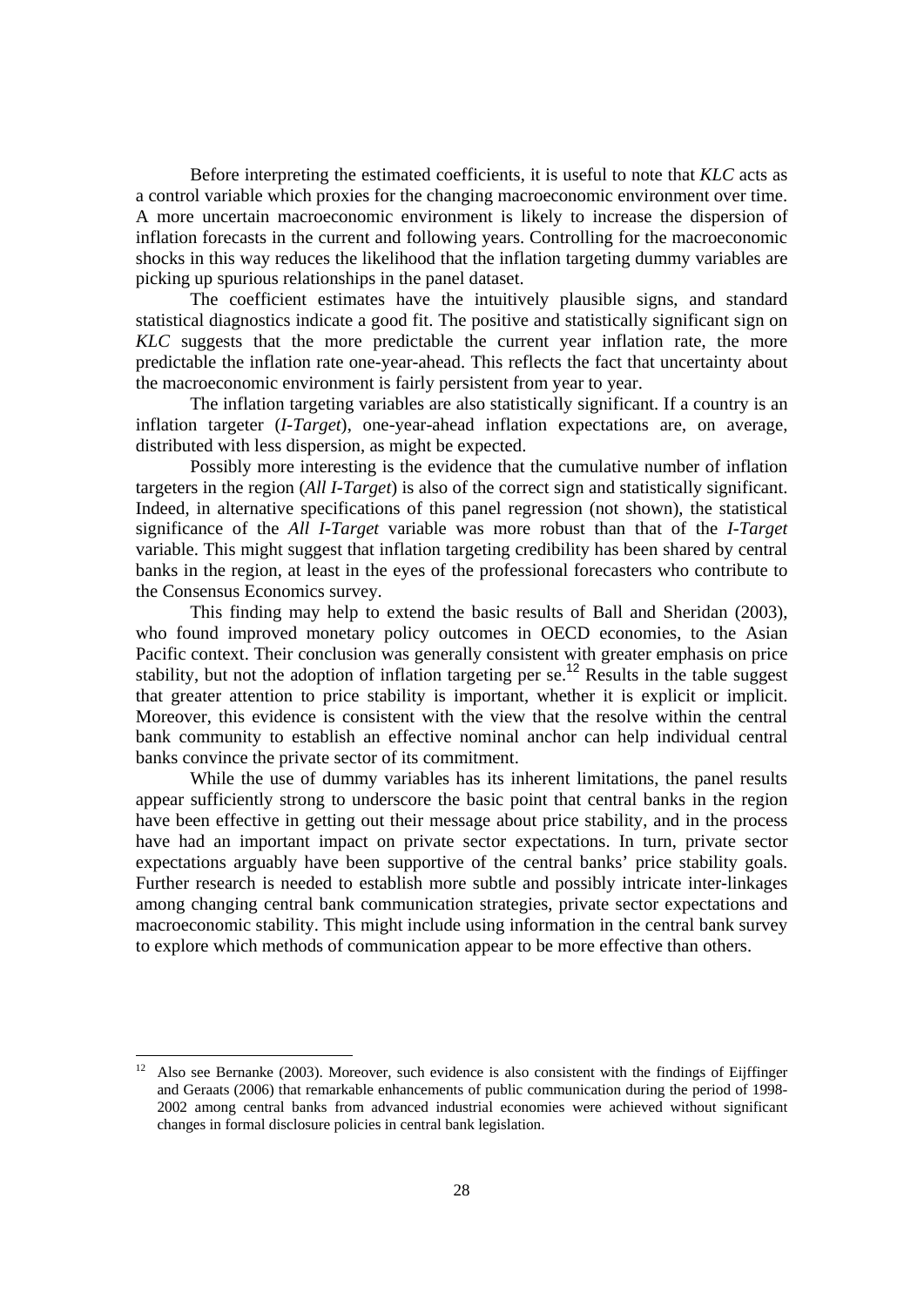|                                                                                                                                                                                                                                                                                                                                                                                                   | $KLN_{t}^{i} = C + \sum_{i} \beta_{i} KLC_{t-j}^{i} + \gamma_{i} I_{t}^{i} + \gamma_{A} \sum_{i} I_{t}^{n} + e_{t}^{i}$<br>$n=1$ |                       |             |  |  |  |  |
|---------------------------------------------------------------------------------------------------------------------------------------------------------------------------------------------------------------------------------------------------------------------------------------------------------------------------------------------------------------------------------------------------|----------------------------------------------------------------------------------------------------------------------------------|-----------------------|-------------|--|--|--|--|
|                                                                                                                                                                                                                                                                                                                                                                                                   | <b>Coefficient</b>                                                                                                               | <b>Standard error</b> | t-statistic |  |  |  |  |
| <b>Constant</b>                                                                                                                                                                                                                                                                                                                                                                                   | $-0.29**$                                                                                                                        | .13                   | $-2.35$     |  |  |  |  |
| <b>KLC</b>                                                                                                                                                                                                                                                                                                                                                                                        | $.43**$                                                                                                                          | .08                   | 5.67        |  |  |  |  |
| $KLC(-1)$                                                                                                                                                                                                                                                                                                                                                                                         | $-11$                                                                                                                            | .07                   | $-1.58$     |  |  |  |  |
| $KLC(-2)$                                                                                                                                                                                                                                                                                                                                                                                         | .06                                                                                                                              | .05                   | 1.11        |  |  |  |  |
| $KLC(-3)$                                                                                                                                                                                                                                                                                                                                                                                         | $.12***$                                                                                                                         | .05                   | 2.30        |  |  |  |  |
| I-Target                                                                                                                                                                                                                                                                                                                                                                                          | $.17***$                                                                                                                         | .08                   | 2.18        |  |  |  |  |
| <b>All I-Target</b>                                                                                                                                                                                                                                                                                                                                                                               | $.13***$                                                                                                                         | .02                   | 6.41        |  |  |  |  |
|                                                                                                                                                                                                                                                                                                                                                                                                   |                                                                                                                                  |                       |             |  |  |  |  |
| Adjusted $R^2$                                                                                                                                                                                                                                                                                                                                                                                    | .87                                                                                                                              |                       |             |  |  |  |  |
| D-W statistic                                                                                                                                                                                                                                                                                                                                                                                     | 2.16                                                                                                                             |                       |             |  |  |  |  |
| Number obs.                                                                                                                                                                                                                                                                                                                                                                                       | 93                                                                                                                               |                       |             |  |  |  |  |
| Notes: Panel (EGLS) estimates using cross-sectional weights and White diagonal standard errors<br>(with a degree of freedom correction). The sample excludes the first year of the Asian crisis and<br>excludes outliers whose squared deviations are greater than 80 for any particular year. * and **<br>indicate statistical significance at the conventional 10% and 5% levels, respectively. |                                                                                                                                  |                       |             |  |  |  |  |

Table 2: Factors associated with the dispersion of inflation expectations

#### *An Asian Great Moderation?*

The term "great moderation" – ie the decline in the volatility of inflation and output in most industrial countries in the past two decades – has received considerable attention from policy researchers.<sup>13</sup> Researchers have come up with plenty of potential explanations for the decline in economic fluctuations in these developing countries.

Bernanke (2004b) attributed the drop in macroeconomic volatility to three main factors: structural change, improved macroeconomic policies and "good luck". Of these factors, Bernanke emphasised the role of macroeconomic policies, particularly monetary policy, hinting that improved monetary policy served as a link between greater price stability and greater output stabilization. In particular, he postulated that monetary policies that moderated inflation could (1) help stabilize the structure of the economy; (2) affect the size and frequency of shocks hitting the economy; (3) change the sensitivity of pricing and other economic decisions to exogenous shocks; and (4) stabilize inflation expectations, which by themselves, can be an independent source of economic volatility. His conjecture on the role of monetary policy in reducing macroeconomic volatility squares well with an earlier paper by Taylor (1998). Taylor noted that greater focus on price stability had led to decreased inflation volatility. Such monetary policy, according to Taylor, had eliminated the tendency for the large run-ups of inflation that had preceded past recessions in the United States and thereby had exacerbated the problem of the boom-bust cycle in the US economy.

<sup>&</sup>lt;sup>13</sup> The use of the term dates back to a paper by Stock and Watson (2002).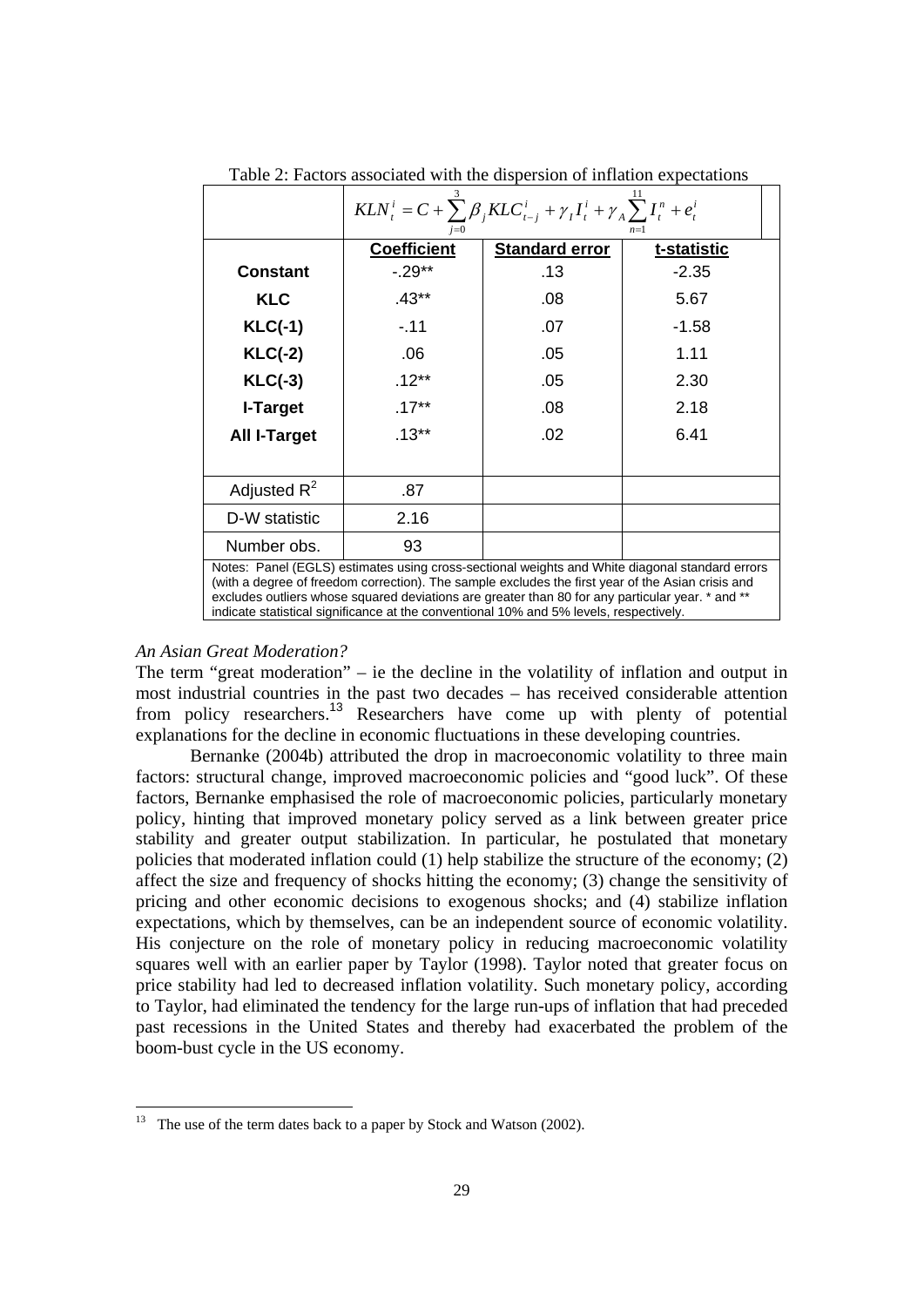Is there evidence of a great moderation in Asia-Pacific? The inflation trends in the Asia-Pacific region shown in Table 1 (see above) provides clear evidence that inflation has declined and stabilised over time, especially since the 1997 Asian crisis. Moreover, Table 3 indicates a marked decline in output volatility, on average, across Asia-Pacific economies since the year 2000 (with the exceptions of China, India and Singapore) and a decline in the standard error of the forecast error for all. This illustrates that real GDP growth has become more predictable. Such evidence is at least consistent with the view that greater central bank emphasis on price stability and transparency has yielded tangible results consistent with a Great Moderation.

|                      | Real GDP growth |       |       |       | Standard<br>Deviation | Standard<br>deviation of the<br>forecast |       |       |       |       |
|----------------------|-----------------|-------|-------|-------|-----------------------|------------------------------------------|-------|-------|-------|-------|
| Country              | 80's            | 90-95 | 96-00 | 00-07 | 80's                  | 90-95                                    | 96-00 | 00-07 | 96-00 | 00-07 |
| Australia            | 3.36            | 2.56  | 4.18  | 3.06  | 2.66                  | 2.31                                     | 1.00  | 0.94  | 0.15  | 0.06  |
| China                |                 | 11.10 | 8.20  | 9.43  |                       | 1.10                                     | 1.19  | 1.44  | 0.58  | 0.27  |
| Hong Kong            | 7.56            | 4.74  | 2.77  | 4.73  | 5.19                  | 2.02                                     | 5.45  | 3.41  | 0.56  | 0.17  |
| Indonesia            | 6.57            | 8.04  | 1.08  | 4.96  | 2.45                  | 1.63                                     | 8.31  | 1.22  | 3.78  | 0.53  |
| India                |                 |       | 5.59  | 7.14  |                       |                                          | 1.17  | 2.58  | 0.32  | 0.26  |
| Japan                | 3.71            | 2.15  | 1.00  | 1.58  | 1.62                  | 2.06                                     | 2.05  | 1.39  | 0.12  | 0.10  |
| Korea                | 8.16            | 7.74  | 4.61  | 4.65  | 4.65                  | 2.33                                     | 6.39  | 1.41  | 0.66  | 0.15  |
| Malaysia             |                 | 9.40  | 5.02  | 4.96  |                       | 1.64                                     | 7.08  | 2.24  | 1.00  | 0.11  |
| New Zealand          | 2.45            | 2.48  | 3.13  | 3.14  | 3.51                  | 3.19                                     | 1.69  | 1.36  | 0.13  | 0.07  |
| Philippines          | 1.89            | 2.44  | 3.98  | 4.83  | 4.78                  | 2.29                                     | 2.77  | 1.67  |       |       |
| Singapore            | 7.53            | 8.94  | 6.44  | 5.12  | 4.31                  | 2.64                                     | 4.68  | 4.69  | 0.23  | 0.10  |
| Thailand             |                 | 9.17  | 0.67  | 5.01  |                       | 2.36                                     | 6.78  | 1.65  | 1.18  | 0.15  |
|                      |                 |       |       |       |                       |                                          |       |       |       |       |
| Average              | 5.15            | 6.25  | 3.89  | 4.89  | 3.65                  | 2.14                                     | 4.05  | 2.00  | 0.79  | 0.18  |
| Weighted<br>average' | 5.10            | 7.37  | 4.32  | 5.77  | 2.52                  | 1.66                                     | 3.29  | 1.49  | 1.04  | 0.25  |

| Table 3: Real GDP growth in the Asia-Pacific region |  |  |  |
|-----------------------------------------------------|--|--|--|
|                                                     |  |  |  |

<sup>1</sup> 2000 PPP GDP weights.

Sources: Consensus Economics, national data, BIS calculations.

Moreover, the resilience of the Asia-Pacific economies to external shocks of late also points in this direction toward increased macroeconomic stability in the region that can be attributed to monetary policy's role in moderating inflation and output volatility. The Asian Development Bank (2007) attributes the region's buoyant economic performance to better economic policies and strengthened institutional frameworks as a result of successful reforms in the ten years since the 1997 Asian crisis. These reforms include improved macroeconomic policy frameworks such as more flexible exchange rate regimes compared with pre-crisis period for the five-year crisis-affected economies in the region<sup>14</sup> and a shift to inflation targeting by four of the five crisis-affected economies (bringing the number of inflation-targeting central banks to six out of the 12 central banks included in the survey). While increased exchange rate flexibility has increased monetary policy manoeuvrability, the adoption of inflation targeting has helped to promote macroeconomic stability and has strengthened monetary policy credibility. This has been facilitated by, among other things, a key element in inflation targeting frameworks –

<sup>&</sup>lt;sup>14</sup> The five crisis-affected countries are Indonesia, Malaysia, Korea, Philippines and Thailand.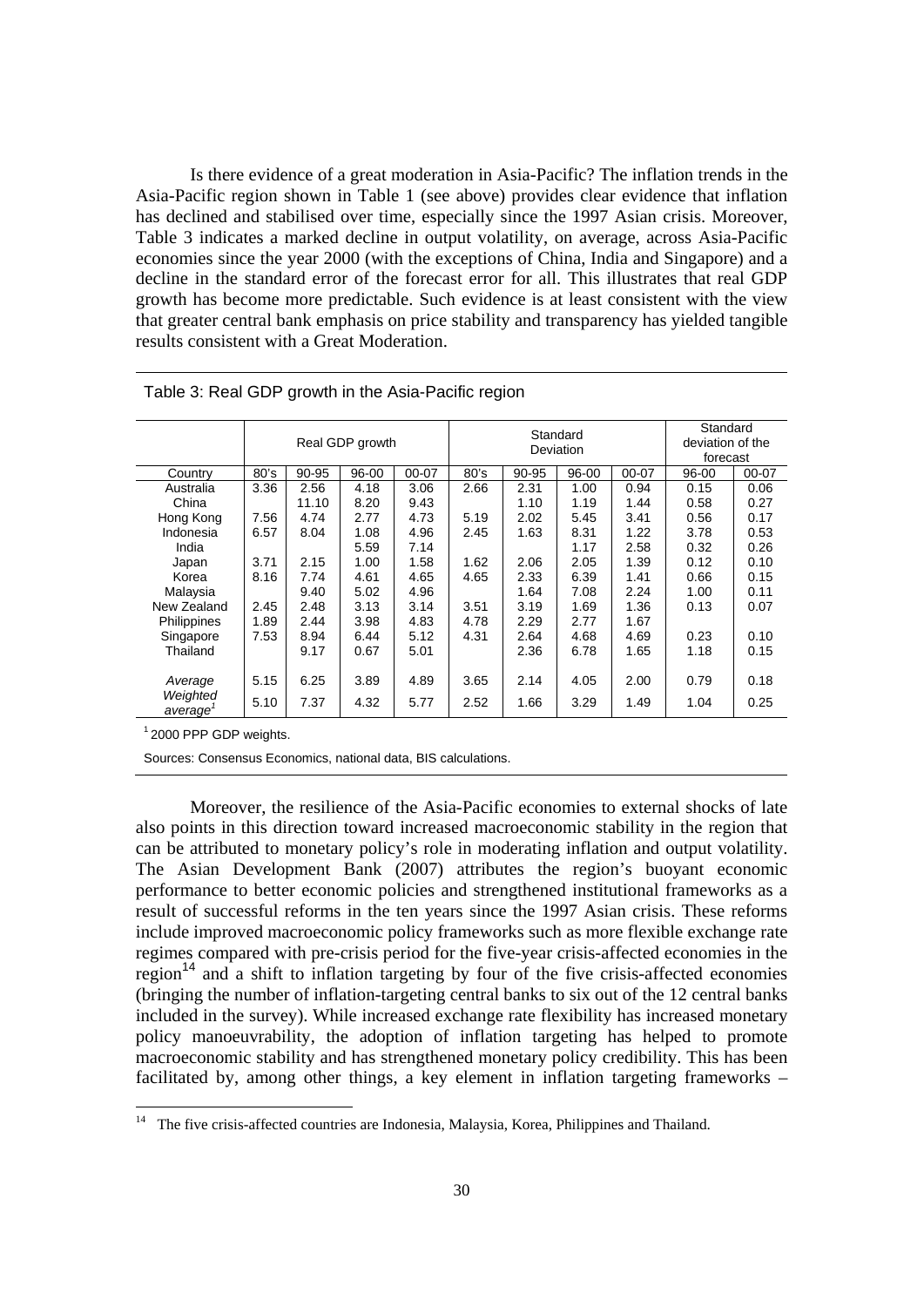enhanced transparency. As highlighted by Petursson (2004), transparency makes monetary policy more predictable, thereby contributing to less financial market and exchange rate volatility.<sup>15</sup> It also reduces the cost of disinflation and boosts the incentives to achieve price stability.<sup>16</sup>

## **V. Communication as a central bankers risk management tool**

As central banks have become more willing to provide forward-looking information about the stance of monetary policy, they have increasingly looked to communication strategies as a means to manage expectations of future policy actions. This section highlights various intellectual frameworks that serve as a backdrop for central bank thinking about the role of communication as a risk management tool, and may help to explain why the approaches found in the survey appear to be so varied.

It is well established that the expectation channel is very important in monetary policy. There are various potential risks that emanate from it. For example, if economic agents are too optimistic or pessimistic, economic cycles may arise. In the extreme, such expectational dynamics are thought to underlie boom-bust behaviour (Minsky, 1982). In less extreme cases, relative price shocks can lead to higher entrenched inflation if wage and inflation expectations (ie second round effects) drift upwards. In such contexts, communication strategies take on particular importance as tools to manage policy risks.

The survey showed that most central bankers provide some forward-looking information in terms of qualitative directions based on assessments of economic and financial conditions; some central banks even regularly publish the expected policy rate path. Currently, central banks are exploring the pros and cons of more explicit forwardlooking statements about the stance of monetary policy in order to achieve even greater control over private sector expectations that may affect consumption, labour, investment and saving decisions. The merits of the case depend heavily on the central bank's degree of confidence in the public's understanding of conditionality.

The intellectual framework underlying views about how best to influence private sector expectations also matters. At least four broad frameworks have helped to shape central bank views over time of how best to communicate with the public: central bank secrecy as a strategic tool in which actions are the dominant form of communication, the rational expectations approach where words and deeds both play roles, a sticky information approach which emphasises the role of information processing and the importance of reiterating key policy messages to the public, and the behavioural finance approach which underscores the importance of choosing the right words and crafting public statements in light of the public's frame of "mind".

At the heart of this issue is the question of how information influences expectations and risk assessments. When central bank secrecy was the norm, policy information was used often as a strategic tool to surprise markets. Policy disclosure practices were often limited to the policy actions themselves, with little emphasis on explaining the reasoning that led to the decisions. And so as not to tie the hands of

<sup>&</sup>lt;sup>15</sup> These findings are consistent with new studies by Drew and Karagedikli (2008) and Garcia-Herrero and Remolona (2008).

 $16$  Also see BIS (2004).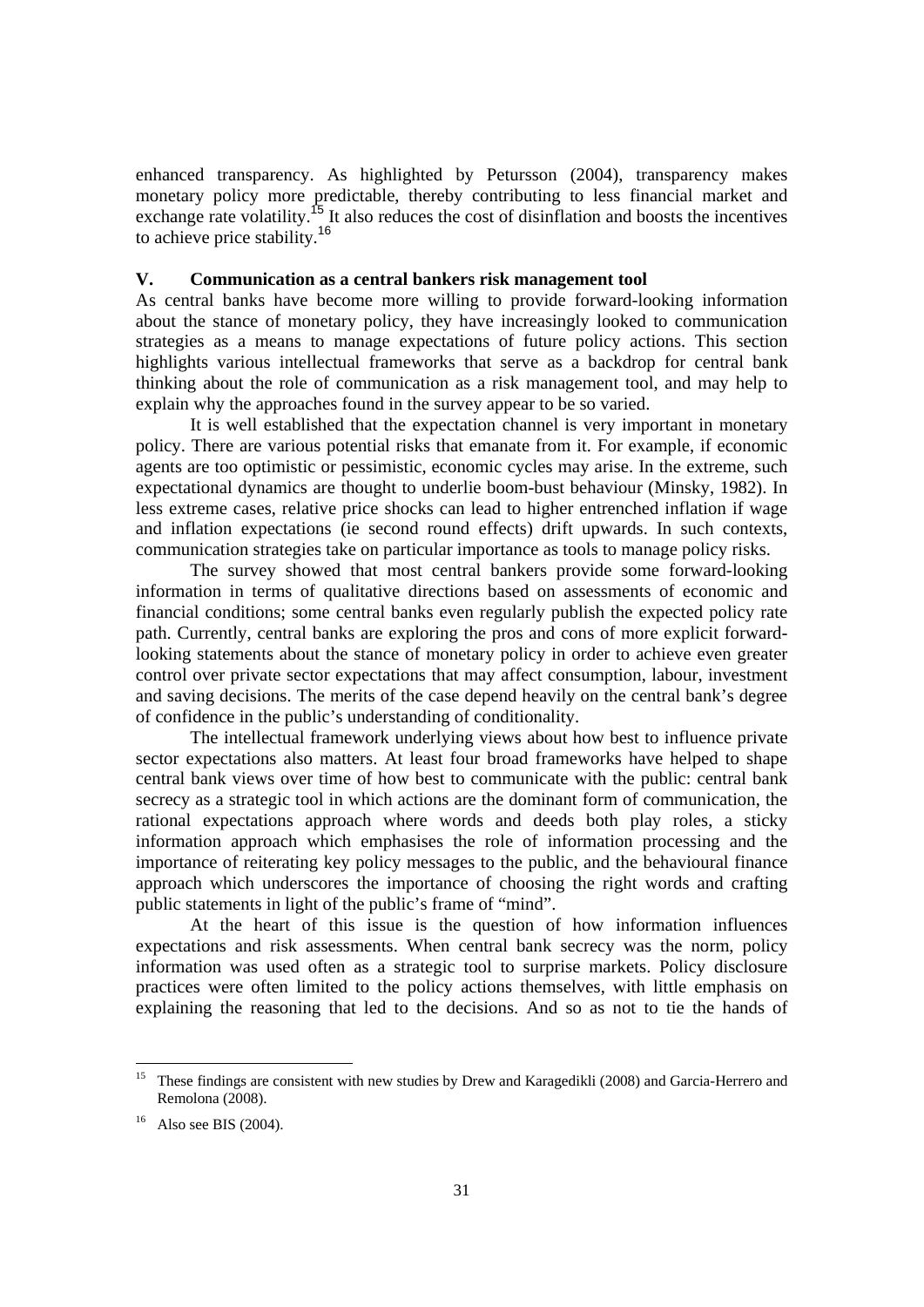policymakers, so it seemed, there was little interest in providing forward-looking information about policy.

The rational expectations movement in macroeconomics, especially the rules versus discretion literature, provided a theoretical basis for greater openness. Kydland and Prescott (1977) showed clearly that discretionary policy actions used to surprise economic agents were actually counterproductive for a central bank focused on price stability. Economic agents would anticipate the possibility of discretionary inflation surprises and would naturally take actions that protected themselves. This literature suggested that central banks should be clear and realistic about their policy goals and that central banks should not systematically try to surprise markets. This perspective lent itself to the view that clear, transparent rules were more conducive to achieving optimal outcomes and, in fact, provided more room for manoeuvre in the face of temporary supply shocks than otherwise (ie enhanced 'constrained discretion' as discussed by Bernanke and Mishkin, 1997). Faust and Svensson (2001) also pointed out that policy actions that reveal a central bank's goals and intentions without formal communication may provide an alternative criterion for assessing transparency. A recent literature has highlighted the possibility that there are limits to transparency owing to the tendency of the public to overweight the signals provided by the central bank (Amato, Morris and Shin, 2002). A more pragmatic argument about limits emphasising the differences between transparency and clarity has been put forward by Mishkin (2004).

More recently, advances in theoretical modelling have yielded better characterisations of learning and information processing. These models are highly theoretical and stylised, and a detailed discussion goes well beyond the scope of this paper.<sup>17</sup> But these modelling efforts have implications for the debate about central bank disclosure policies. These models tend to emphasise the costs of processing information and the slow diffusion of information across economic agents and across time. They provide a *raison d'etre* for central banks to expend resources to ensure clarity of messages and the need to do so on a regular basis.

Additional communication challenges arise from consideration of the issues associated with the field of behavioural economics. While still in its infancy as an academic field and with only limited research applied to macroeconomic problems (Akerlof, 2006), it nonetheless suggests that not only does the amount of information matter but also the way the information is framed matters, too. There is still much to do before the full extent of the implications for monetary policy can be explored. While somewhat speculative, some conjectures might be reasonable.

Early research by Tversky and Kahneman (1986) investigated the way in which economic agents responded to similar economic propositions that were worded (ie framed) differently. The responsiveness of economic agents to various factors, such as the particular choice of words, the contextual basis and complexity of the propositions,

l

<sup>17</sup> See, for example, Mankiw, Reis and Wolfers (2003) in which deviations from the rational expectations benchmark lead to persistent forecast errors and insensitivity to macroeconomic news. Sims (2005) offers a different approach to capturing the information channels that influence expectation formation and hence macroeconomic dynamics.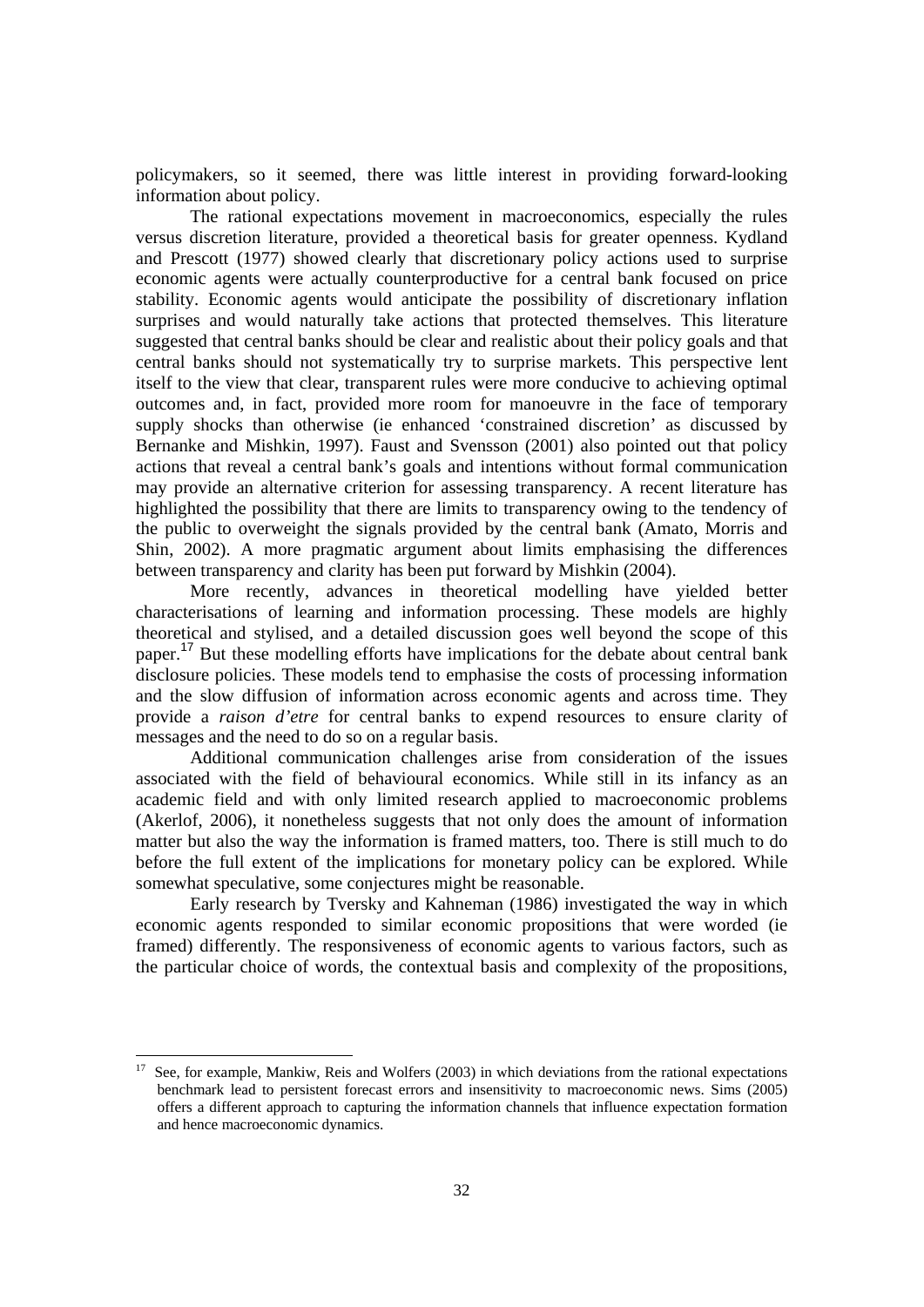appears to matter. These theories might eventually prove useful in thinking about the wording of policy statements and the use of "code words".<sup>18</sup>

Behavioural economics sheds some light on the panel regression results too. As noted above, the empirical results are consistent with the view that professional forecasters put weight on the price stability intentions of the central bank. In this context, one might argue that inflation targeting rhetoric has come to serve as a "norm" that has helped to frame inflation risks. This type of framing might explain why new inflation targeting countries have appeared to have achieved such rapid success. Of course, words and deeds must be consistent over time. While pure lip service to price stability might succeed in the short run, it is likely to adversely affect central bank credibility in the long run.

This section has emphasised that secrecy, deeds, words and wording all matter in central bank communication. While central banks have made progress to greater transparency, uncertainty about the "true" theoretical rationale for transparency suggests that a prudent central bank might adopt a range of communication practices. Certainly, the survey evidence is consistent with this view.

# **VI. Conclusions and policy implications for the region**

The survey of Asian central banks reveals a fairly sophisticated set of communication strategies in the region. This reflects the greater conscious effort within the policymaking circle to clearly communicate policy-relevant information to financial markets, the media and the public at large. Greater transparency and communication, in turn, have not only allowed financial markets and the public to better anticipate the direction of monetary policy, but have also made the task of explaining the stance of monetary policy and the rationale behind it, easier for monetary authorities. This paper has provided evidence that the move toward greater transparency has indeed led to less disagreement about the inflation outlook.

Nevertheless, there continues to be plenty of room for improvement in the communication strategies of the central banks in the region. For one, increasing the level of economic literacy in the population at large would definitely go a long way in helping central banks better communicate with the public. As pointed out by Carpenter (2004), "the major benefit of transparency seems to come from the public understanding the central bank's goals and the central bank's interpretation of the economy, both current and future."<sup>19</sup>

There is no doubt central banks in the Asia-Pacific region recognize the importance of transparency and communication in monetary policy. Questions about what, how, and to what extent central banks should communicate with the public in the future remain open. Clearly, in central bank communications, it is not the case that 'one size fits all'.

It might be instructive to reflect on the ideas of Bernanke (2004a) with respect to deciding what and how central banks should communicate with the public: "The central bank should do what it can to make information symmetric, providing the public to the

 $18$  Also see JPMorgan (2007) for a cross-country analysis of the length and content of central bank policy statements.

<sup>&</sup>lt;sup>19</sup> For a recent policy discussion, see Iwata (2008), Kohn (2008) and Woodford (2008).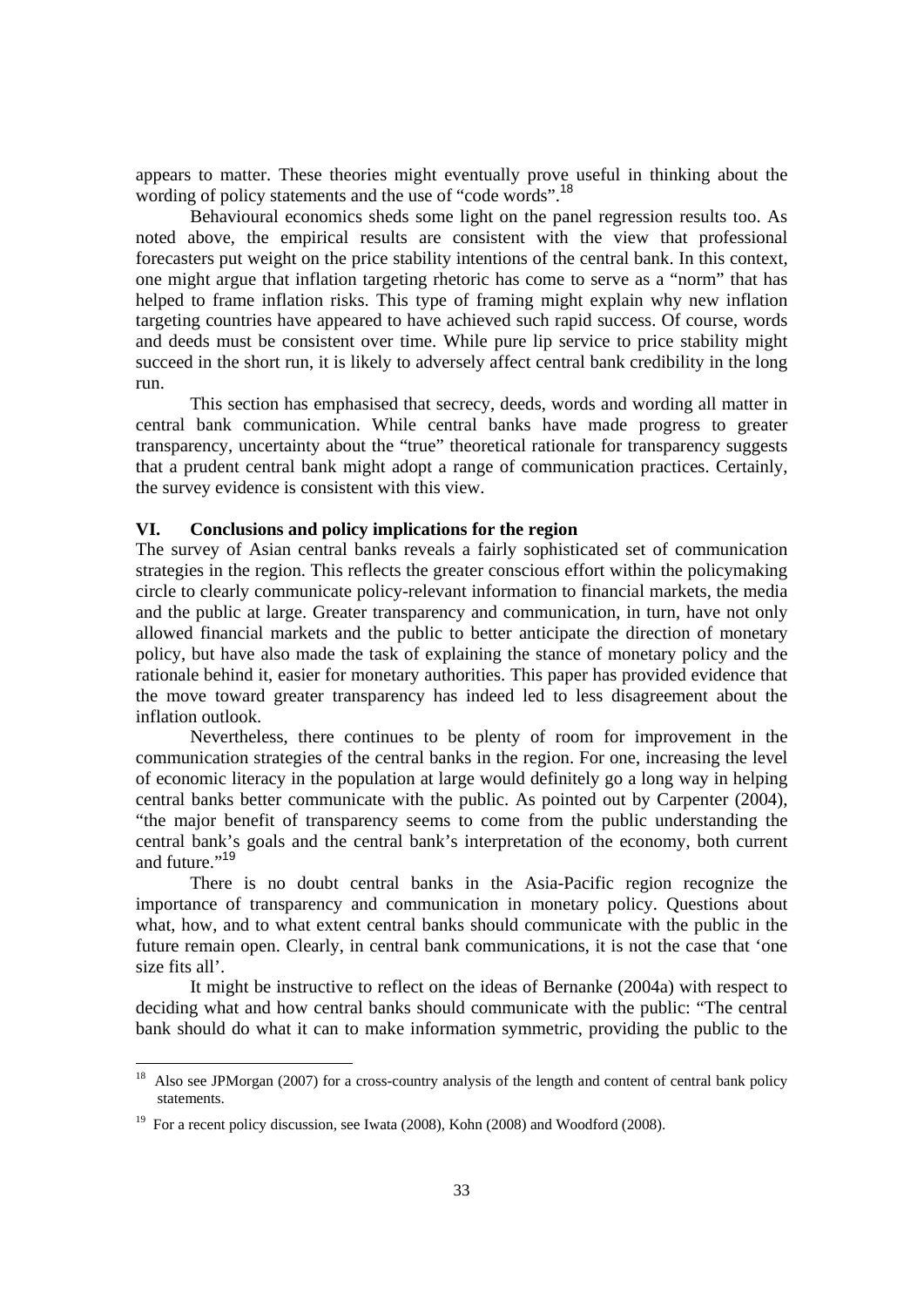extent possible with the same information that they have in making their monetary policy decisions." Since the decision of central banks to disclose more information is complicated by the theoretical uncertainty about how information is processed by various individuals and groups in the economy, the key question should be whether the additional information would improve the public's understanding of the central banks' objectives, economic assessments, and analytical framework, thus allowing them to make better inferences about how monetary policy is likely to respond to future developments in the economy. Bernanke argues that communication that meets this criterion would lead to better monetary policy and better economic performance.

Central banks in the Asia-Pacific region can continue to learn from the experiences of more established monetary authorities who invest a great deal in explaining their views about their economic outlook, focusing on the outlook for potential supply and demand and for inflation. In the near future, transparency efforts at central banks in the region will likely continue to focus on strengthening price stability frameworks, not least the disclosure of greater detail about their inflation forecasts and the processes used in making such forecasts as well as the evaluation of the desirability of publishing more forward-looking statements about monetary policy.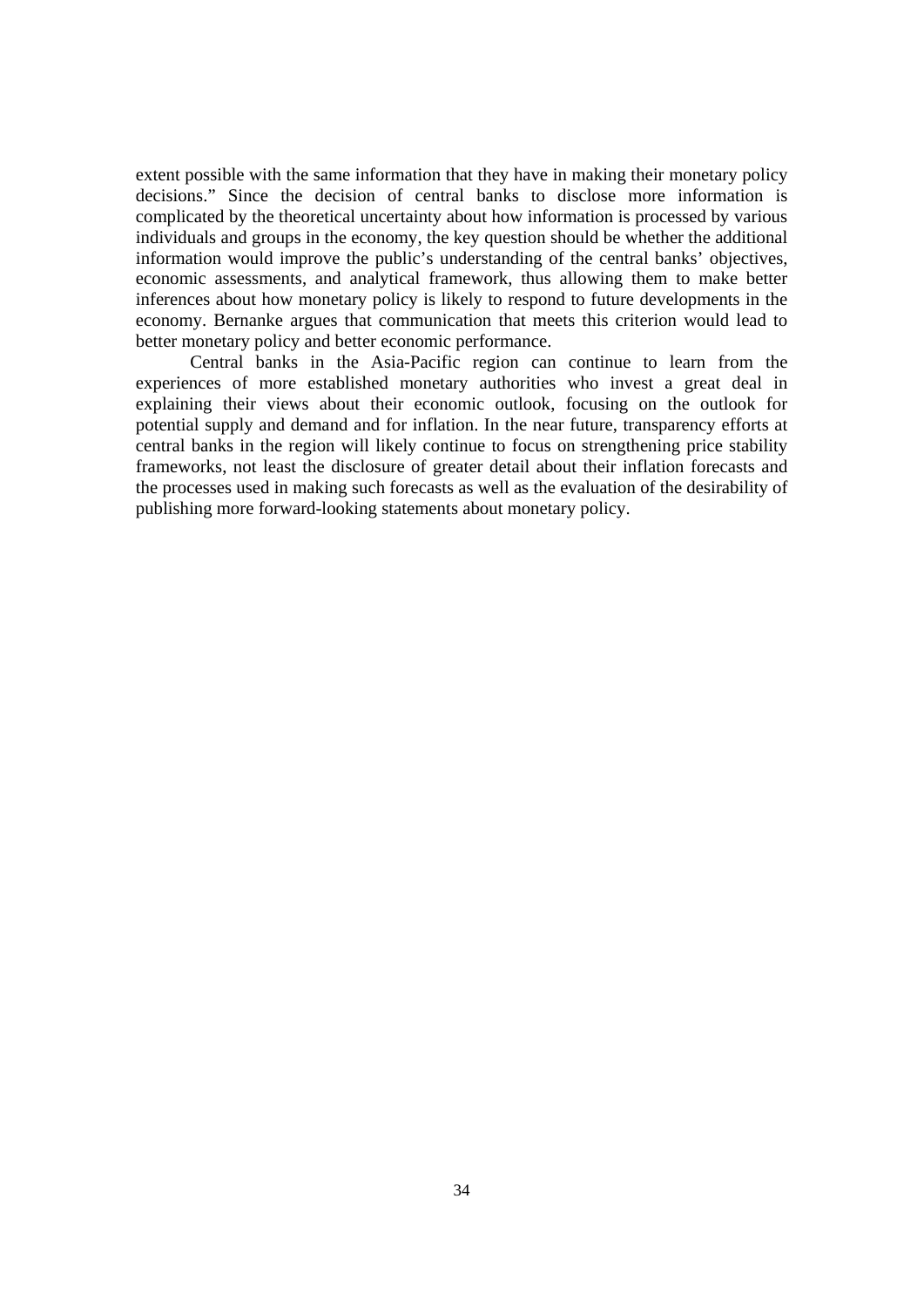#### **References**

Akerlof, G (2006): "The missing motivation in macroeconomics", *American Economic Review*, March.

Amato, J, S Morris and H Shin (2002): "Communication and monetary policy", *Oxford Review of Economic Policy*, Winter.

Asian Development Bank (2007): *Asia economic monitor 2007*. Asian Development Bank.

Ball, L and N Sheridan (2003): "Does inflation targeting matter?", *NBER Working* Paper, no 9577, March.

Bank for International Settlements (2004): "Monetary policy in the advanced industrial economies", *BIS Annual Report*, June.

Bank of Japan (2006): "The introduction of a new framework for the conduct of monetary policy", *Ad Hoc Releases*, March.

Bernanke, B (2003): "Constrained discretion' and monetary policy", remarks at New York University, February.

Bernanke, B (2004a): "Fedspeak", remarks at the meetings of the American Economic Association, January.

Bernanke, B (2004b): "The great moderation", remarks at the meetings of the Eastern Economic Association, February.

Bernanke, B and F Mishkin (1997): "Inflation targeting: a new framework for monetary policy?" *Journal of Economic Perspectives*, Spring.

Bernanke, B and M Woodford (1997): "Inflation forecasts and monetary policy", *Journal of Money, Credit and Banking*, November.

Blinder, A (1998): *Central banking in theory and practice*, MIT Press, Cambridge, MA.

Blinder, A (2000): "Central bank credibility: Why do we care? How do we build it?", *American Economic Review*, December.

Blinder, A, C Goodhart, P Hildebrand, D Lipton and C Wyplosz (2001): "How do central banks talk?", *Geneva Report on the World Economy*.

Carpenter, S (2004): "Transparency and monetary policy: what does the academic literature tell policymakers?", *Finance and Economic Discussion Paper*, no 2004-35, April.

Chortareas, G, D Stasavage and G Sterne (2002): "Does it pay to be transparent? International evidence from central bank forecasts", *Federal Reserve Bank of St. Louis Review*, July/August.

Cruijsen, C and S Eijffinger (2007): "The economic impact of central bank transparency: a survey", *CEPR Discussion Paper*, no 6070, January.

D'amico, A and A Orphanides (2006): "Uncertainty and disagreement in economic forecasting", unpublished Federal Reserve Board paper, August.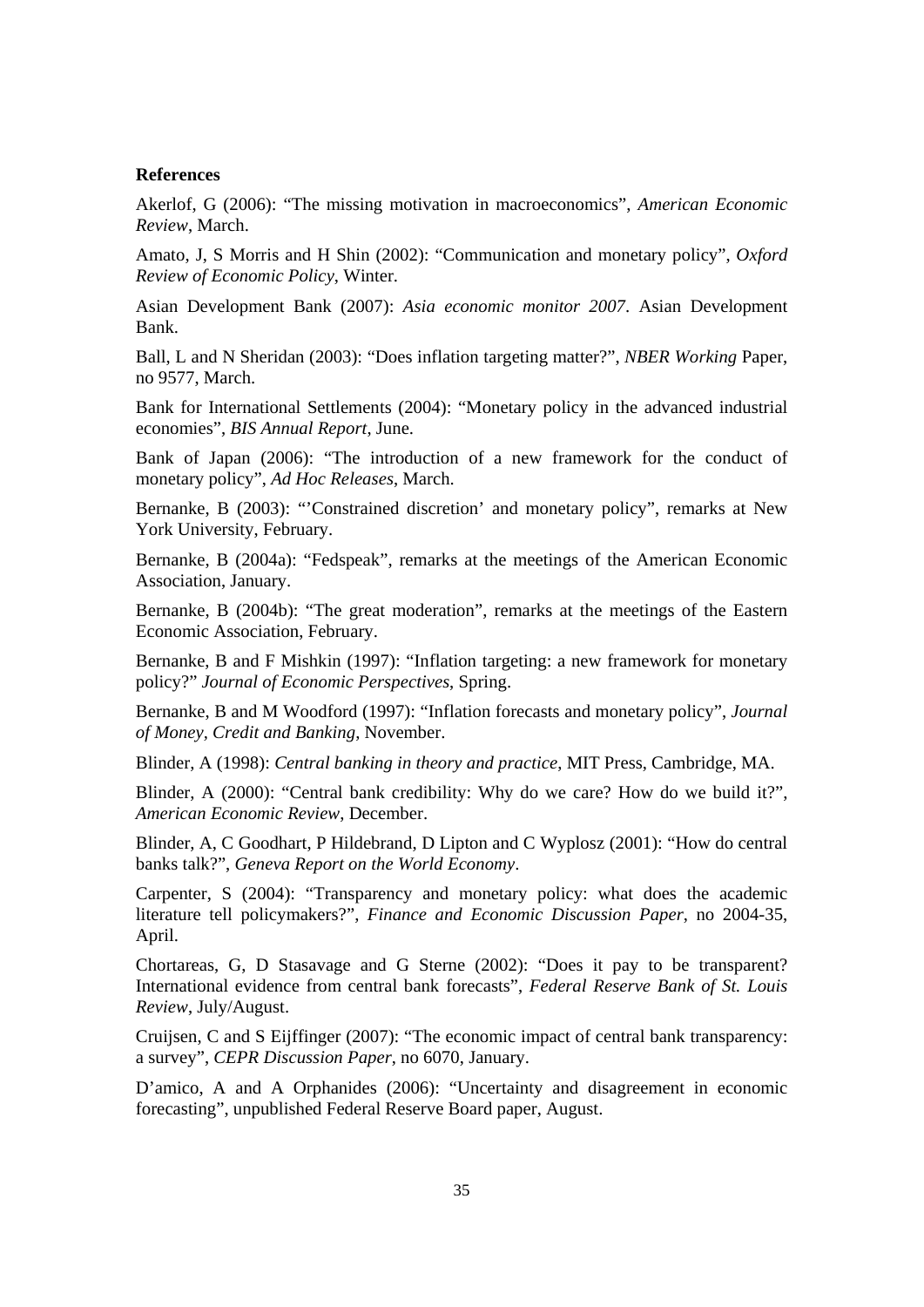Drew, A and O Karagedikli (2008): "Some benefits of monetary policy transparency in New Zealand", *Reserve Bank of New Zealand Discussion Paper*, no 1, January.

Ehrmann, M and M Fratzscher (2007a): "Explaining monetary policy in press conferences", *ECB Working Paper Series*, no 767, June.

Ehrmann, M and M Fratzscher (2007b): "Transparency, disclosure and the Federal Reserve", *International Journal of Central Banking*, March.

Eijffinger, S and P Geraats (2006): "How transparent are central banks?" *European Journal of Political Economy*, March.

Eusepi, S and B Preston (2007): "Central bank communication and expectations stabilization", *NBER Working Paper*, no 13259, July.

Faust, J and L Svensson (2001): "Transparency and credibility: monetary policy with unobservable goals", *International Economic Review*, May.

Fracasso, A, H Genberg and C Wyplosz (2003): *How do central banks write? An evaluation of inflation targeting central banks, Geneva Reports on the World Economy Special Report*, Centre for Economic Policy Research.

Garcia-Herrero, A and E Remolona (2008): "Managing expectations by words and deeds: monetary policy in Asia and the Pacific", unpublished BIS working paper, January.

Geraats, P (2007): "The mystique of central bank speak", *International Journal of Central Banking*, March.

Goodfriend (1986): "Monetary mystique: secrecy and central banking", *Journal of Monetary Economics*, January.

Greenspan, A (2002): "Transparency in Monetary Policy," *Federal Reserve Bank of St. Louis Review*, July/August.

Guinigundo, D (2006): "Monetary policy in a time of uncertainty", remarks at IMF regional seminar on central bank communications, Mumbai, January.

Ho, C (2007): "Implementing monetary policy in the 2000s: operating procedures in Asia and beyond", unpublished BIS working paper, October.

Issing, O (2005): "Communication, transparency, accountability: monetary policy in the 21st century," *Federal Reserve Bank of St Louis Review*, March/April.

Iwata, K (2008): "Transparency and communication policy in Japan", presented at Allied Social Science Association Annual Meeting, January.

Jordan, T and E Rossi (2006): "Communication in monetary policy: experiences of the Swiss National Bank", unpublished SNB working paper, July.

Kohn, D (2008): "Recent and prospective developments in monetary policy transparency and communications – a global perspective", presented at Allied Social Science Association Annual Meeting, January.

Kydland, F and E Prescott (1977): "Rules rather than discretion: the inconsistency of optimal plans", *Journal of Political Economy*, June.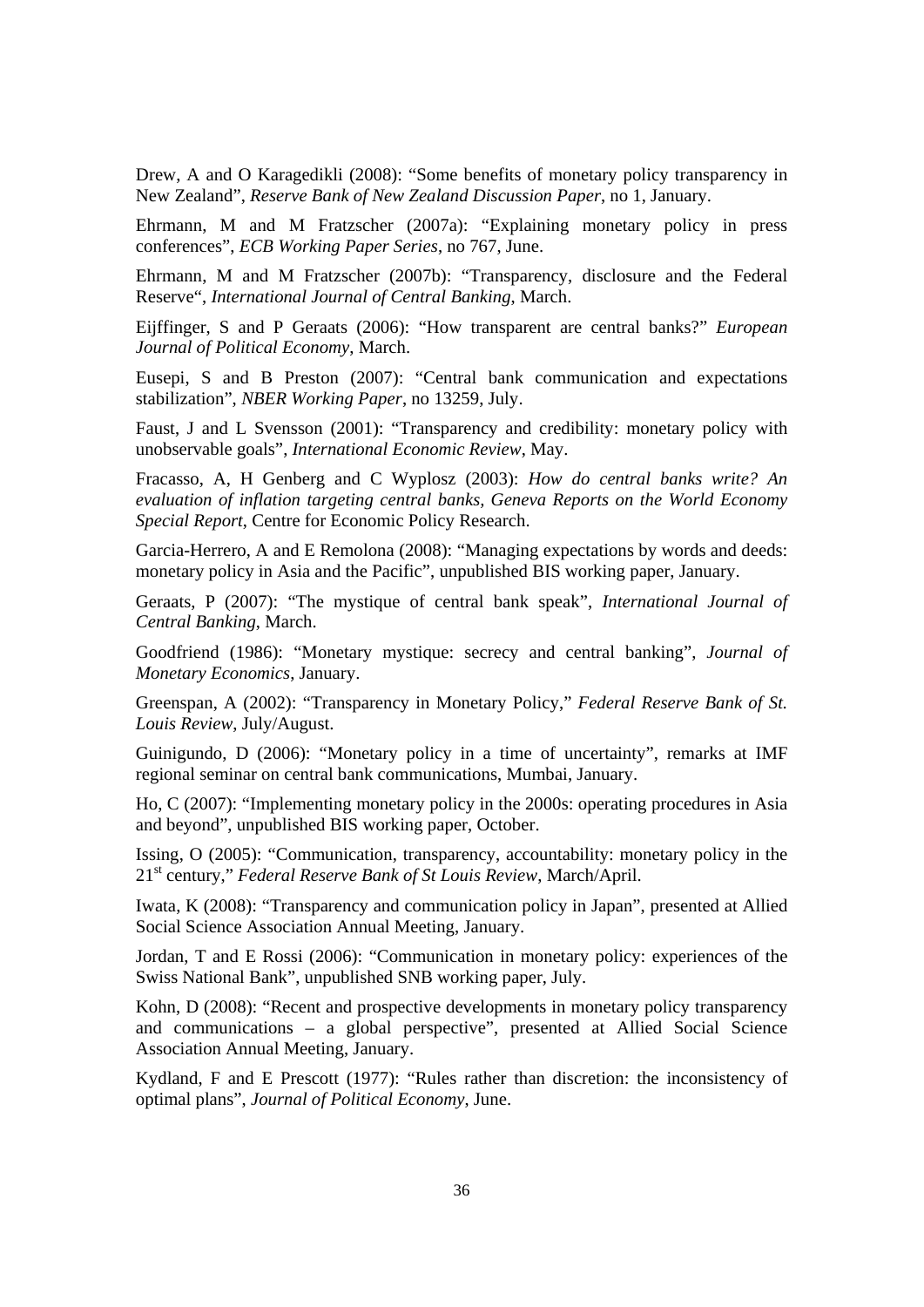JPMorgan (2007): "Central bank communications hits diminishing marginal returns", *JPMorgan Research*, May.

Mankiw, N G, R Reis and J Wolfers (2004): "Disagreement about inflation expectations", *NBER Macroeconomics Annual*, Cambridge: MIT Press.

Minsky, H (1982): *Can 'it' happen again?*, New York: M.E. Sharpe.

Mishkin (2004): "Can central bank transparency go too far?", in *The Future of Inflation Targeting*, Reserve Bank of Australia conference proceedings.

Petursson, T (2004): "Formulation of inflation targeting around the world", *Central Bank of Iceland Monetary Bulletin*, no 1, March.

Shannon, C (1948): "A mathematic theory of communication", *Bell System Technical Journal*, July and October.

Sims, C (2005): "Rational inattention: a research agenda", *Deutsche Bundesbank Discussion Paper*, no 34, August.

Stock, J and M Watson (2002): "Has the business cycle changed and why", *NBER Working Paper*, no 9127, September.

Taylor, J (1998): "Monetary policy and the long boom", *Federal Reserve Bank of St. Louis Review*, November/December.

Tversky, A and D Kahneman (1986): "Rational choice and the framing of decisions", *Journal of Business*, October.

Walsh, C (2006): "Optimal economic transparency", unpublished manuscript, December.

Woodford (2005): "Central bank communication and policy effectiveness", Federal Reserve Bank of Kansas City Symposium volume.

Woodford (2008): "The Fed's 'enhanced' communication strategy: work in progress", presented at Allied Social Science Association Annual Meeting, January.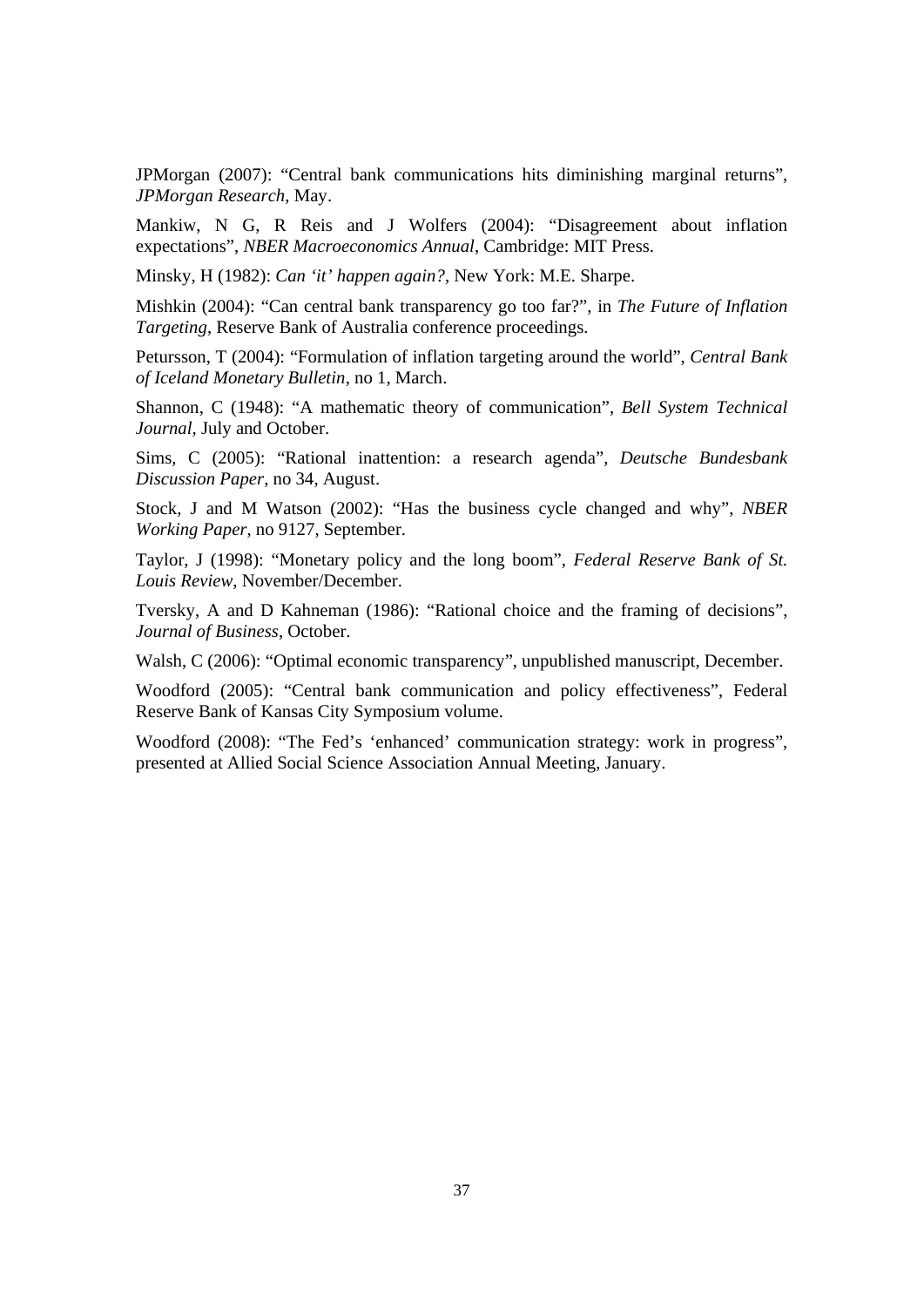# **Appendix 1 – Policy setting in the Asia-Pacific region**

|                    | <b>Basic frequency of</b><br>policy announcement | <b>Formal policy rate</b>                 | <b>Formal operating target</b> | Memo                        |
|--------------------|--------------------------------------------------|-------------------------------------------|--------------------------------|-----------------------------|
| Australia          | Monthly                                          | Target Cash Rate (=O/N rate target)       | O/N cash rate                  | Inflation targeting         |
| China              | As and when required                             | 1-year deposit and loan reference rates   | Excess reserves                | Ref. to M-growth<br>targets |
| <b>Hong Kong</b>   |                                                  |                                           | USD/HKD spot rate              | Currency board              |
| India              | Quarterly                                        | 1-day Repo and Reverse Repo Rates         | No formal target               |                             |
| <b>Indonesia</b>   | Monthly                                          | BI Rate $(=$ target rate for 1-month SBI) | 1-month SBI rate               | Inflation targeting         |
| Japan              | Up to twice a month                              | Uncollateralized O/N call rate target     | O/N call rate                  |                             |
| Korea              | Monthly                                          | O/N call rate target                      | O/N call rate                  | Inflation targeting         |
| <b>Malaysia</b>    | 8 times a year                                   | Overnight Policy Rate (=O/N rate target)  | Average O/N interbank rate     |                             |
| <b>New Zealand</b> | 8 times a year                                   | Official Cash Rate (=O/N rate target)     | O/N cash rate                  | Inflation targeting         |
| <b>Philippines</b> | Every 6 weeks                                    | O/N Repo and Reverse Repo Rates           | No formal target               | Inflation targeting         |
| <b>Singapore</b>   | 2 times a year                                   | Policy band for S\$ NEER                  | Singapore dollar NEER          | NEER-based regime           |
| <b>Thailand</b>    | Every 6 weeks                                    | 1-day Repo Rate                           | 1-day Repo rate                | Inflation targeting         |

# **Table 1: Institutional setup of monetary policy decision and operation**

Source: Ho, "Implementing monetary policy in the 2000s: operating procedures in Asia and beyond" Note: as of March 2007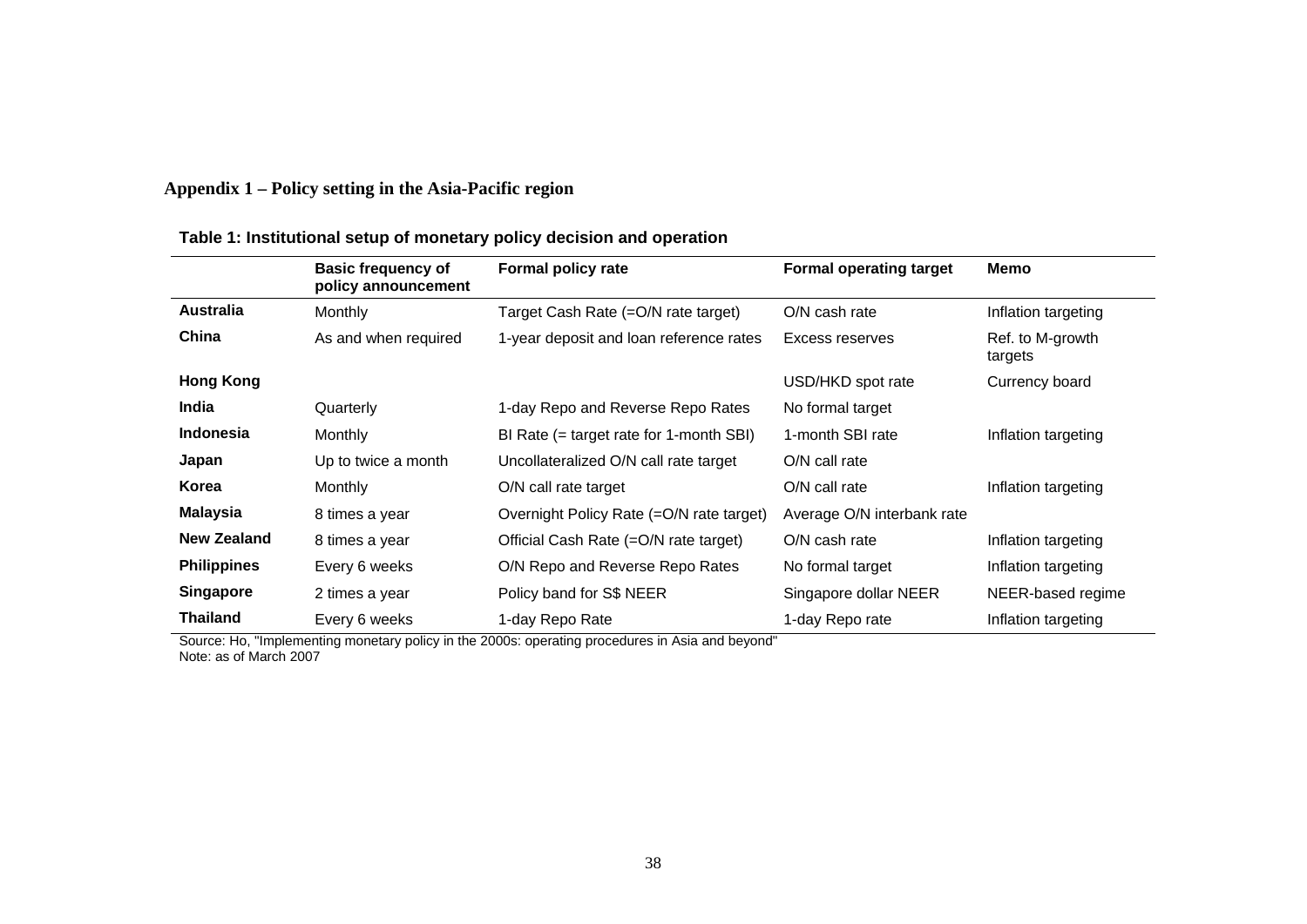

# **Appendix 2 – Chronology of inflation targeting in the Asia-Pacific region**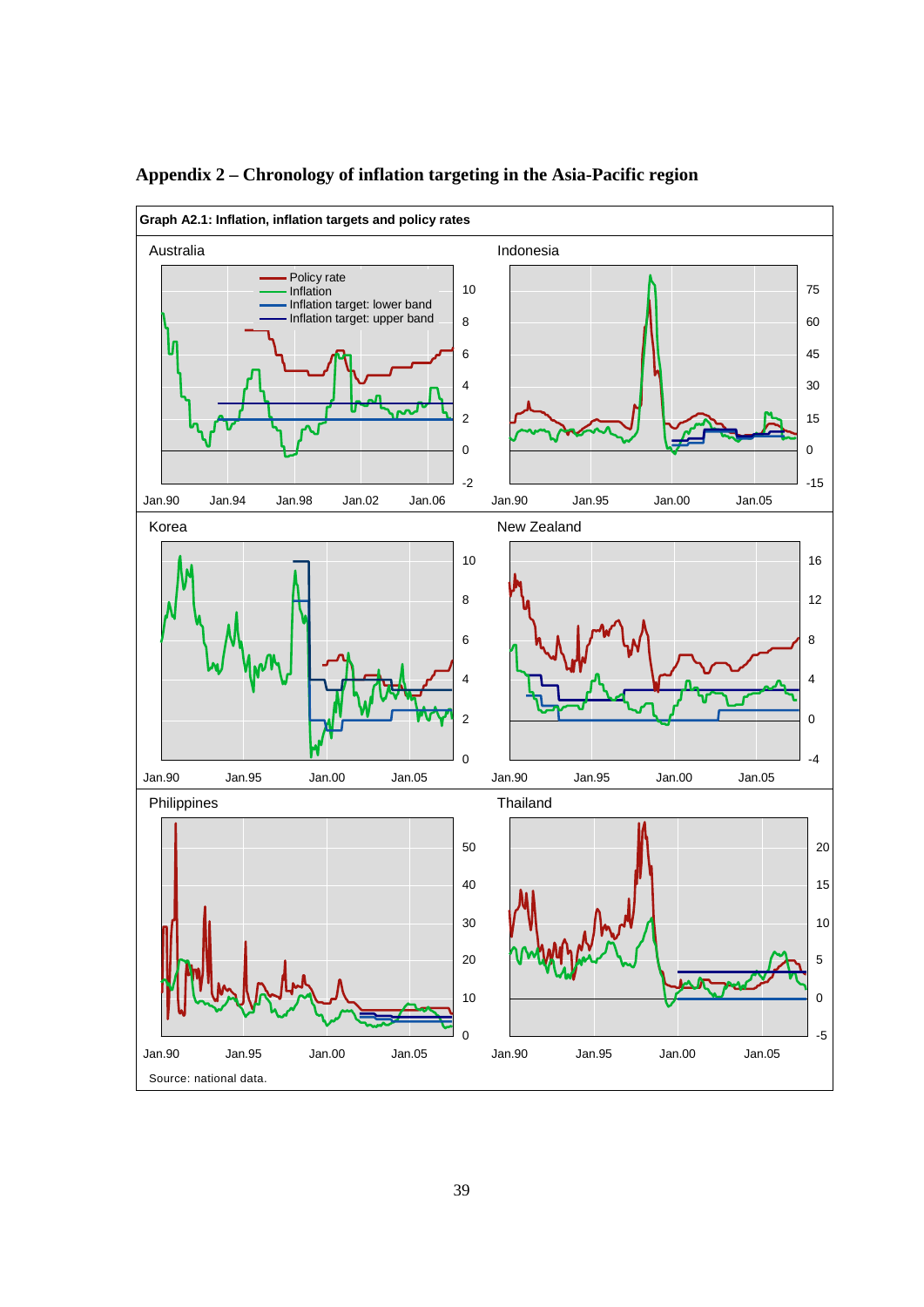#### **Appendix 3 – Kullback-Leibler (K-L) divergence and survey inflation expectations**

We use the Kullback-Leibler divergence to assess the evolution of cross-sectional inflation expectations in the Asia-Pacific region. Formally, the K-L divergence measures the difference between two probability distributions. For our set of economies, instead of using a country-specific benchmark distribution we chose a uniform distribution.

The K-L divergence is defined as

$$
D_{K-L} = \int_{-\infty}^{\infty} p(x) \log \frac{p(x)}{u(x)} dx
$$
 (A.3.1)

Graphically, the K-L divergence measures the information gained about *x* when using the *p(x)* distribution rather than the u(x) distribution, as shown in Graph A.1.  $D_{K-L}$  is a measure of distributional sharpness, in the sense that a higher value indicates greater sharpness. For instance, in Graph A3.1, the tighter  $p(x)$  distribution than  $q(x)$  would correspond to  $D_{K-L}(p(x), u(x)) > D_{K-L}(q(x), u(x))$ .

 **Graph A3.1: K-L divergence and distributional sharpness** 



In our analysis, the  $p(x)$  distribution is approximated using the information about the cross-sectional inflation expectations distribution available from consensus economics. The consensus economics survey provides a histogram of inflation expectations for each economy each month. The histogram can be thought of as a finite sample of the true cross sectional distribution,  $p(x)$ . To recover the key features of the continuous distribution,  $p(x)$ , we use a normal kernel estimator. With the estimate  $\hat{p}(x)$ ,  $D_{k-1}(\hat{p}(x), u(x))$  can be evaluated for each country at each point in time.

In the case of inflation expectations, the time series of  $D_{K-L}^{\pi^e}$  provides a measure of sharpness of views about inflation by private sector forecasters in each month of the survey. More transparent monetary policy frameworks, all else the same, would tend to reduce disagreements about the inflation outlook and lead to an increase in  $D_{K-L}^{\pi^e}$ . One difficulty in interpreting the  $D_{K-L}^{\pi^e}$ , however, is that forecasters may feel confident in the point estimate of inflation, ex ante, but may be mistaken, ex post. This suggests that sharpness and accuracy must be jointly assessed to fully evaluate the effectiveness of central bank communication.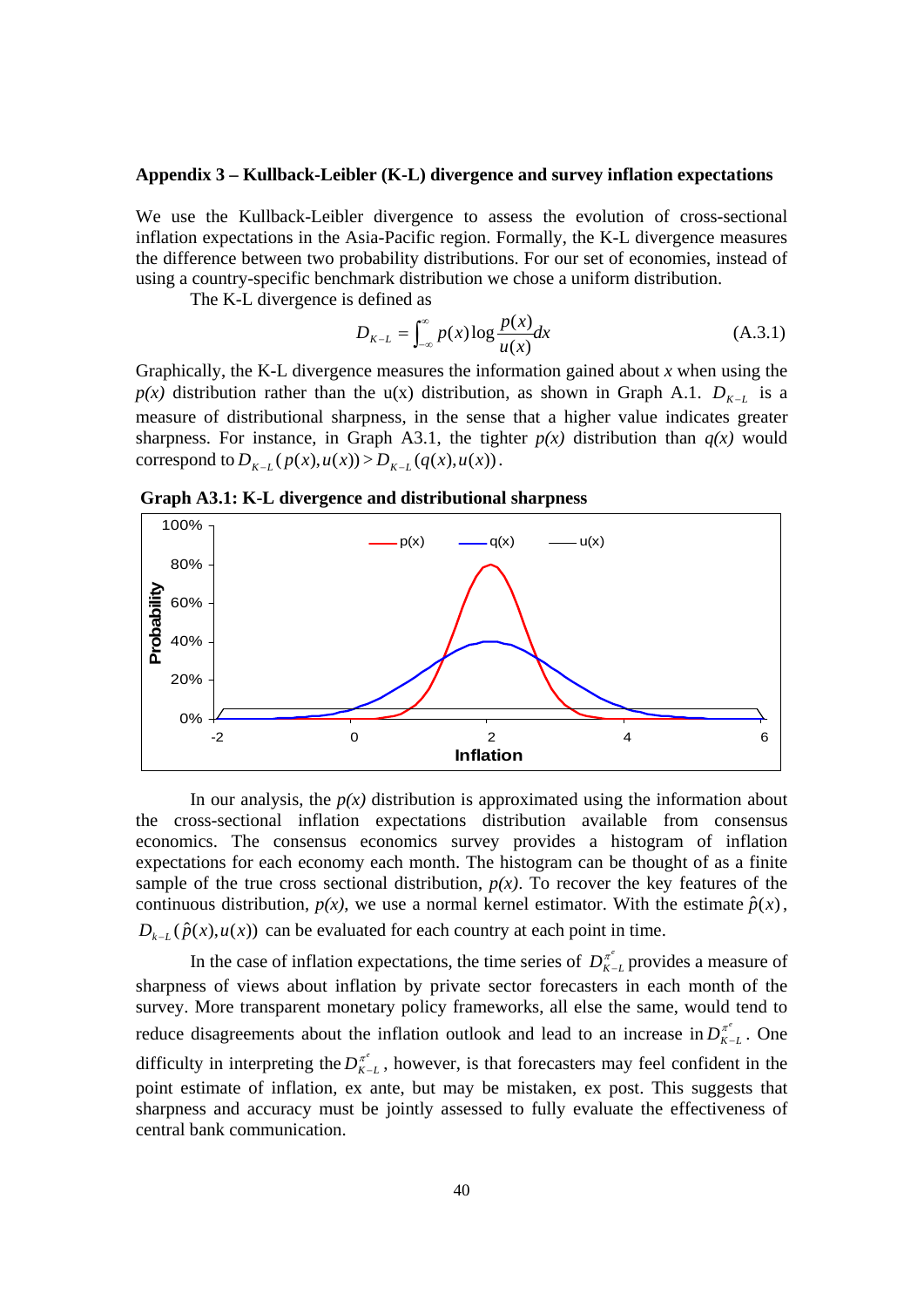

# **Appendix 4 – Distribution of one-year ahead inflation forecasts**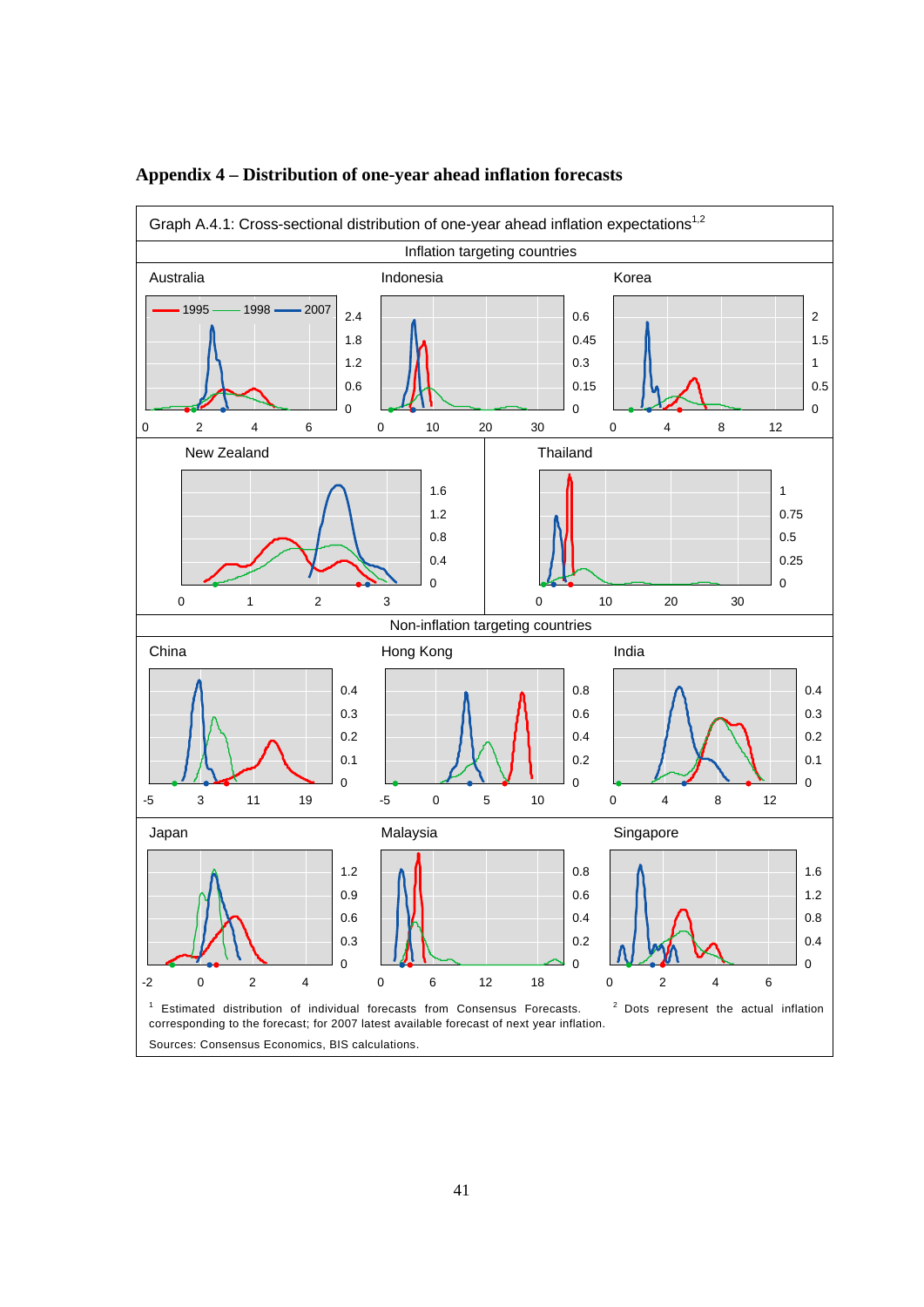**Appendix 5 – The survey** 

# **Communication of monetary policy by central banks in Asia**

# **Questionnaire for a survey by the Asian Central Bank Research Network for Monetary Policy**

# **Part 1: Instruments and channels of communication**

| 1.  | Is the intermediate objective or target of monetary policy publicly disclosed? For the<br>purposes of this questionnaire, "intermediate" refers to an objective more specific and<br>more easily targeted than the statutory or ultimate objective but less specific than an<br>operating target. |         |                                                                                             |
|-----|---------------------------------------------------------------------------------------------------------------------------------------------------------------------------------------------------------------------------------------------------------------------------------------------------|---------|---------------------------------------------------------------------------------------------|
|     | Yes - numerical target, eg explicit inflation<br>or exchange rate target                                                                                                                                                                                                                          | $\Box$  | Yes - mix of numerical targets and non-<br>numerical objectives                             |
|     | Yes - non-numerical objective, eg low<br>and stable rate of inflation                                                                                                                                                                                                                             | $\perp$ | No (go to $Q3$ )                                                                            |
| 2.  | disclosed):                                                                                                                                                                                                                                                                                       |         | If the answer to Q1 is yes (intermediate objective or target of monetary policy is publicly |
| (a) | What is the objective or target referred to in Q1? Please tick all that apply.                                                                                                                                                                                                                    |         |                                                                                             |
|     | Inflation rate                                                                                                                                                                                                                                                                                    |         | Growth rate of a monetary aggregate                                                         |
|     | Exchange rate                                                                                                                                                                                                                                                                                     |         | Other (please explain)                                                                      |
| (b) | Who defines this objective or target?                                                                                                                                                                                                                                                             |         |                                                                                             |
|     | Government                                                                                                                                                                                                                                                                                        |         | Government and central bank jointly                                                         |
|     | Central bank                                                                                                                                                                                                                                                                                      |         | Other (please explain)                                                                      |
| (c) | Who announces changes to this objective or target?                                                                                                                                                                                                                                                |         |                                                                                             |
|     | Government                                                                                                                                                                                                                                                                                        |         | Government and central bank jointly                                                         |
|     | Central bank                                                                                                                                                                                                                                                                                      |         | Other (please explain)                                                                      |
| 3.  | announced?                                                                                                                                                                                                                                                                                        |         | Are decisions about changes to monetary policy settings, eg to policy rates, publicly       |
|     | Yes - only when there is a change in<br>policy settings                                                                                                                                                                                                                                           |         | No                                                                                          |
|     | Yes - when there is a change in policy<br>settings as well as when policy settings<br>are left unchanged                                                                                                                                                                                          |         | Other (please explain)                                                                      |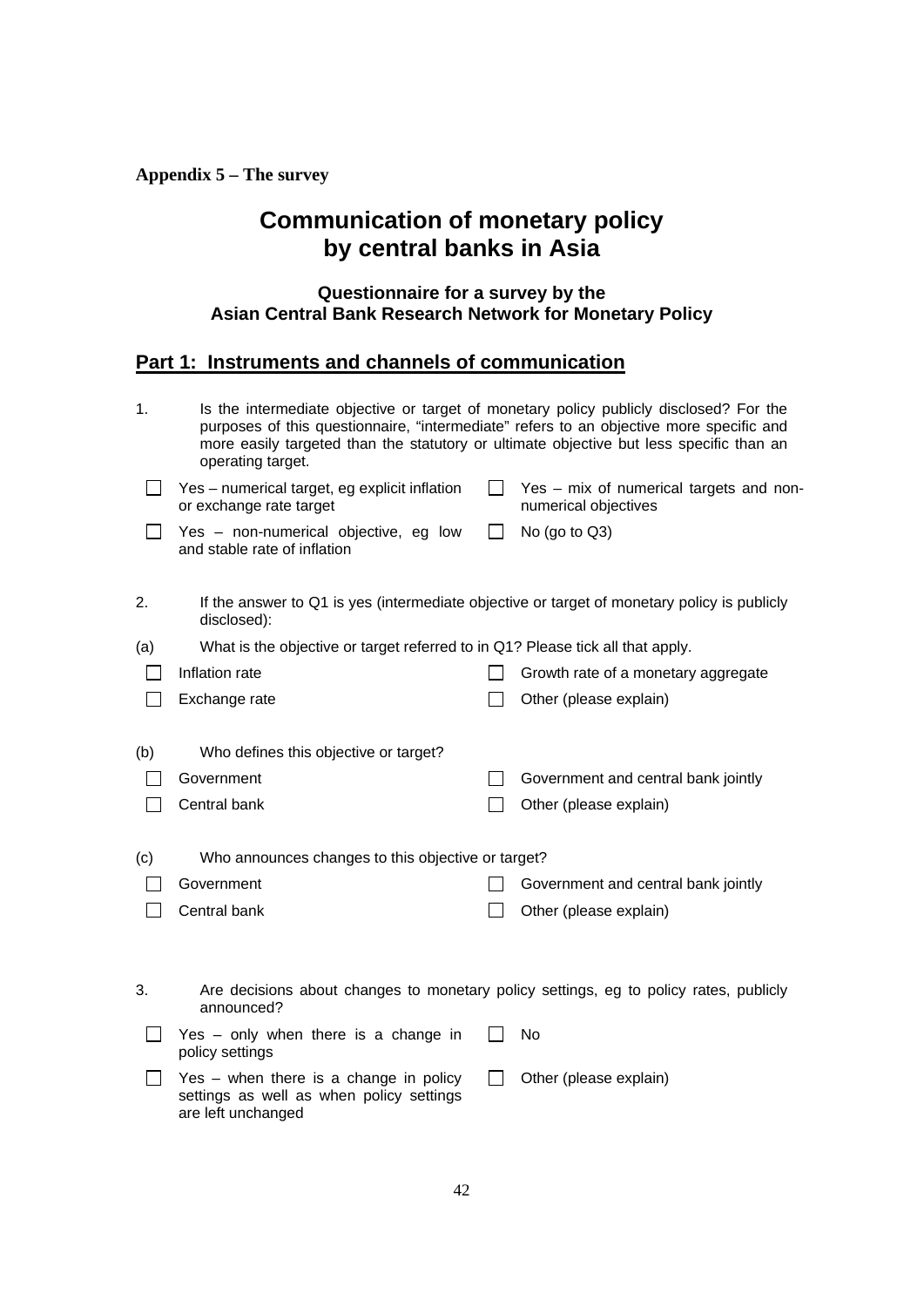| 4.             | If the answer to Q3 is no, to whom outside the central bank are decisions about<br>changes to monetary policy settings conveyed? Please explain (and go to Q6). |              |                                                                                            |
|----------------|-----------------------------------------------------------------------------------------------------------------------------------------------------------------|--------------|--------------------------------------------------------------------------------------------|
| 5.             | If the answer to Q3 is yes (decisions about changes to monetary policy settings are<br>publicly announced):                                                     |              |                                                                                            |
| (a)            | When are decisions about changes to policy settings first publicly announced?                                                                                   |              |                                                                                            |
| $\mathbf{I}$   | Within minutes of the conclusion of the<br>policy-setting meeting                                                                                               |              | Within minutes of the implementation of<br>the decision                                    |
|                | With a delay of<br>hours / days                                                                                                                                 |              | Other (please explain)                                                                     |
| (b)            | all that apply.                                                                                                                                                 |              | Where are decisions about changes to policy settings first publicly announced? Please tick |
|                | News wire (press release)                                                                                                                                       |              | Press conference                                                                           |
|                | Central bank website                                                                                                                                            |              | Other (please explain)                                                                     |
|                | Press briefing under "lock up"                                                                                                                                  |              |                                                                                            |
| (c)            | How long is the statement announcing a change to the policy setting?                                                                                            |              |                                                                                            |
| $\mathbf{I}$   | Up to $\frac{1}{2}$ page (1-2 paragraphs)                                                                                                                       |              | More than 2 pages                                                                          |
| $\mathbf{I}$   | $\frac{1}{2}$ to 2 pages                                                                                                                                        |              | Length varies from statement to statement                                                  |
| (d)            | policy statement ordinarily changes from statement to statement?                                                                                                |              | Apart from the change to the policy setting, how much of the remaining content of the      |
|                | Very little, eg 1 to 2 sentences                                                                                                                                |              | Most of the statement                                                                      |
|                | 1 to $2$<br>Parts of the statement, eg<br>paragraphs                                                                                                            | $\Box$       | Extent of the changes<br>varies<br>from<br>statement to statement                          |
| (e)            | Is the announcement of a change to the policy setting numerical or qualitative in nature?                                                                       |              |                                                                                            |
| $\mathbb{R}^n$ | Numerical, eg precise value for a change<br>in the operating target                                                                                             |              | Qualitative, eg direction of change in the<br>operating target                             |
| (f)            | point change in the policy rate?                                                                                                                                |              | Are changes in policy settings ordinarily made in a standard size increment, eg a 25 basis |
|                | Yes                                                                                                                                                             |              | Not applicable                                                                             |
|                | No, the incremental change varies from<br>decision to decision                                                                                                  | $\mathsf{L}$ | Other (please explain)                                                                     |

6. Please indicate what other information the central bank discloses at or around the same time that decisions about changes to policy settings are announced and whether this information accompanies every policy decision or only some decisions. Q6(a) asks about information disclosed in the statement announcing a change to the policy setting and Q6(b) asks about information disclosed in any reports that closely accompany the policy statement. Questions about information disclosed in reports whose publication date is not explicitly linked to the announcement of policy decisions come later in the survey (see Q16).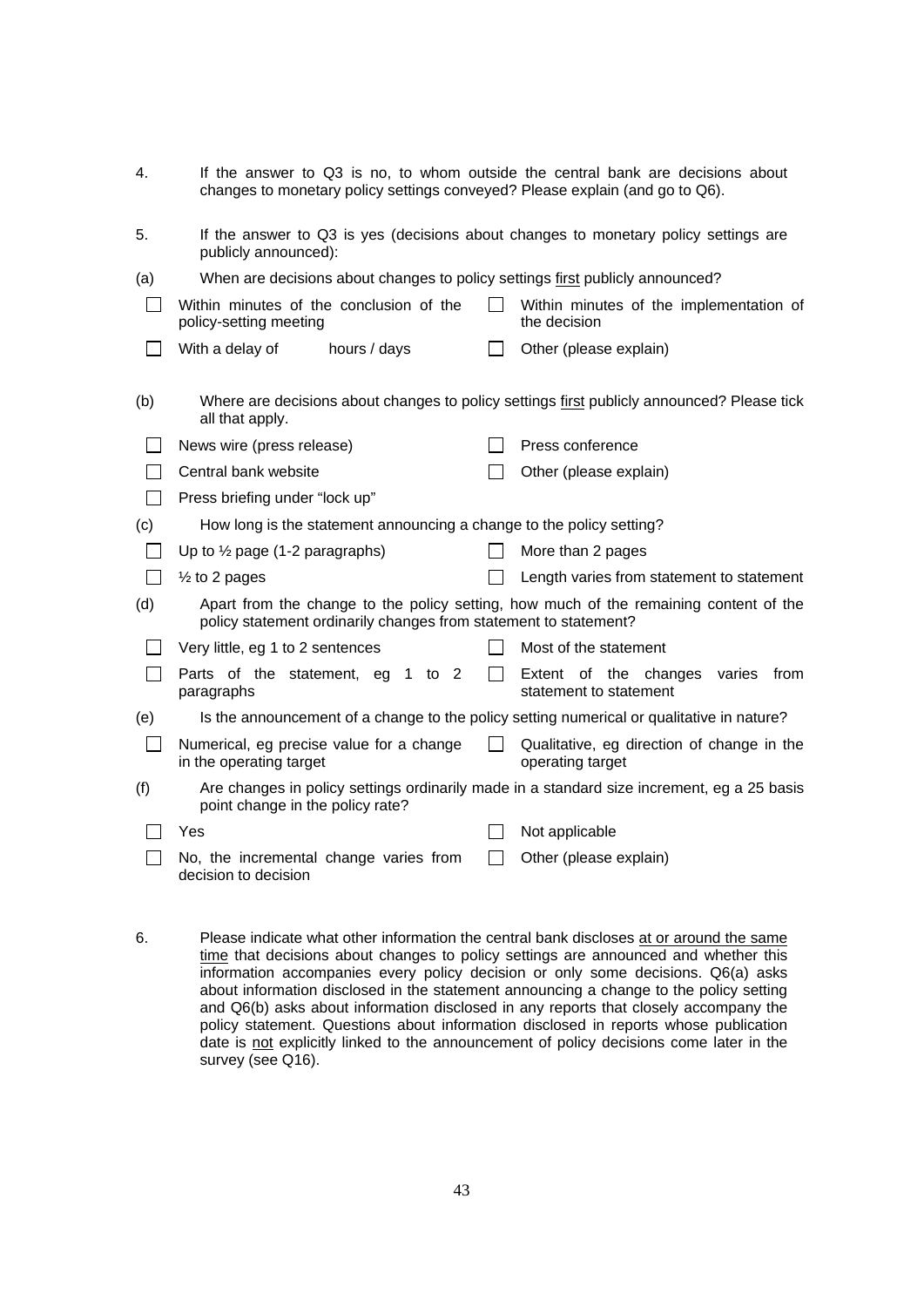| (a) | Information<br>statement:                                                                                                  | disclosed | in | the | policy | Always<br>disclosed | Sometimes<br>disclosed | Never<br>disclosed | <b>Not</b><br>applicable |
|-----|----------------------------------------------------------------------------------------------------------------------------|-----------|----|-----|--------|---------------------|------------------------|--------------------|--------------------------|
|     | Reason for the decision                                                                                                    |           |    |     |        |                     |                        |                    |                          |
|     | Number of policy board members who voted in favour<br>of the decision                                                      |           |    |     |        |                     |                        |                    |                          |
|     | Likely direction of future changes in policy settings                                                                      |           |    |     |        |                     |                        |                    |                          |
|     | Assessment of current economic conditions                                                                                  |           |    |     |        |                     |                        |                    |                          |
|     | Short-term outlook for the economy                                                                                         |           |    |     |        |                     |                        |                    |                          |
|     | Possible risks to the outlook for the economy                                                                              |           |    |     |        |                     |                        |                    |                          |
|     | Numerical forecasts of key economic variables                                                                              |           |    |     |        |                     |                        |                    |                          |
|     | Other (please explain)                                                                                                     |           |    |     |        |                     |                        |                    |                          |
| (b) | Information disclosed in a report that closely<br>accompanies the policy statement, eg a<br>report on economic conditions: |           |    |     |        | Always<br>disclosed | Sometimes<br>disclosed | Never<br>disclosed | <b>Not</b><br>applicable |
|     | Reason for the decision                                                                                                    |           |    |     |        |                     |                        |                    |                          |
|     | Number of policy board members who voted in favour<br>of the decision                                                      |           |    |     |        |                     |                        |                    |                          |
|     | Likely direction of future changes in policy settings                                                                      |           |    |     |        |                     |                        |                    |                          |
|     | Assessment of current economic conditions                                                                                  |           |    |     |        |                     |                        |                    |                          |
|     | Short-term outlook for the economy                                                                                         |           |    |     |        |                     |                        |                    |                          |
|     | Possible risks to the outlook for the economy                                                                              |           |    |     |        |                     |                        |                    |                          |
|     | Numerical forecasts of key economic variables                                                                              |           |    |     |        |                     |                        |                    |                          |
|     | Other (please explain)                                                                                                     |           |    |     |        |                     |                        |                    |                          |
| 7   | Is a press conference held to explain the policy decision?                                                                 |           |    |     |        |                     |                        |                    |                          |

7. Is a press conference held to explain the policy decision?

Yes – only when there is a change in  $\Box$  No (go to Q9) policy settings

 $\Box$  Yes – when there is a change in policy settings as well as when policy settings are left unchanged  $\Box$  Other (please explain)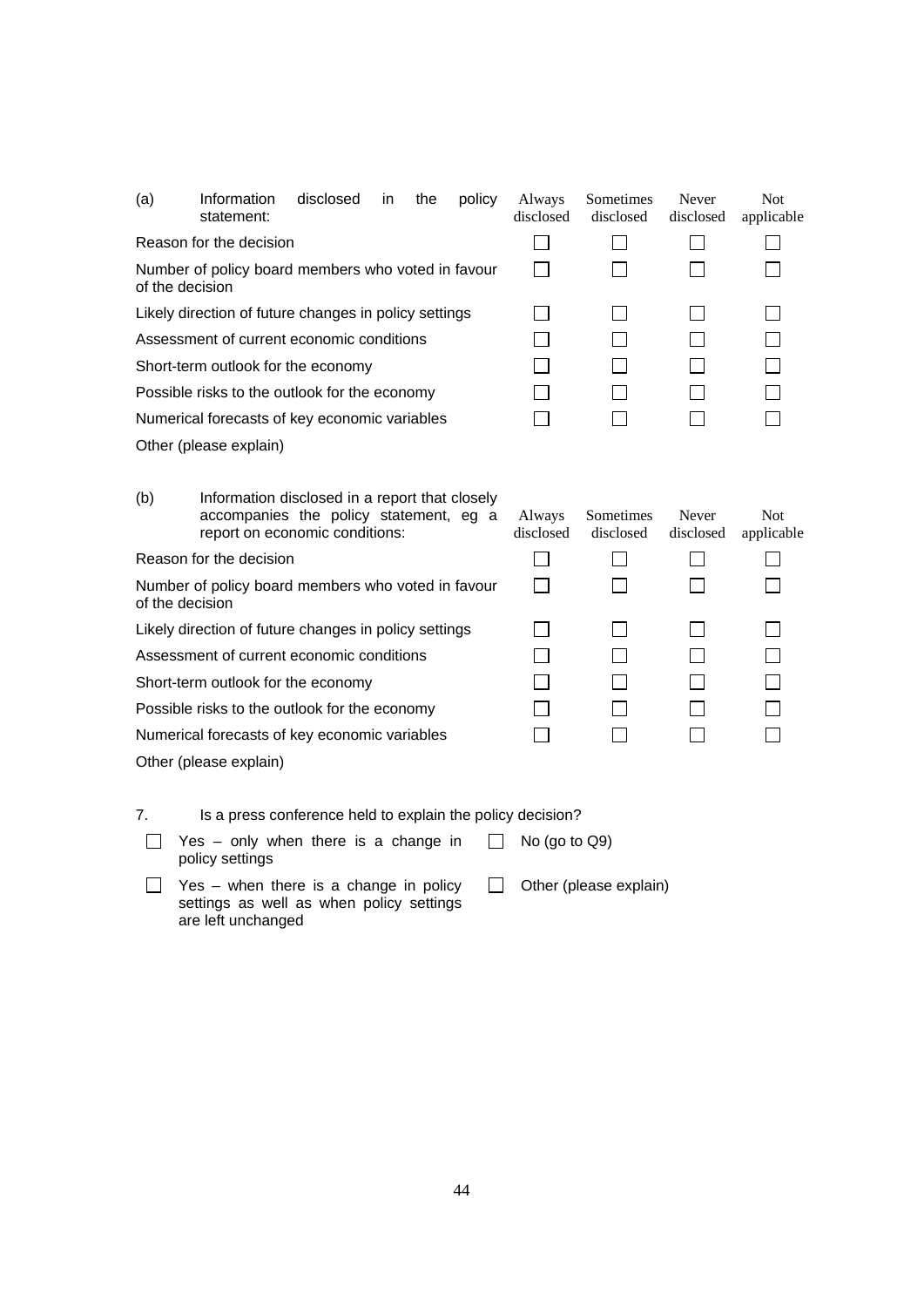| 8.  | If the answer to Q7 is yes (press conference is held to explain the policy decision):                  |                                                                                         |
|-----|--------------------------------------------------------------------------------------------------------|-----------------------------------------------------------------------------------------|
| (a) | Who speaks for the central bank? Please tick all that apply.                                           |                                                                                         |
|     | Governor                                                                                               | Spokesperson (press officer)                                                            |
|     | Policy board members                                                                                   | Other (please explain)                                                                  |
|     | Senior central bank staff                                                                              |                                                                                         |
| (b) | conference?                                                                                            | How long is the delay between the announcement of the policy decision and the press     |
|     | Less than one hour                                                                                     | More than one hour                                                                      |
| (c) | Is there a question and answer session?                                                                |                                                                                         |
|     | Yes                                                                                                    | No                                                                                      |
| (d) | Is the press conference broadcast, eg on television?                                                   |                                                                                         |
|     | Yes, live                                                                                              | No                                                                                      |
|     | Yes, with a delay                                                                                      |                                                                                         |
| (e) | Is a transcript of the press conference published?                                                     |                                                                                         |
|     | Yes                                                                                                    | No                                                                                      |
| 9.  | Are monetary policy decisions ordinarily made on pre-announced dates?<br>Yes                           | No (go to Q11)                                                                          |
| 10. | If the answer to Q9 is yes (monetary policy decisions are ordinarily made on pre-<br>announced dates): |                                                                                         |
| (a) | meetings of the policy board?                                                                          | Do the dates of monetary policy decisions ordinarily coincide with the dates of regular |
|     | Yes                                                                                                    | No                                                                                      |
| (b) | How far in advance are the dates of monetary policy decisions publicly announced?                      |                                                                                         |
|     | A month or more                                                                                        | Other (please explain)                                                                  |
|     | Less than a month                                                                                      |                                                                                         |
| (c) | How frequently are decisions taken on dates other than pre-announced dates?                            |                                                                                         |
|     | Never - not permitted                                                                                  | Occasionally, eg every few years                                                        |
|     | Never – permitted but not yet taken                                                                    | Routinely, eg one or more times a year                                                  |
|     | Rarely,<br>exceptional<br>in<br>eg<br>very<br>circumstances                                            |                                                                                         |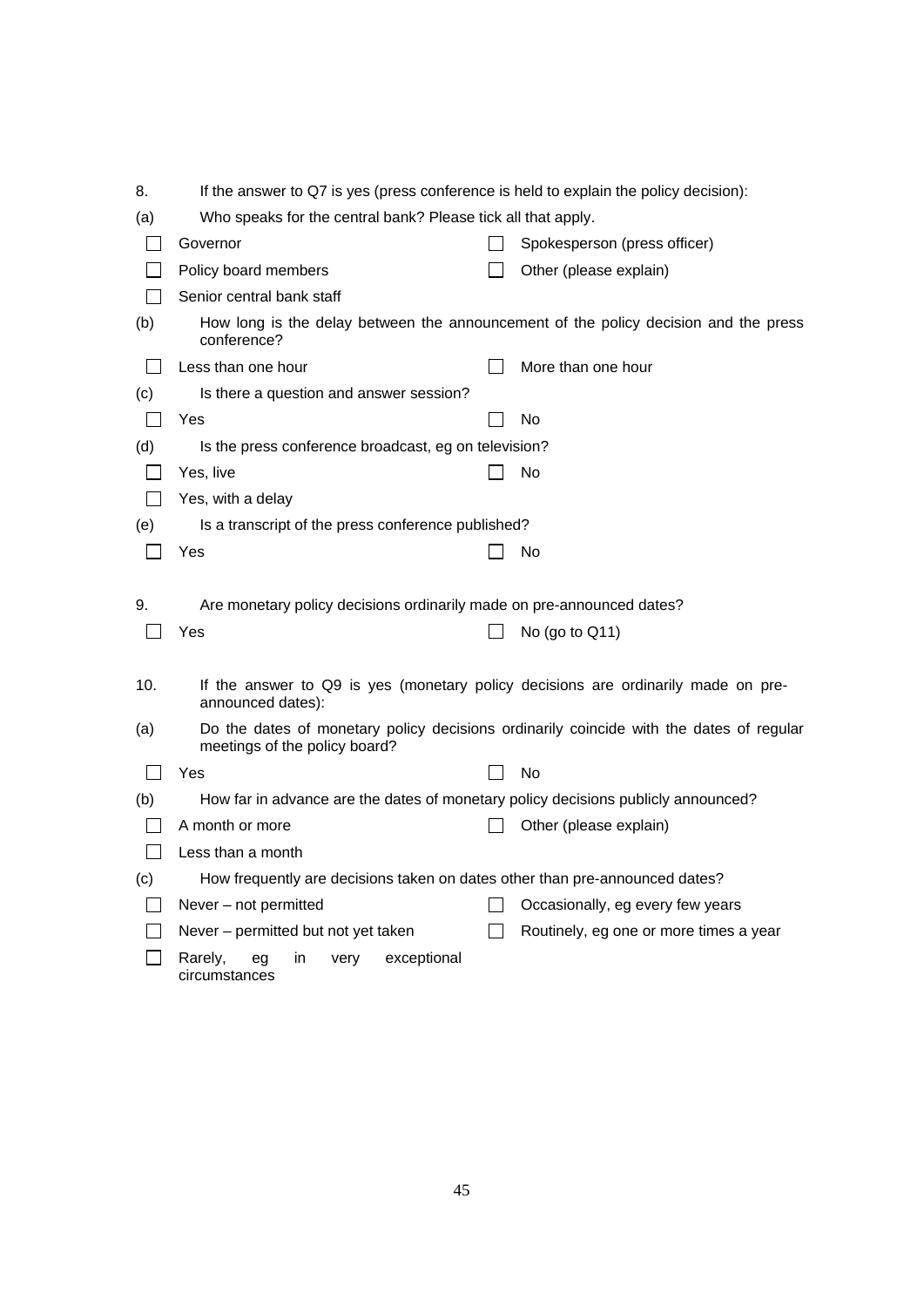| 11. | Are the minutes of the policy board's discussions published?                                                                                                                                                                                                                          |         |                                                                                   |
|-----|---------------------------------------------------------------------------------------------------------------------------------------------------------------------------------------------------------------------------------------------------------------------------------------|---------|-----------------------------------------------------------------------------------|
|     | Yes                                                                                                                                                                                                                                                                                   |         | Not applicable / no policy board exists (go<br>to Q13)                            |
|     | No (go to $Q13$ )                                                                                                                                                                                                                                                                     |         | Other (please explain)                                                            |
|     |                                                                                                                                                                                                                                                                                       |         |                                                                                   |
| 12. | If the answer to Q11 is yes (minutes of the policy board's discussions are published):                                                                                                                                                                                                |         |                                                                                   |
| (a) | Are the views and votes of individual policy board members identified?                                                                                                                                                                                                                |         |                                                                                   |
|     | Neither views nor votes are identified                                                                                                                                                                                                                                                | $\perp$ | Only views are identified                                                         |
|     |                                                                                                                                                                                                                                                                                       |         |                                                                                   |
|     | Both views and votes are identified                                                                                                                                                                                                                                                   |         | Only votes are identified                                                         |
| (b) | minutes?                                                                                                                                                                                                                                                                              |         | How long is the delay between the policy board meeting and the publication of the |
|     | 4 weeks or less                                                                                                                                                                                                                                                                       |         | Other (please explain)                                                            |
|     | Greater than 4 weeks                                                                                                                                                                                                                                                                  |         |                                                                                   |
|     |                                                                                                                                                                                                                                                                                       |         |                                                                                   |
| 13. | Are there any restrictions on central bank officials' comments on monetary policy and<br>economic developments:                                                                                                                                                                       |         |                                                                                   |
| (a) | In the days prior to the announcement of a policy decision?                                                                                                                                                                                                                           |         |                                                                                   |
|     | No restrictions                                                                                                                                                                                                                                                                       |         | No comments<br>days prior to a<br>decision                                        |
| (b) | In the days following the announcement of a policy decision?                                                                                                                                                                                                                          |         |                                                                                   |
|     | No restrictions                                                                                                                                                                                                                                                                       |         | No comments<br>days prior to a<br>decision                                        |
|     |                                                                                                                                                                                                                                                                                       |         |                                                                                   |
| 14. | On days on which there are no policy announcements and the restrictions referred in<br>Q13 do not apply, who from the central bank may comment on monetary policy and<br>economic developments, eg through presentations, speeches or press briefings?<br>Please tick all that apply. |         |                                                                                   |
|     | Governor                                                                                                                                                                                                                                                                              |         | Senior central bank officials                                                     |
|     | Policy board members                                                                                                                                                                                                                                                                  |         | Other (please explain)                                                            |
|     |                                                                                                                                                                                                                                                                                       |         |                                                                                   |
| 15. | Approximately how frequently do central bank officials comment on monetary policy and<br>economic developments? Please include all comments by central bank officials for<br>which transcripts are made publicly available, eg presentations, speeches and press<br>briefings.        |         |                                                                                   |
|     | Four or more times a month                                                                                                                                                                                                                                                            |         | Less than once a month                                                            |
|     | One to three times a month                                                                                                                                                                                                                                                            |         | Other (please explain)                                                            |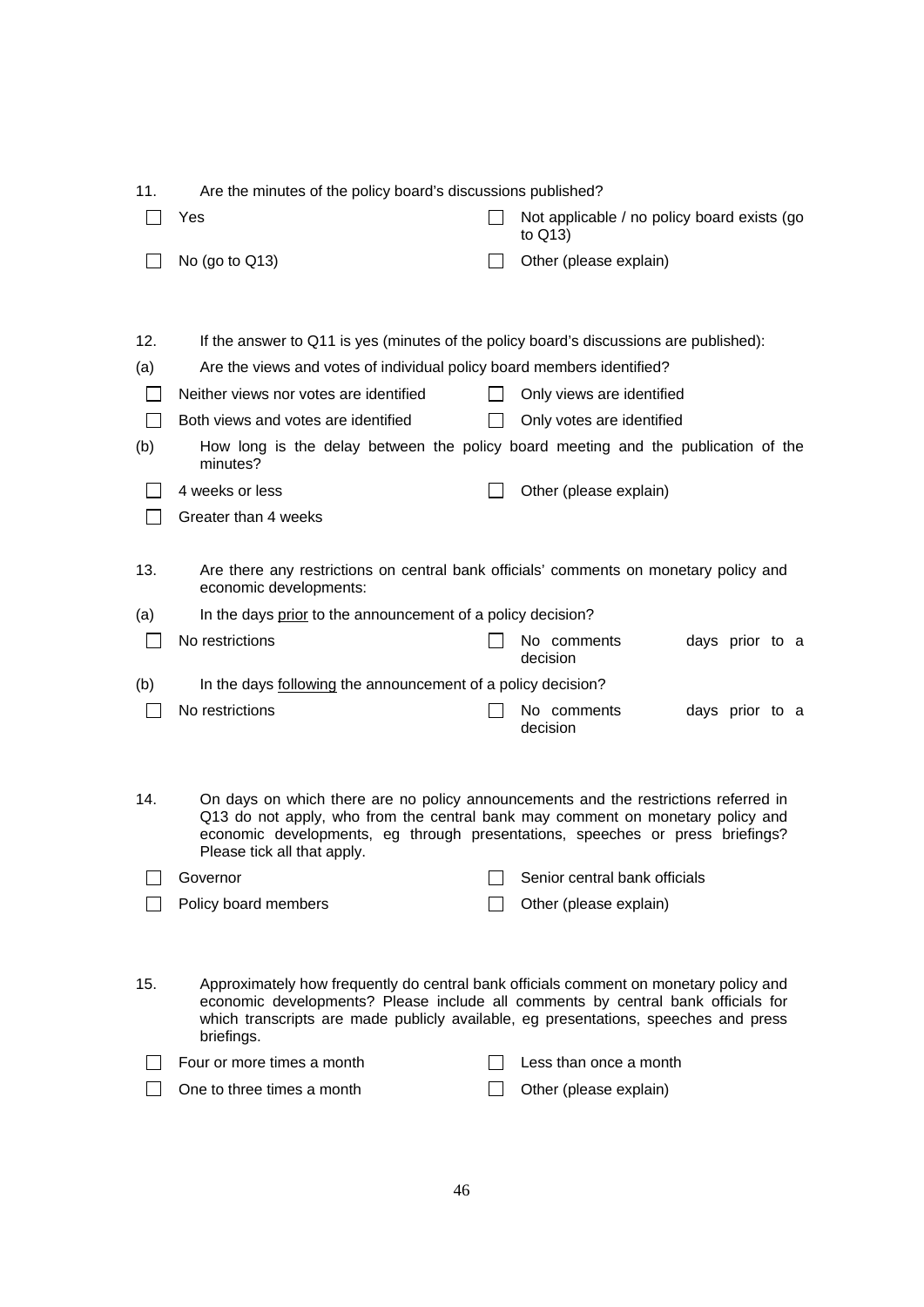| 16. | Does the central bank publish a regular assessment of economic conditions, such as a<br>monetary policy report or an economic bulletin?          |                                                                                                                 |
|-----|--------------------------------------------------------------------------------------------------------------------------------------------------|-----------------------------------------------------------------------------------------------------------------|
|     | Yes                                                                                                                                              | <b>No</b>                                                                                                       |
|     | Please indicate the name of the report(s) and the frequency of publication:                                                                      |                                                                                                                 |
|     | (i)                                                                                                                                              |                                                                                                                 |
|     | (ii)                                                                                                                                             |                                                                                                                 |
|     |                                                                                                                                                  |                                                                                                                 |
| 17. | Does the central bank disclose its own estimates of measures useful for evaluating the<br>stance of monetary policy? Please tick all that apply. |                                                                                                                 |
|     | Output gap                                                                                                                                       | Other (please explain)                                                                                          |
|     | <b>NAIRU</b>                                                                                                                                     |                                                                                                                 |
|     | Neutral policy rate                                                                                                                              | No measures are disclosed                                                                                       |
|     | Growth rate of monetary aggregates                                                                                                               |                                                                                                                 |
|     |                                                                                                                                                  |                                                                                                                 |
| 18. | Does the central bank regularly disclose its own forecasts of key economic variables?                                                            |                                                                                                                 |
|     | Yes - official central bank forecasts,<br>agreed by the Governor or policy board<br>members                                                      | No - but market or consensus forecasts<br>are redisseminated, without necessarily<br>being endorsed (go to Q21) |
|     | Yes - staff forecasts, which do not<br>necessarily represent the views of the<br>Governor or policy board members                                | Forecasts are not disclosed (go to Q21)                                                                         |
| 19. | If the answer to Q18 is yes (central bank regularly discloses its own forecasts of key<br>economic variables):                                   |                                                                                                                 |
| (a) | For which variables are official or staff forecasts disclosed? Please tick all that apply.                                                       |                                                                                                                 |
|     | Economic growth                                                                                                                                  | Policy rates (or a close proxy)                                                                                 |
|     | Inflation                                                                                                                                        | Interest rates (other than policy rates)                                                                        |
|     | Unemployment rate                                                                                                                                | Exchange rates                                                                                                  |
| (b) | For what time horizon are forecasts disclosed?                                                                                                   |                                                                                                                 |
|     | Up to one year ahead                                                                                                                             | More than two years' ahead                                                                                      |
|     | One to two years' ahead                                                                                                                          |                                                                                                                 |
| (c) | Are the disclosed forecasts numerical or qualitative in nature?                                                                                  |                                                                                                                 |
|     | Numerical - point estimates                                                                                                                      | Qualitative, eg likely direction of future<br>changes                                                           |
|     | Numerical – range of estimates                                                                                                                   | Other (please explain)                                                                                          |
|     | Numerical - fan charts                                                                                                                           |                                                                                                                 |
| (d) | Are the disclosed forecasts primarily based on explicit econometric models?                                                                      |                                                                                                                 |
|     | Yes                                                                                                                                              | No - forecasts are primarily judgmental<br>(go to $Q21$ )                                                       |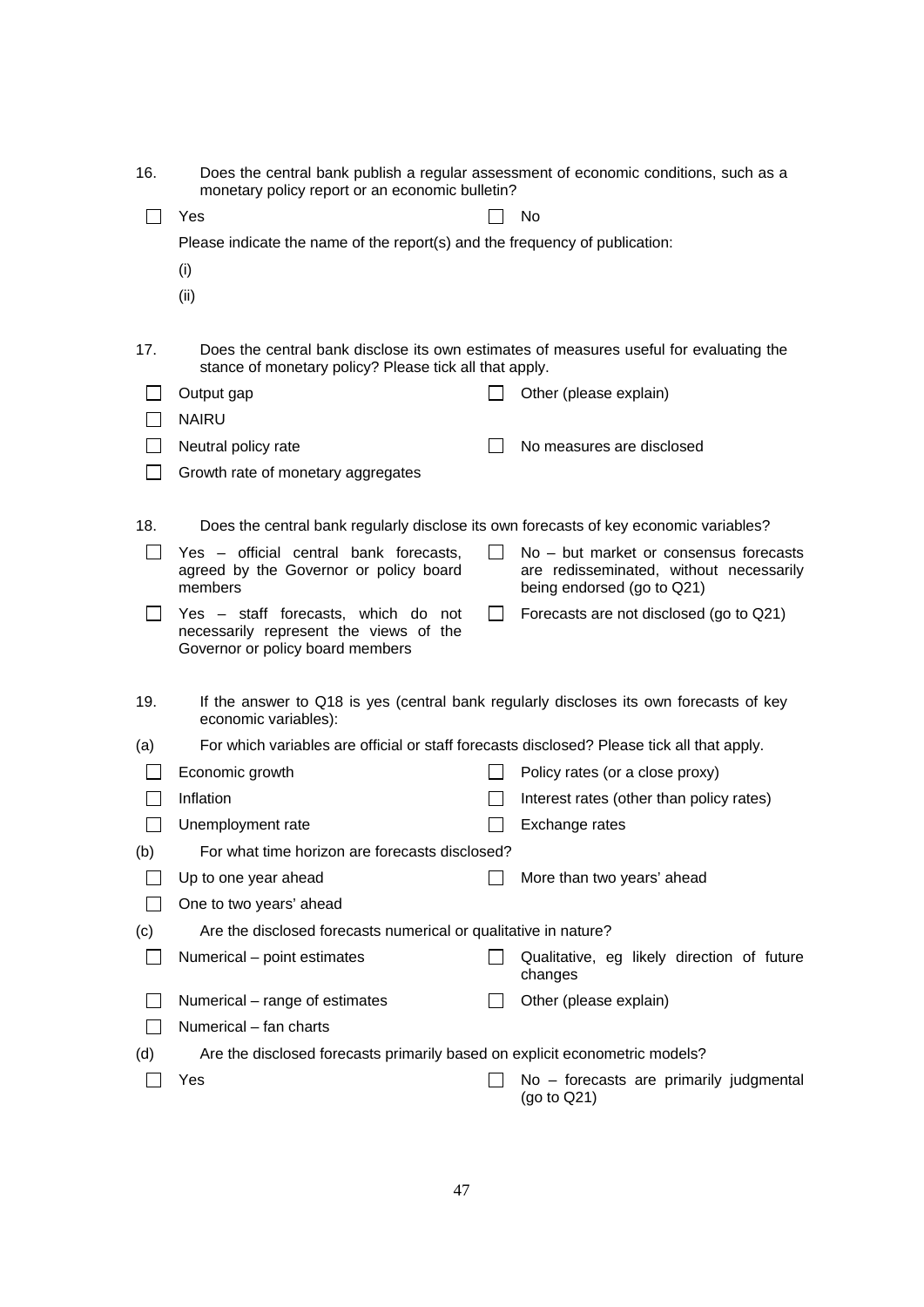| 20.          | econometric models):                                                                                                                                              |         | If the answer to Q19(d) is yes (disclosed forecasts are primarily based on explicit                                  |  |  |  |  |
|--------------|-------------------------------------------------------------------------------------------------------------------------------------------------------------------|---------|----------------------------------------------------------------------------------------------------------------------|--|--|--|--|
| (a)          | forecasts?                                                                                                                                                        |         | What assumptions about changes in monetary policy settings underlie the disclosed                                    |  |  |  |  |
|              | No change in policy settings                                                                                                                                      |         | Endogenous monetary<br>policy<br>reaction<br>function calibrated to<br>policy<br>makers'<br>preferences              |  |  |  |  |
|              | Market expectations of policy settings, eg<br>from futures prices                                                                                                 |         | Endogenous monetary policy reaction<br>function not calibrated to policy makers'<br>preferences, eg Taylor-type rule |  |  |  |  |
| (b)          | (over and above those adjustments that are normal in the course of forecasting)?                                                                                  |         | Are judgemental or ad hoc adjustments to the forecasting model's estimates disclosed                                 |  |  |  |  |
| L.           | Yes - policy board members' judgements<br>are usually disclosed                                                                                                   |         | $No$ – judgement is applied but the nature<br>of the adjustment is usually not disclosed                             |  |  |  |  |
| $\mathsf{L}$ | Yes - staff's judgements are usually<br>disclosed                                                                                                                 | $\perp$ | No - judgement is not applied                                                                                        |  |  |  |  |
| (c)          | Is information about the forecasting model made publicly available?                                                                                               |         |                                                                                                                      |  |  |  |  |
| $\mathbf{I}$ | Yes - extensive details, eg equations and<br>parameters                                                                                                           |         | No                                                                                                                   |  |  |  |  |
|              | Yes – broad framework                                                                                                                                             |         | Other (please explain)                                                                                               |  |  |  |  |
| (d)          | forecasting model?                                                                                                                                                |         | Has the central bank published, within the past five years, an external review of its                                |  |  |  |  |
|              | Yes                                                                                                                                                               |         | No - commissioned an external review<br>but did not publish it                                                       |  |  |  |  |
|              | No - but planning to publish an external<br>review in the near future                                                                                             |         | No - never commissioned an external<br>review                                                                        |  |  |  |  |
| 21.          | Which channels does the central bank use to make publicly available its research on<br>longer-term issues related to monetary policy? Please tick all that apply. |         |                                                                                                                      |  |  |  |  |
|              | Working papers                                                                                                                                                    |         | Policy-oriented conferences                                                                                          |  |  |  |  |
|              | Journal articles                                                                                                                                                  |         | Academic-type conferences                                                                                            |  |  |  |  |
|              | summaries<br>οf<br>Short.<br>non-technical<br>research, or viewpoints                                                                                             |         | Other (please explain)                                                                                               |  |  |  |  |

No research is published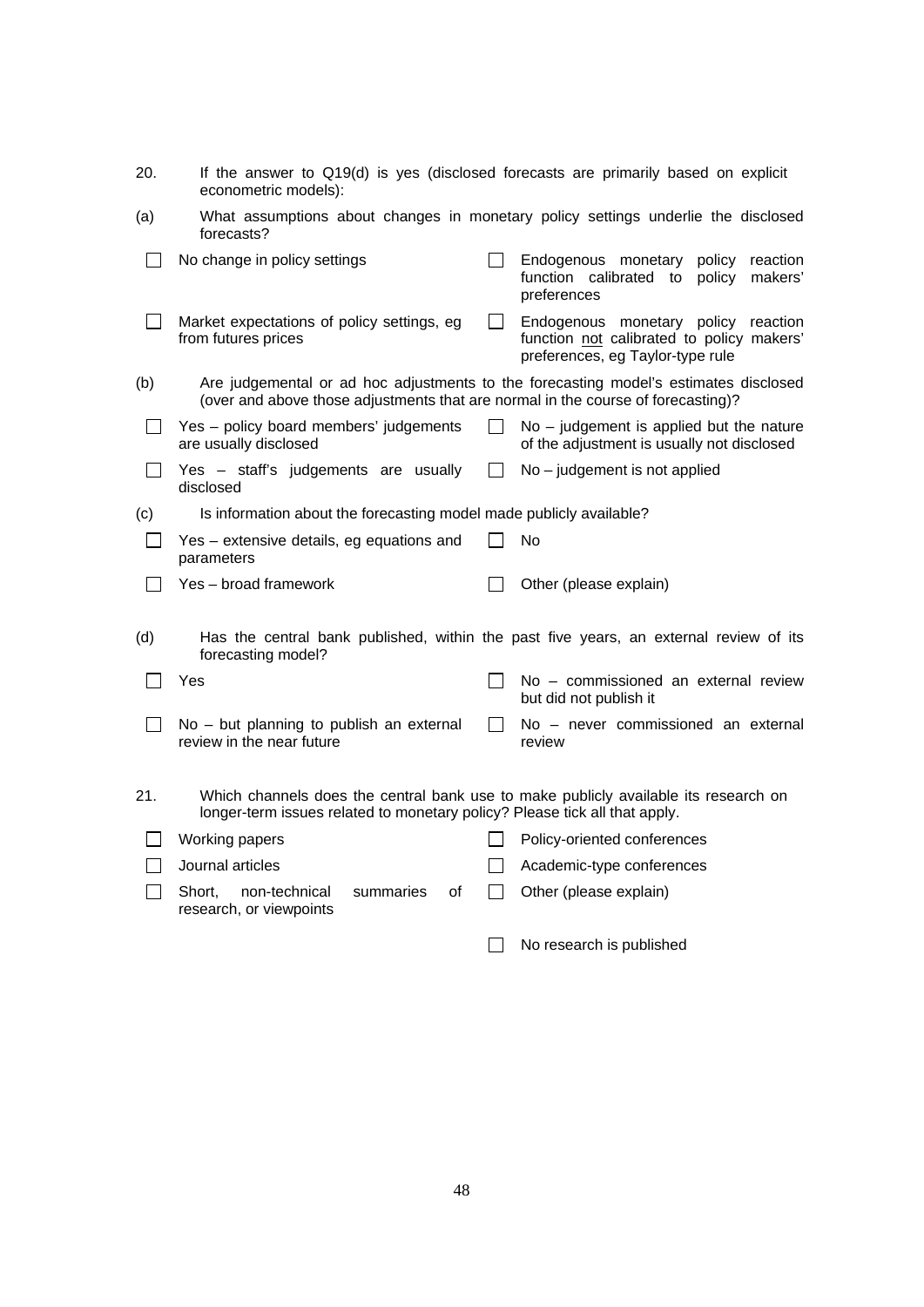22. Does the central bank have any special initiatives for communicating about monetary policy with people who have limited access to the internet, television and other modern media?

Please briefly explain the types of initiatives:

23. Have there been any revisions to the central bank law, within the past three years, which have resulted in changes in the instruments, channels or frequency with which the central bank communicates about monetary policy?

| $\Box$ No |
|-----------|
|           |

24. Please briefly summarise any major changes, within the past three years, in the instruments, channels or frequency with which the central bank communicates about monetary policy. Please identify changes arising from revisions to the central bank law as well as changes made voluntarily by the central bank.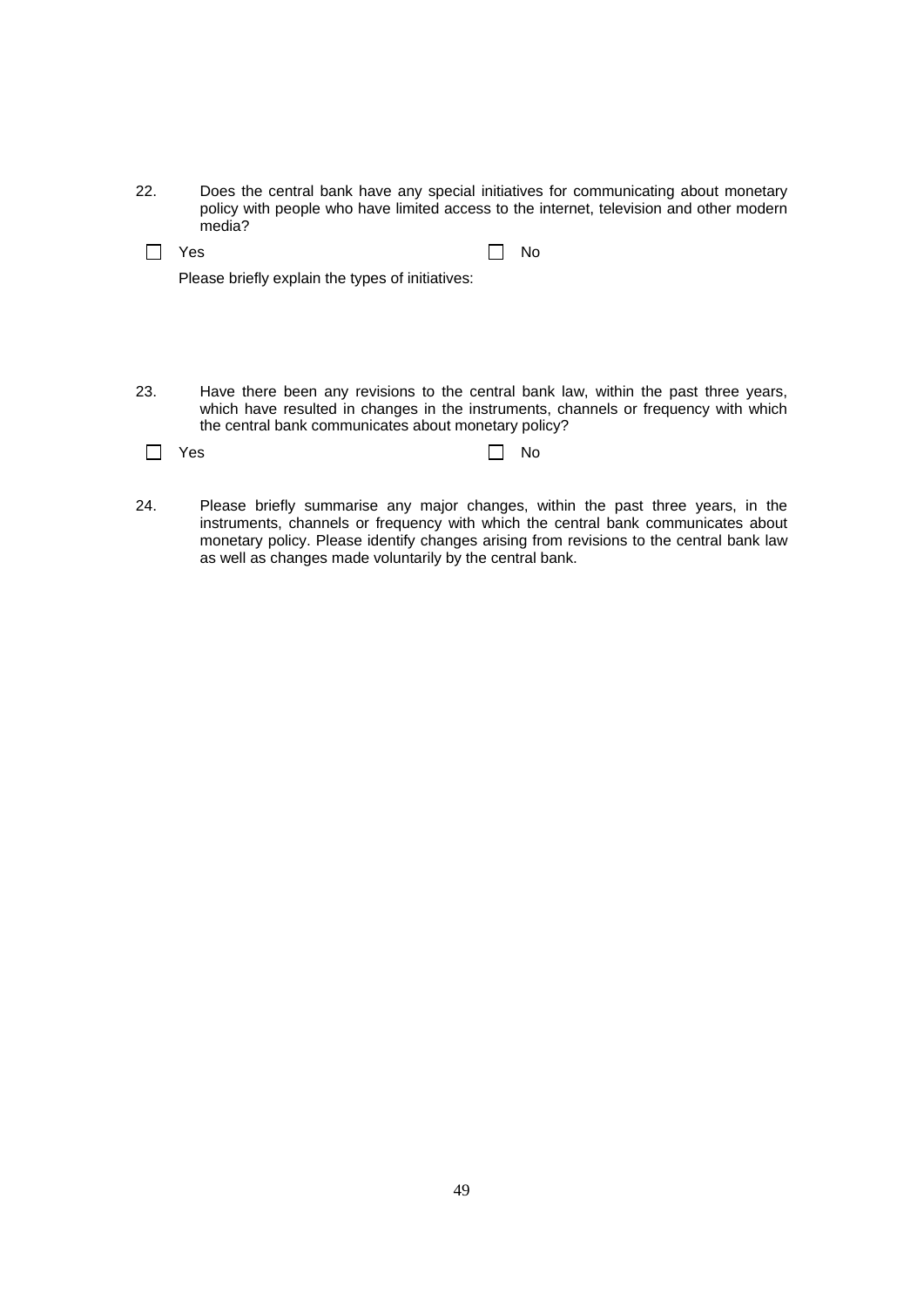# **Part 2: Strategy behind communication**

25. Please indicate how important each of the considerations listed on the next page is in deciding what and how much information about monetary policy to publicly announce. Q25(a) seeks to identify the most important reasons for increasing disclosure. Q25(b) seeks to identify the most important reasons for limiting disclosure. For most institutions, the decision about what information to disclose and how detailed this information should be will reflect a balance of the considerations identified in Q25(a) and Q25(b).

| (a)                                          | Reasons<br>disclosure:                                                                  | for            | increasing                        | Not<br>important        | Somewhat<br>important | Important | Very<br>important | Not<br>applicable        |
|----------------------------------------------|-----------------------------------------------------------------------------------------|----------------|-----------------------------------|-------------------------|-----------------------|-----------|-------------------|--------------------------|
| bank                                         | Enhance the accountability of the central                                               |                |                                   |                         |                       |           |                   |                          |
| Increase<br>understanding<br>monetary policy | the<br>of                                                                               | general<br>the | public's<br>objectives<br>οf      |                         |                       |           |                   |                          |
| Increase<br>making process                   | the<br>understanding of the policy decision-                                            | general        | public's                          |                         |                       |           |                   |                          |
|                                              | Guide the general public's expectations                                                 |                |                                   |                         |                       |           |                   |                          |
| Increase<br>understanding<br>monetary policy | market<br>οf                                                                            | the            | participants'<br>objectives<br>οf |                         |                       |           |                   |                          |
| Increase<br>making process                   | market<br>understanding of the                                                          |                | participants'<br>policy decision- |                         |                       |           |                   |                          |
|                                              | Guide market participants' expectations                                                 |                |                                   |                         |                       |           |                   |                          |
|                                              | Other (please explain)                                                                  |                |                                   |                         |                       |           |                   |                          |
| (b)                                          | Reasons for limiting disclosure:                                                        |                |                                   | <b>Not</b><br>important | Somewhat<br>important | Important | Very<br>important | <b>Not</b><br>applicable |
| Minimise<br>decisions                        |                                                                                         |                | constraints on future policy      |                         |                       |           |                   |                          |
|                                              | Difficult to withdraw initiatives to provide<br>more information after introducing them |                |                                   |                         |                       |           |                   |                          |
| members                                      | Present a consensus view of policy board                                                |                |                                   |                         |                       |           |                   |                          |
| information                                  | Preserve the confidentiality of private                                                 |                |                                   |                         |                       |           |                   |                          |
| market                                       | Minimise the risk of over-reaction<br>participants,<br>misinterpretation                | eg             | by<br>due<br>to                   |                         |                       |           |                   |                          |
| Reduce                                       | the<br>participants to "front run" policy decisions                                     | incentive      | market<br>for                     |                         |                       |           |                   |                          |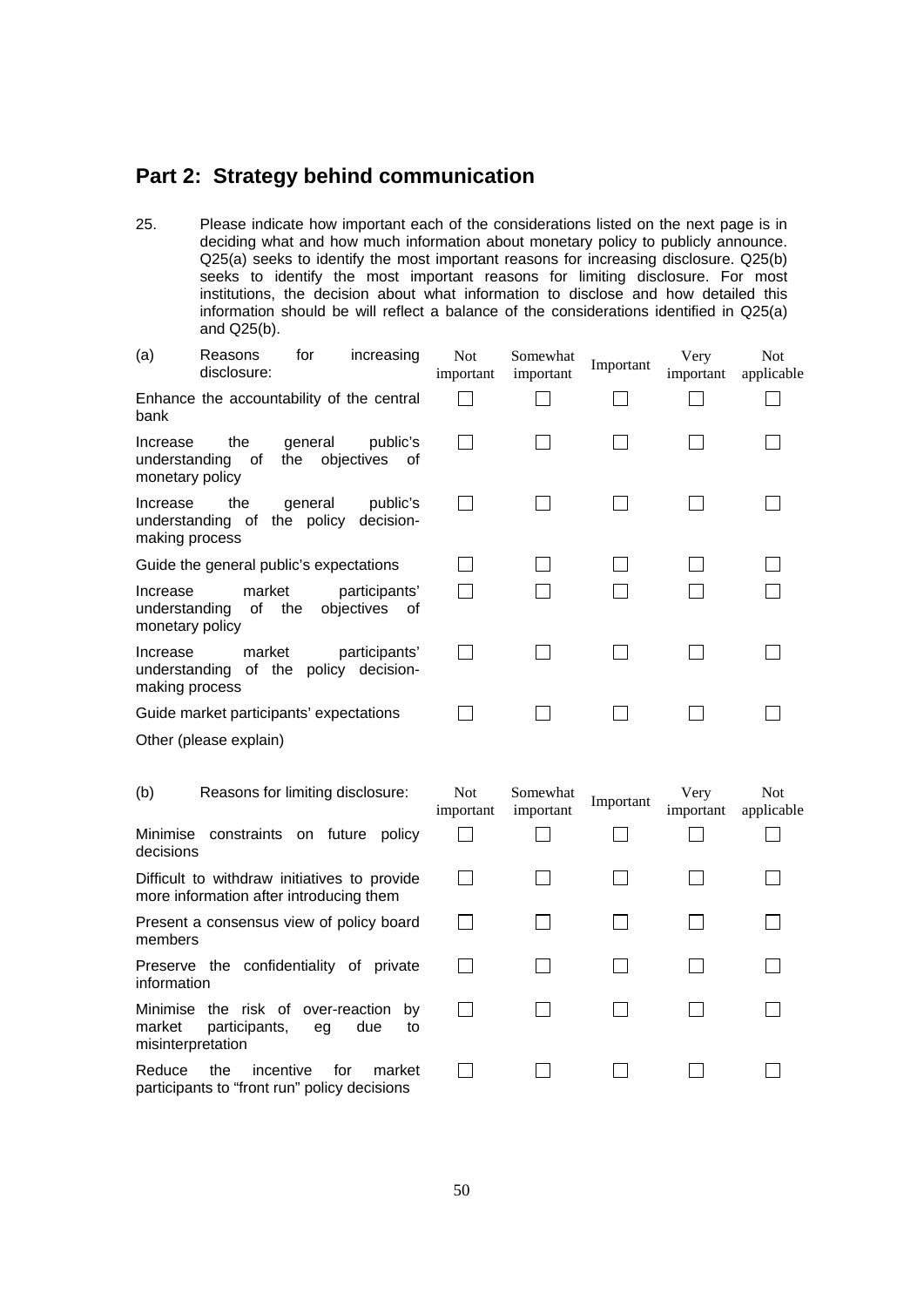| Emphasise the uncertainty and conditionality of the central $\Box$ $\Box$ $\Box$ $\Box$<br>bank's view about future developments                        |  |  |  |
|---------------------------------------------------------------------------------------------------------------------------------------------------------|--|--|--|
| Avoid damage to credibility that could result from disclosing $\Box$ $\Box$ $\Box$ $\Box$<br>views about future developments that might be proven wrong |  |  |  |
| Avoid "crowding out" views about future developments that $\Box$ $\Box$ $\Box$ $\Box$<br>differ from the central bank's view                            |  |  |  |

Other (please explain)

#### 26. How important are each of the following communication channels for guiding the general public's expectations?

|                                                                                                      | <b>Not</b><br>important | Somewhat<br>important | Important | Very<br>important | Not.<br>applicable |
|------------------------------------------------------------------------------------------------------|-------------------------|-----------------------|-----------|-------------------|--------------------|
| Press release announcing the<br>policy<br>decision                                                   |                         |                       |           |                   |                    |
| Press conference following the policy<br>decision                                                    |                         |                       |           |                   |                    |
| Minutes of the policy board's discussions                                                            |                         |                       |           |                   |                    |
| Central bank forecasts of key economic<br>variables                                                  |                         |                       |           |                   |                    |
| Regular reports, eg monetary policy report                                                           |                         |                       |           |                   |                    |
| Speeches by central bank officials                                                                   |                         |                       |           |                   |                    |
| Other comments by central bank officials,<br>interviews, press briefings,<br>op-ed<br>eq<br>articles |                         |                       |           |                   |                    |
| Research papers by central bank staff                                                                |                         |                       |           |                   |                    |
| Conferences hosted by the central bank                                                               |                         |                       |           |                   |                    |
| Other (please explain)                                                                               |                         |                       |           |                   |                    |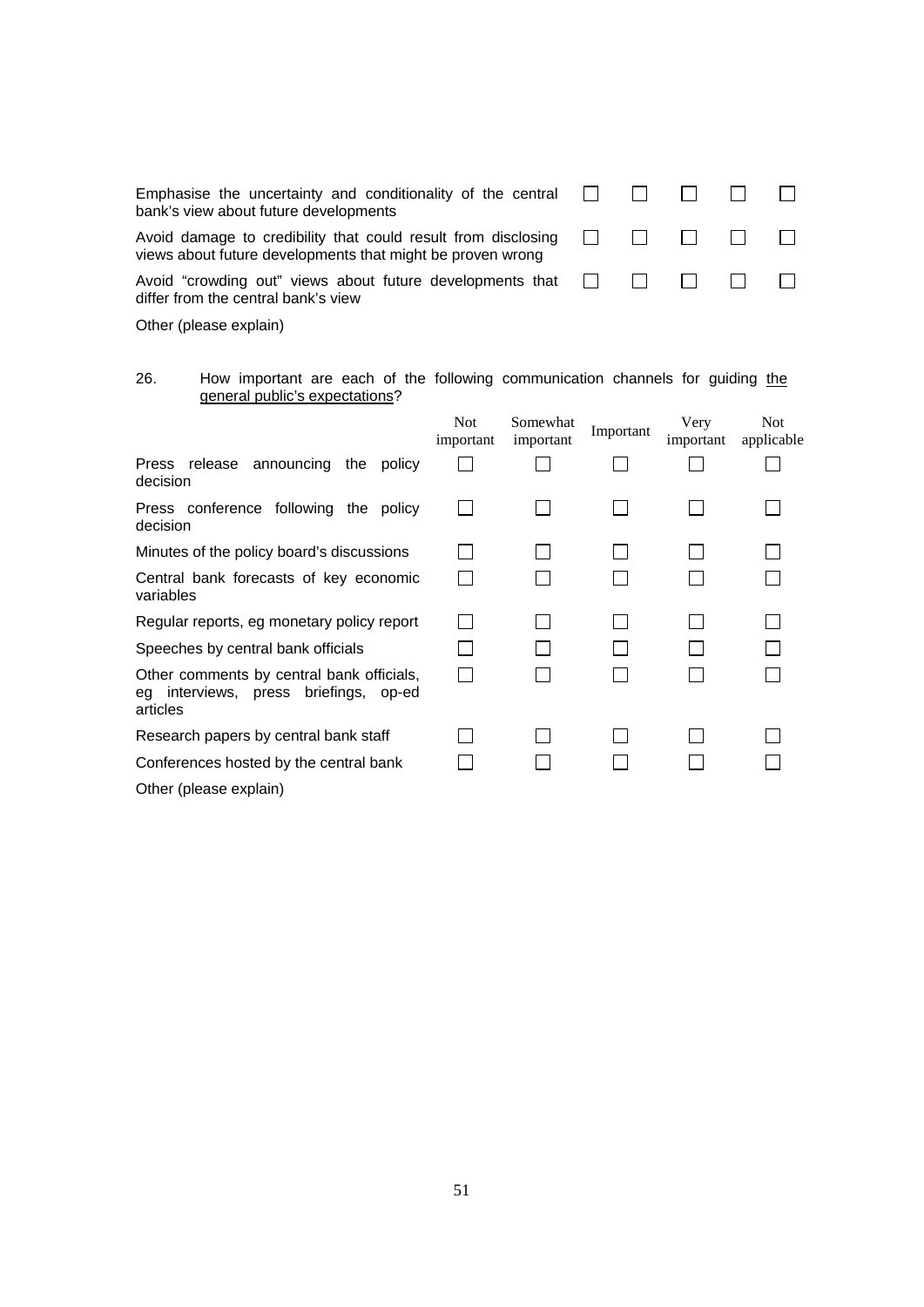#### 27. How important are each of the following communication channels for guiding market participants' expectations?

|                                                                                                      | <b>Not</b><br>important | Somewhat<br>important | Important | Very<br>important | <b>Not</b><br>applicable |
|------------------------------------------------------------------------------------------------------|-------------------------|-----------------------|-----------|-------------------|--------------------------|
| Press release announcing the policy<br>decision                                                      |                         |                       |           |                   |                          |
| Press conference following the policy<br>decision                                                    |                         |                       |           |                   |                          |
| Minutes of the policy board's discussions                                                            |                         |                       |           |                   |                          |
| bank forecasts of economic<br>Central<br>variables                                                   |                         |                       |           |                   |                          |
| Regular reports, eg monetary policy report                                                           |                         |                       |           |                   |                          |
| Speeches by central bank officials                                                                   |                         |                       |           |                   |                          |
| Other comments by central bank officials,<br>interviews, press briefings,<br>op-ed<br>eg<br>articles |                         |                       |           |                   |                          |
| Research papers by central bank staff                                                                |                         |                       |           |                   |                          |
| Conferences hosted by the central bank                                                               |                         |                       |           |                   |                          |
| Other (please explain)                                                                               |                         |                       |           |                   |                          |

28. Please indicate what importance the central bank ordinarily places on avoiding changes in monetary policy settings that surprise market participants:

|           |                                                     |  | Not Somewhat Important Very Not<br>nportant important important applicable<br>important important <sup>Imp</sup> |  |  |
|-----------|-----------------------------------------------------|--|------------------------------------------------------------------------------------------------------------------|--|--|
| decisions | Avoid unexpected monetary policy <b>D D D D D D</b> |  |                                                                                                                  |  |  |
| ____      |                                                     |  |                                                                                                                  |  |  |

Other (please explain)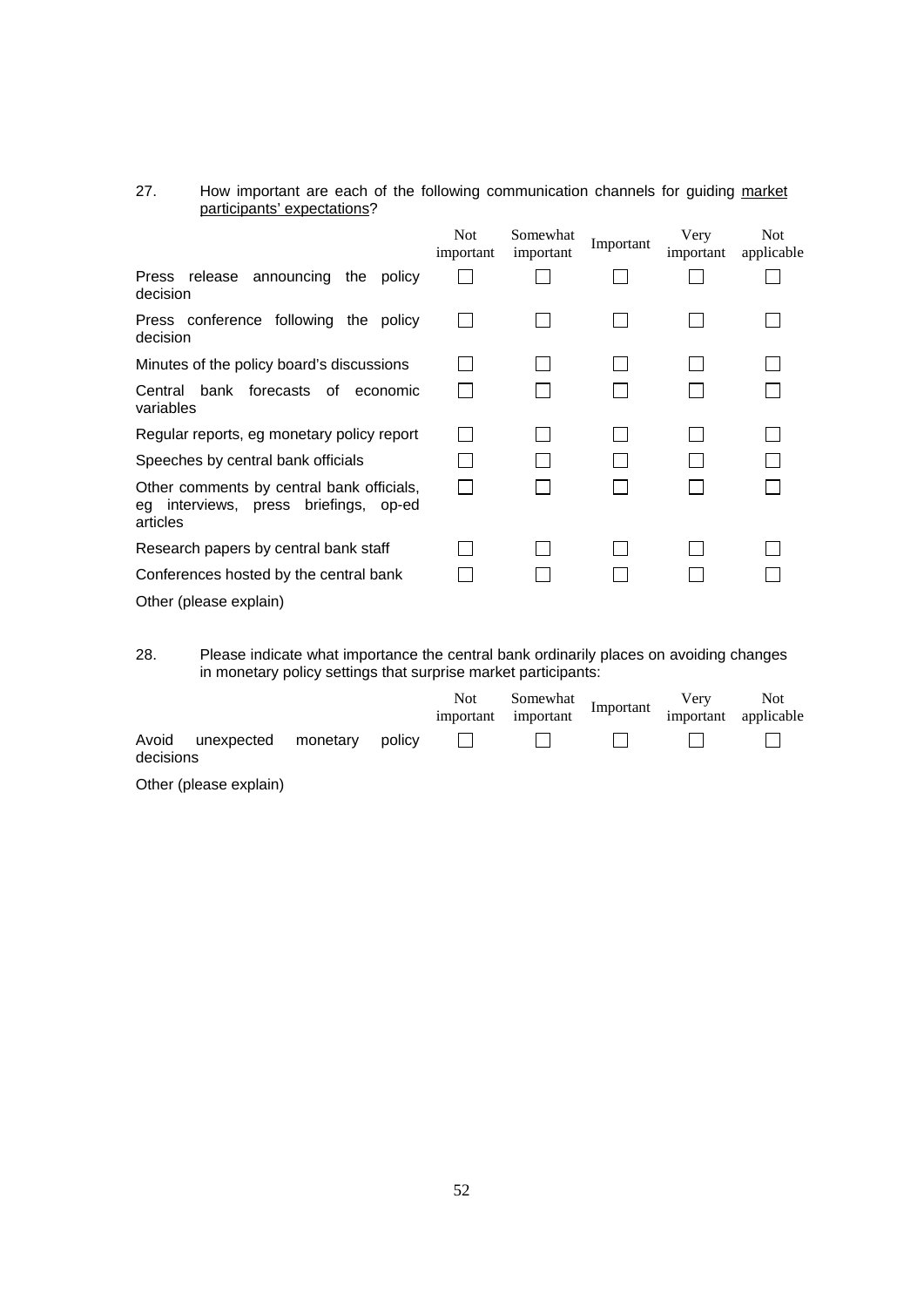29. Please indicate what importance the central bank ordinarily places on the following reasons for avoiding changes in monetary policy settings that surprise market participants:

|                                                                | <b>Not</b><br>important | Somewhat<br>important | Important | Very<br>important | <b>Not</b><br>applicable |
|----------------------------------------------------------------|-------------------------|-----------------------|-----------|-------------------|--------------------------|
| Minimise interest rate volatility                              |                         |                       |           |                   |                          |
| Minimise exchange rate volatility                              |                         |                       |           |                   |                          |
| Minimise the risk of over-reaction by<br>market participants   |                         |                       |           |                   |                          |
| Reduce the impact of uncertainty on asset<br>prices            |                         |                       |           |                   |                          |
| Avoid adverse publicity                                        |                         |                       |           |                   |                          |
| Condition changes in policy settings on<br>market expectations |                         |                       |           |                   |                          |
| Other (please explain)                                         |                         |                       |           |                   |                          |

30. How well have market participants been able to anticipate the direction and magnitude of policy decisions in recent years?

|                               | <b>Always</b><br>anticipated | <b>Usually</b><br>anticipated | Occasionally<br>anticipated | Rarely<br>anticipated | Not.<br>applicable |
|-------------------------------|------------------------------|-------------------------------|-----------------------------|-----------------------|--------------------|
| Direction of policy decisions |                              |                               |                             |                       |                    |
| Magnitude of policy decisions |                              |                               |                             |                       |                    |
| Other (please explain)        |                              |                               |                             |                       |                    |

- 31. Have there been any times in the past when the central bank deliberately sought to surprise market participants with a change in monetary policy settings?
- $\Box$  Yes  $\Box$  No

Please give an example: